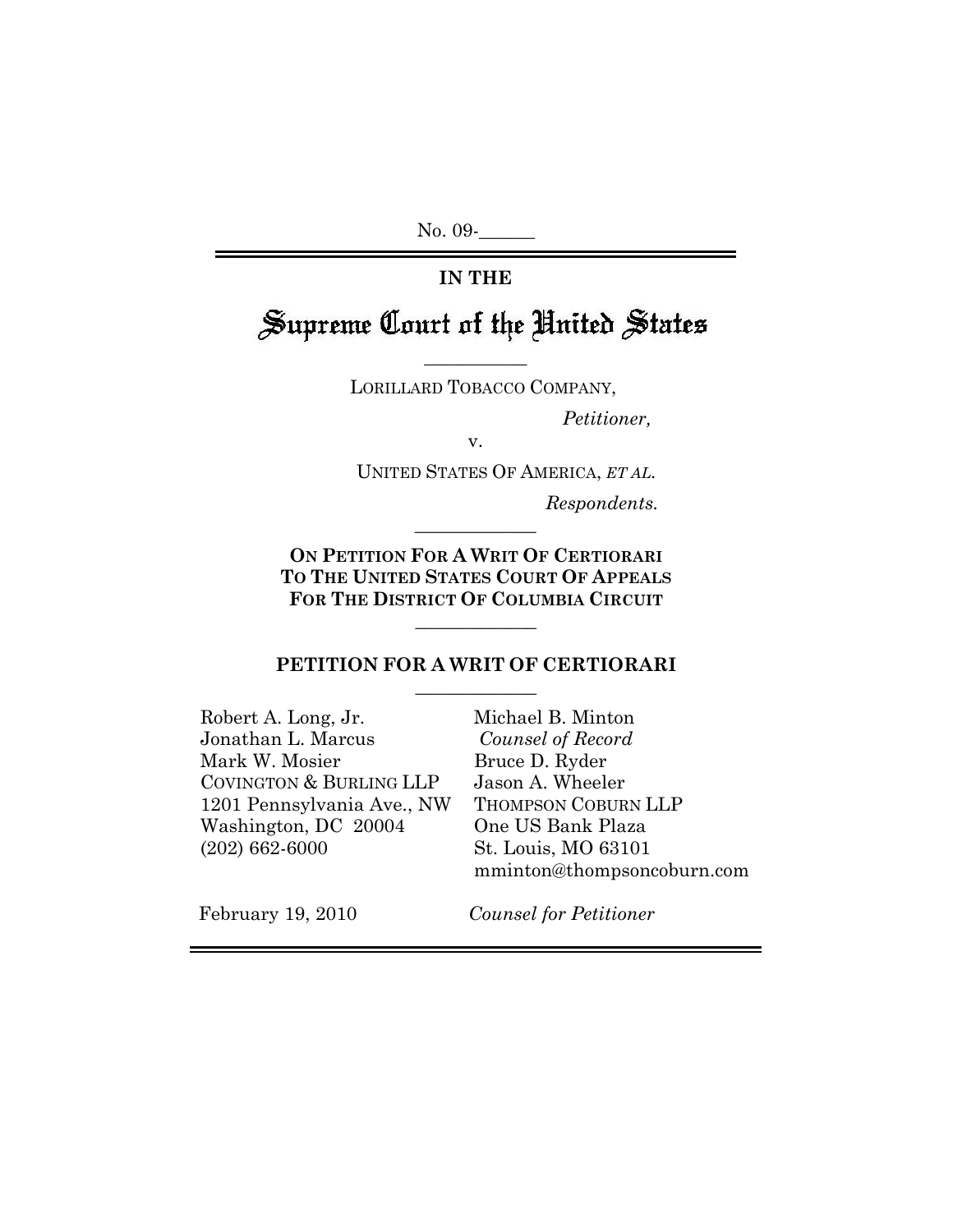#### **QUESTIONS PRESENTED**

(1) Whether a group of corporations can constitute an association-in-fact enterprise under the Racketeer Influenced and Corrupt Organizations Act ("RICO"), 18 U.S.C. §§ 1961-68.

(2) Whether the court of appeals contravened the First Amendment and *Bose Corp. v. Consumers Union of United States, Inc.*, 466 U.S. 485 (1984), by failing to undertake independent appellate review of the factual findings of a district court that has found that speech is not constitutionally protected because it is fraudulent.

(3) Whether a court may deem speech to be fraudulent where: (a) the speech addressed important public controversies and potential regulation; (b) the speech expressed opinions regarding ongoing scientific disputes or statements that were undisputedly true under at least one reasonable interpretation; (c) there was no allegation or finding that any individual associated with Petitioner possessed specific intent to defraud; or (d) there was no evidence or finding that the speech was material to a reasonable consumer.

(4) Whether the court of appeals erred by denying First Amendment protection to use of the terms "light" and "low-tar," where statements using those terms accurately summarize tar and nicotine levels as measured by the method approved by the Federal Trade Commission.

(5) Whether the court of appeals erred in affirming an injunction that merely tracks broad statutory commands, compels speech in the form of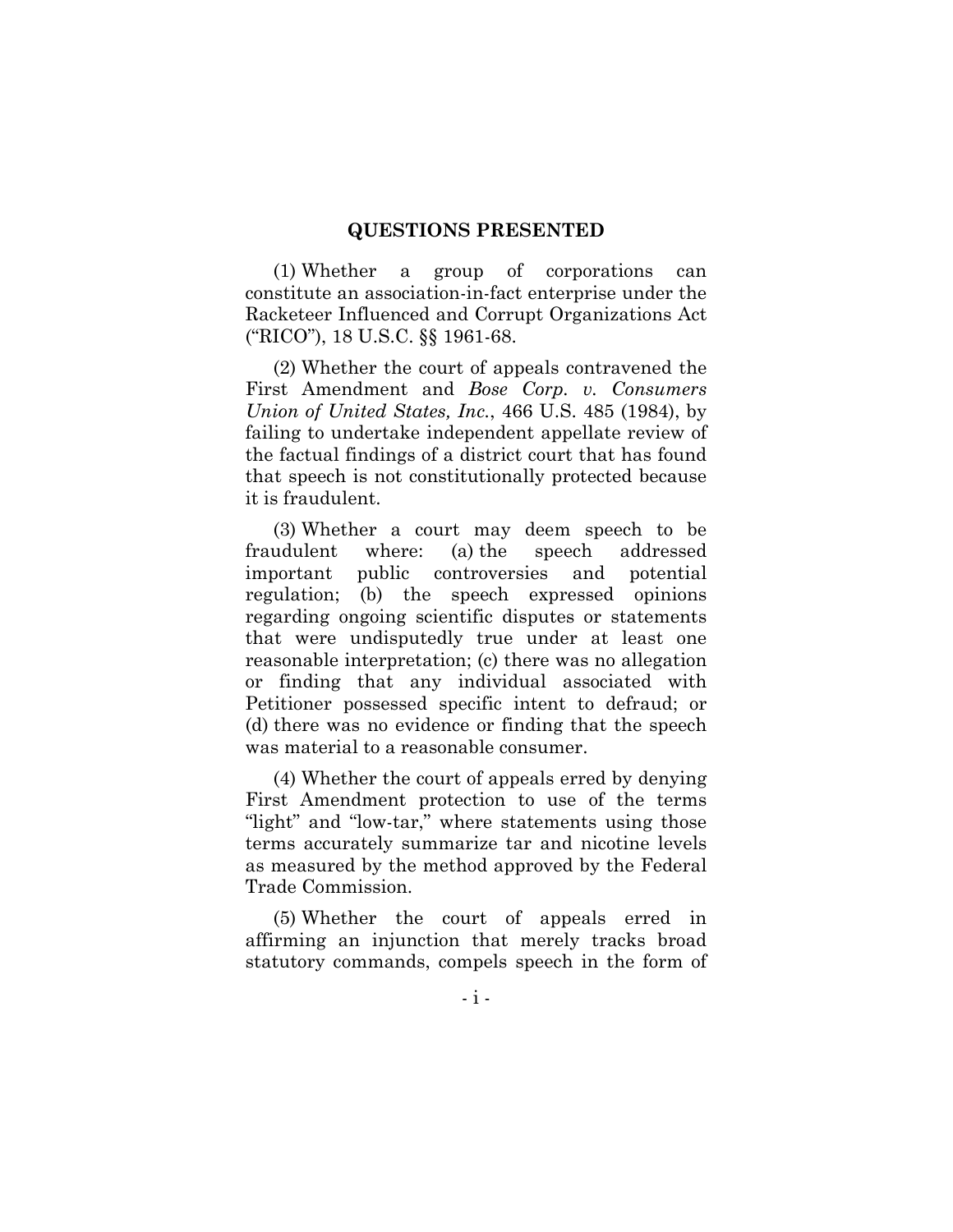"corrective statements," and is not predicated on a reasonable likelihood of future RICO violations.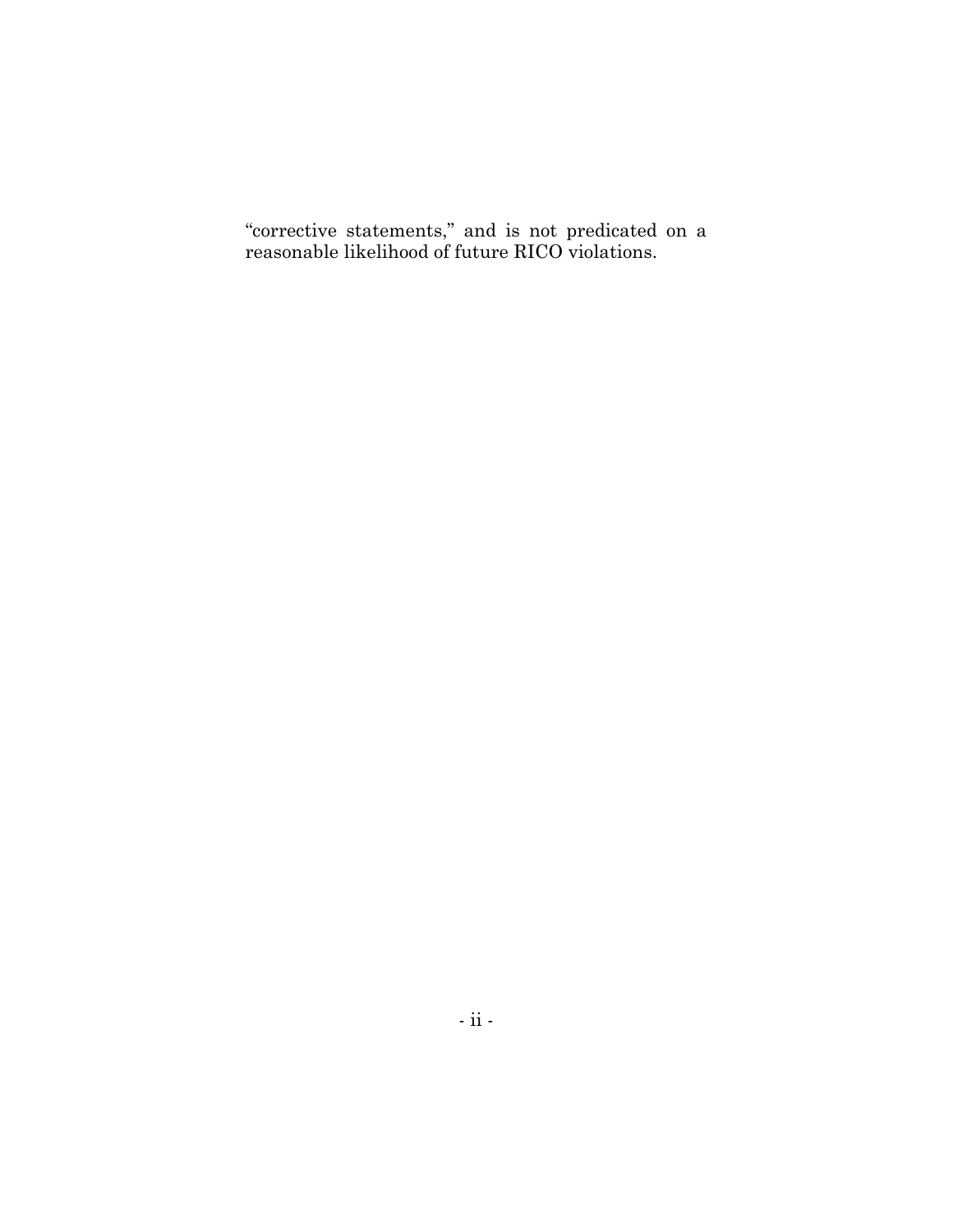#### **PARTIES TO THE PROCEEDING AND RULE 29.6 STATEMENT**

The Petitioner in this case is Lorillard Tobacco Company. Lorillard Tobacco Company is a whollyowned subsidiary of Lorillard, Inc. Lorillard, Inc. is the only publicly held company that owns 10% or more of Lorillard Tobacco Company's stock.

The Respondents are the United States of America, and Intervenors below: Tobacco-Free Kids Action Fund; American Cancer Society; American Heart Association; American Lung Association; Americans for Nonsmokers' Rights; and National African American Tobacco Prevention Network.

In addition to Petitioner, Defendants-Appellants-Cross-Appellees below were Philip Morris USA Inc.; Altria Group, Inc.; R.J. Reynolds Tobacco Company; Brown & Williamson Holdings, Inc.; British American Tobacco (Investments) Ltd.; The Council for Tobacco-Research-U.S.A., Inc.; The Tobacco Institute, Inc.; and Liggett Group, Inc.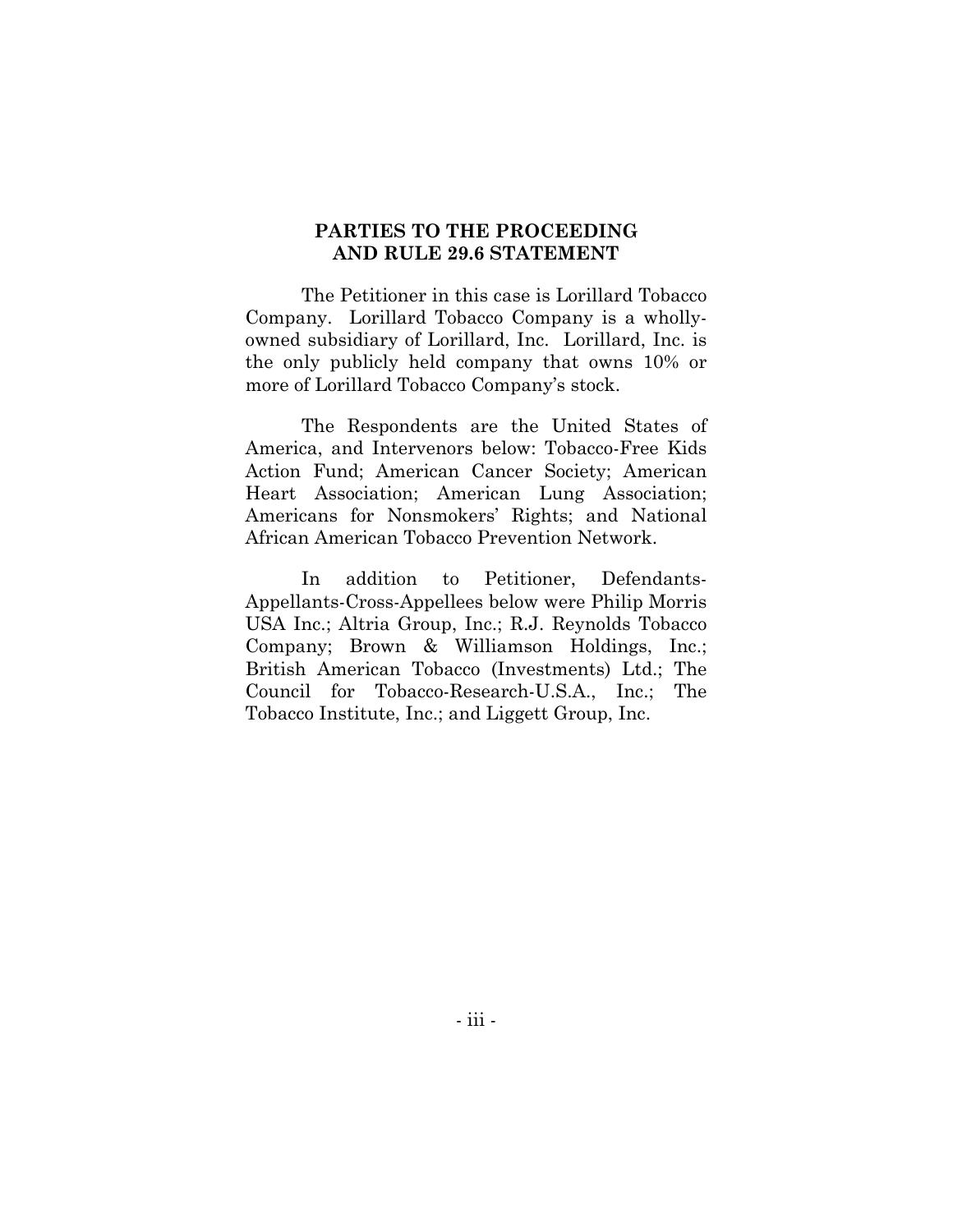# **TABLE OF CONTENTS**

|    |                |                                                                                                                                                             | Page |
|----|----------------|-------------------------------------------------------------------------------------------------------------------------------------------------------------|------|
|    |                |                                                                                                                                                             |      |
|    |                | PARTIES TO THE PROCEEDING AND                                                                                                                               |      |
|    |                |                                                                                                                                                             |      |
|    |                |                                                                                                                                                             |      |
|    |                | PETITION FOR A WRIT OF CERTIORARI  1                                                                                                                        |      |
|    |                |                                                                                                                                                             |      |
|    |                |                                                                                                                                                             |      |
|    |                | CONSTITUTIONAL AND STATUTORY                                                                                                                                |      |
|    |                |                                                                                                                                                             |      |
|    |                | REASONS FOR GRANTING THE WRIT 11                                                                                                                            |      |
| Ī. |                | The Court of Appeals' Holding That A<br>Group Of Corporations Can Form An<br>Association-In-Fact Enterprise Under<br>RICO Warrants This Court's Review.  11 |      |
|    | $\mathsf{A}$ . | Congress Excluded Corporations<br>From An Association-in-Fact                                                                                               |      |
|    | <b>B.</b>      | Other Principles Of Statutory<br>Interpretation Support The<br>Conclusion That A Group Of<br>Corporations Is Not An<br>Association-In-Fact Enterprise 20    |      |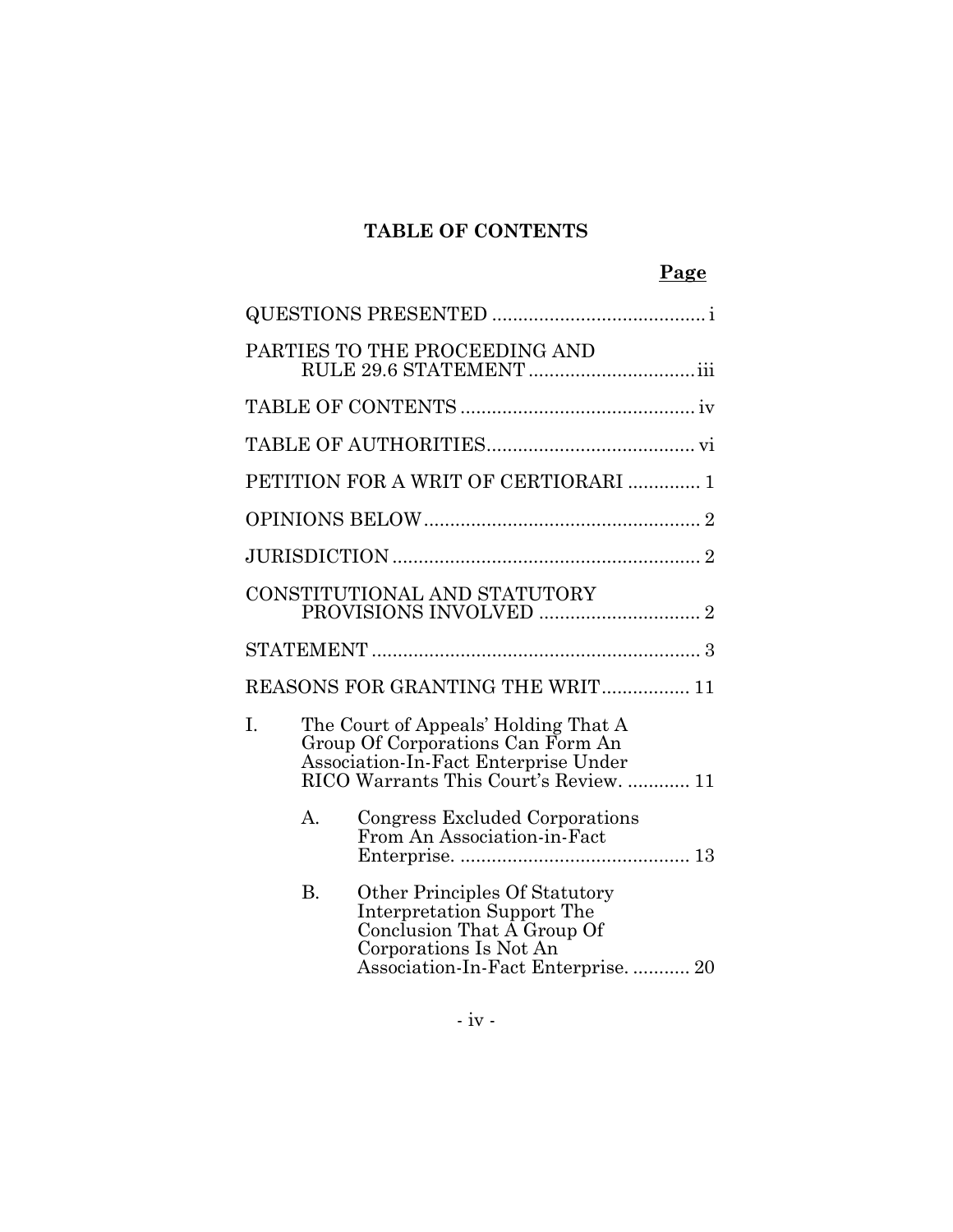|    | C. | This Question Presented Is                                                                                                                                    |
|----|----|---------------------------------------------------------------------------------------------------------------------------------------------------------------|
| П. |    | The Court of Appeals' Decision Raises<br>Additional Issues That Warrant This                                                                                  |
|    | A. | The D.C. Circuit Applied The<br>Wrong Standard Of Review To<br><b>Factual Findings That Implicate</b>                                                         |
|    | В. | The Court of Appeals Erred By<br>Denying First Amendment<br>Protection to a Wide Range of                                                                     |
|    | C. | The First Amendment Protects<br>The Use Of Terms That<br><b>Accurately Summarize Tar And</b>                                                                  |
|    | D. | The Injunction, Which Is Not<br>Predicated On The Likelihood Of<br>Future RICO Violations,<br><b>Improperly Tracks Broad</b><br><b>Statutory Commands And</b> |
|    |    |                                                                                                                                                               |
|    |    |                                                                                                                                                               |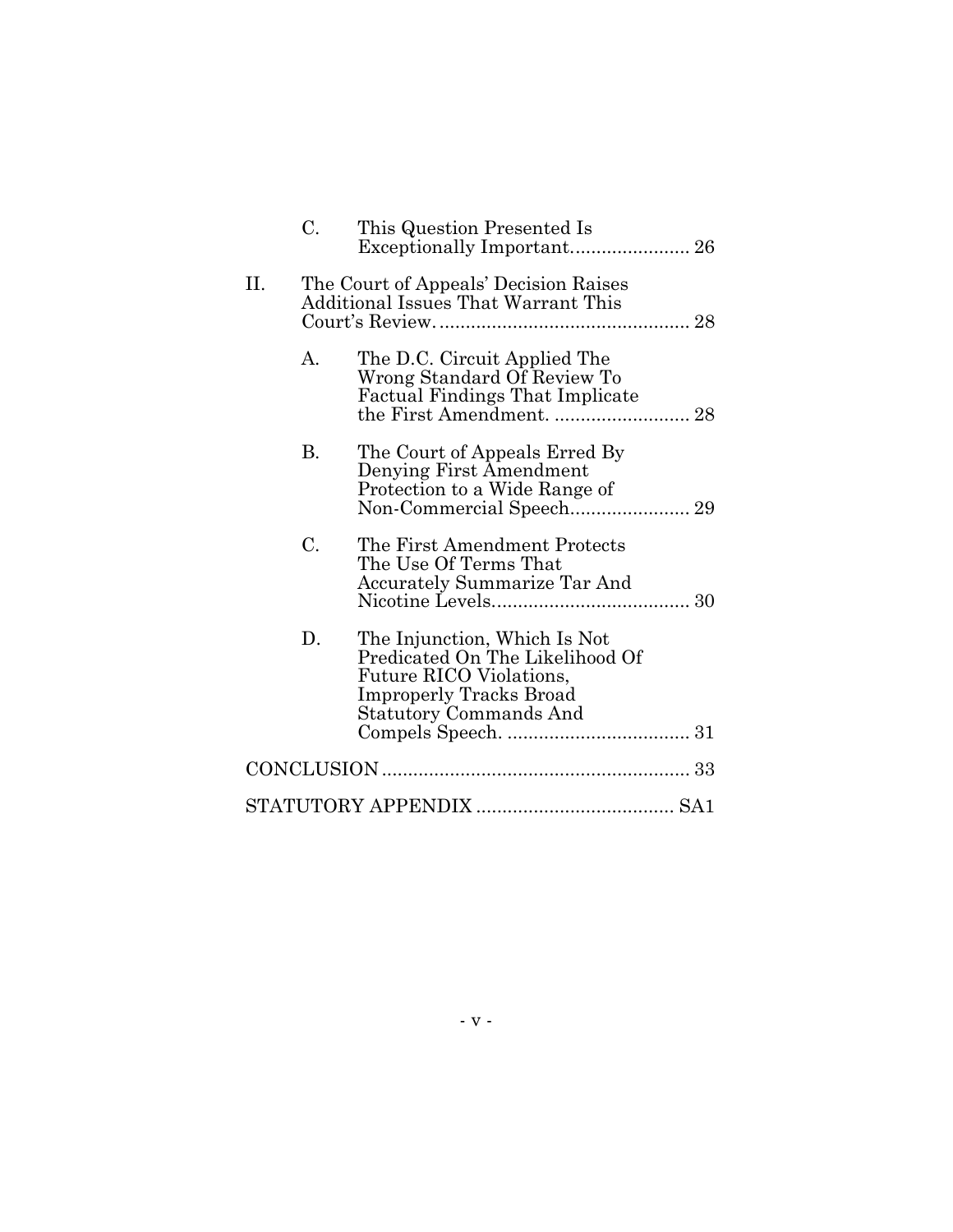# **TABLE OF AUTHORITIES**

# **Page**

# **CASES**

| Alexander v. Sandoval,                                                                      |
|---------------------------------------------------------------------------------------------|
| Altria Group, Inc. v. Good,                                                                 |
| Anza v. Ideal Steel Supply Corp.,                                                           |
| Bell Atlantic Corp. v. Twombly,                                                             |
| Bose Corp. v. Consumers Union of United<br><i>States, Inc., 466 U.S. 485 (1984)  10, 29</i> |
| Boyle v. United States,                                                                     |
| Byrum v. Landreth,                                                                          |
| Carcieri v. Salazar,                                                                        |
| Cedric Kushner Promotions, Ltd. v. King,                                                    |
| Copperweld Corp. v. Independence Tube Corp.,                                                |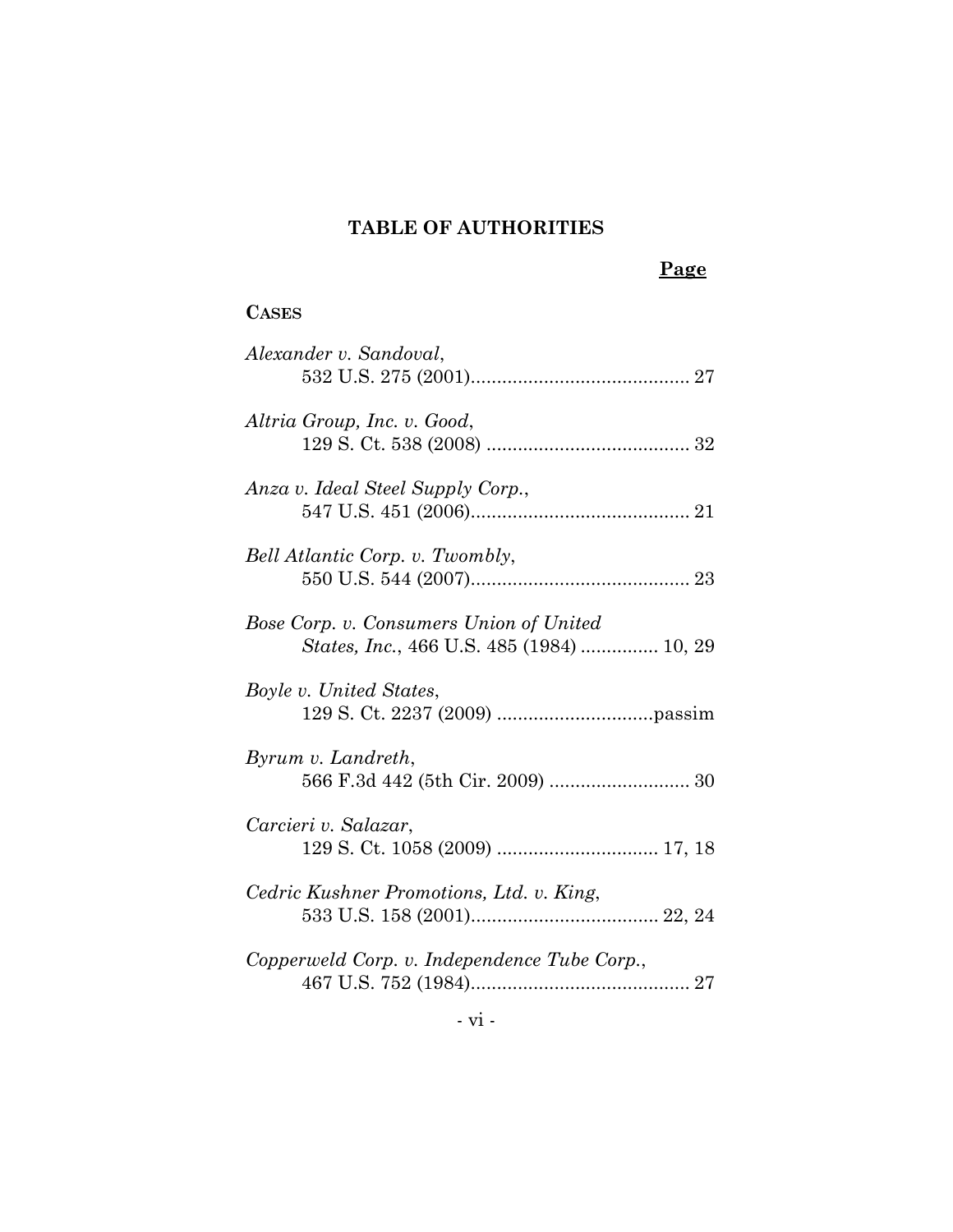| E. R.R. Presidents Conference v. Noerr Motor<br><i>Freight, Inc., 365 U.S. 127 (1961) </i> 31 |
|-----------------------------------------------------------------------------------------------|
| Falanga v. State Bar of Georgia,<br>150 F.3d 1333 (11th Cir. 1998)  30                        |
| Gertz v. Robert Welch, Inc.,                                                                  |
| Gomez v. United States,                                                                       |
| H.J. Inc. v. Nw. Bell Telegraph Co.,                                                          |
| Hartford-Empire Co. v. United States,                                                         |
| Helvering v. Morgan's, Inc.,                                                                  |
| Jordan v. Medley,                                                                             |
| Leocal v. Ashcroft,                                                                           |
| Luckey v. Baxter Healthcare Corp.,                                                            |
| Microsoft Corp. v. Odom,                                                                      |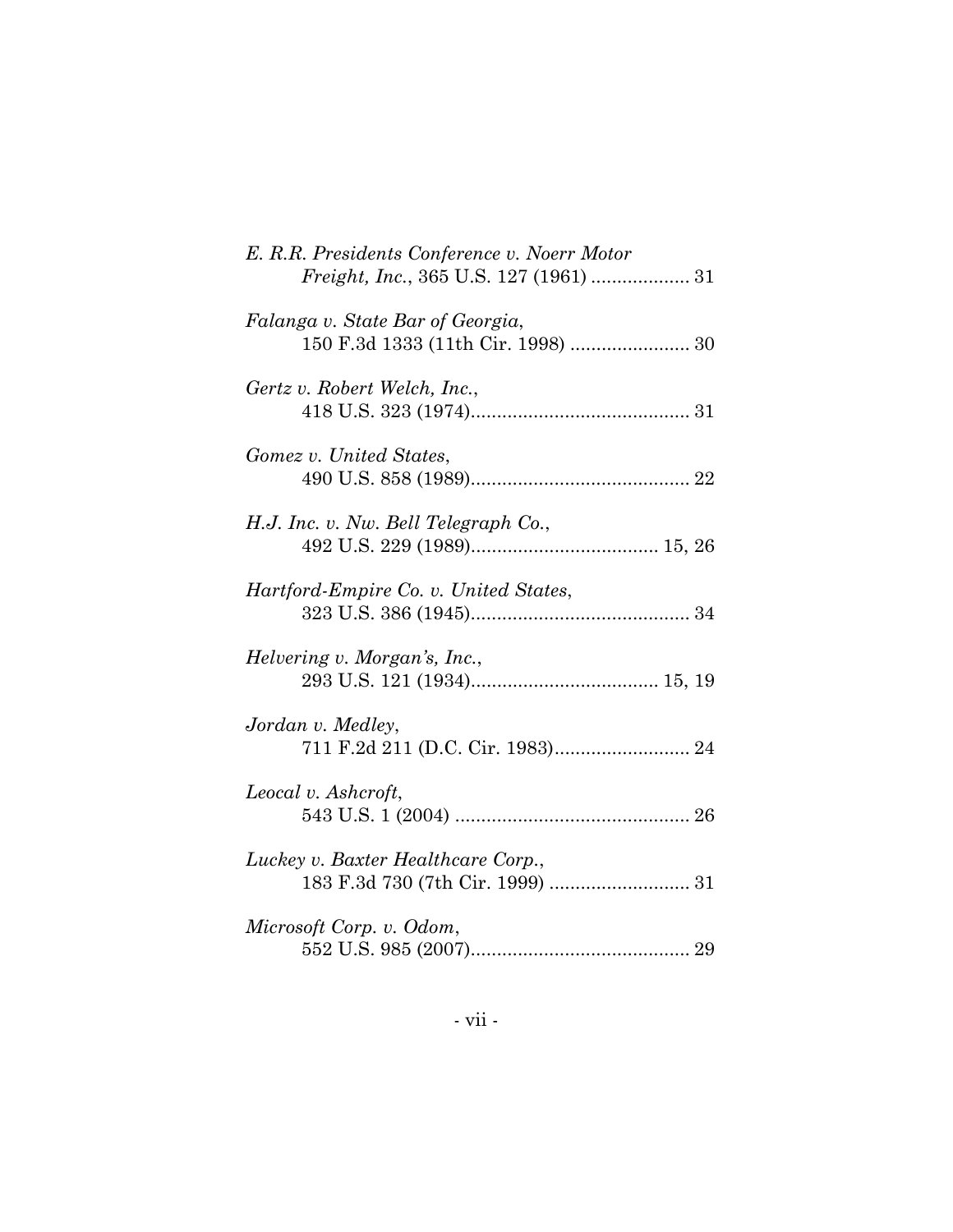| Mohawk Industrial, Inc. v. Williams,                                           |
|--------------------------------------------------------------------------------|
| National Commission on Egg Nutrition v. FTC,                                   |
| Reves v. Ernst & Young,                                                        |
| Revo v. Disciplinary Board,                                                    |
| Russello v. United States,                                                     |
| SEC v. Pirate Investor LLC,                                                    |
| U.S. National Bank of Or. v. Independent<br>Insurance Agents of America, Inc., |
| United States v. Migliaccio,<br>34 F.3d 1517 (10th Cir. 1994)  31, 32          |
| United States v. Philip Morris Inc.,                                           |
| United States v. Philip Morris USA Inc.,                                       |
| United States v. Santos,                                                       |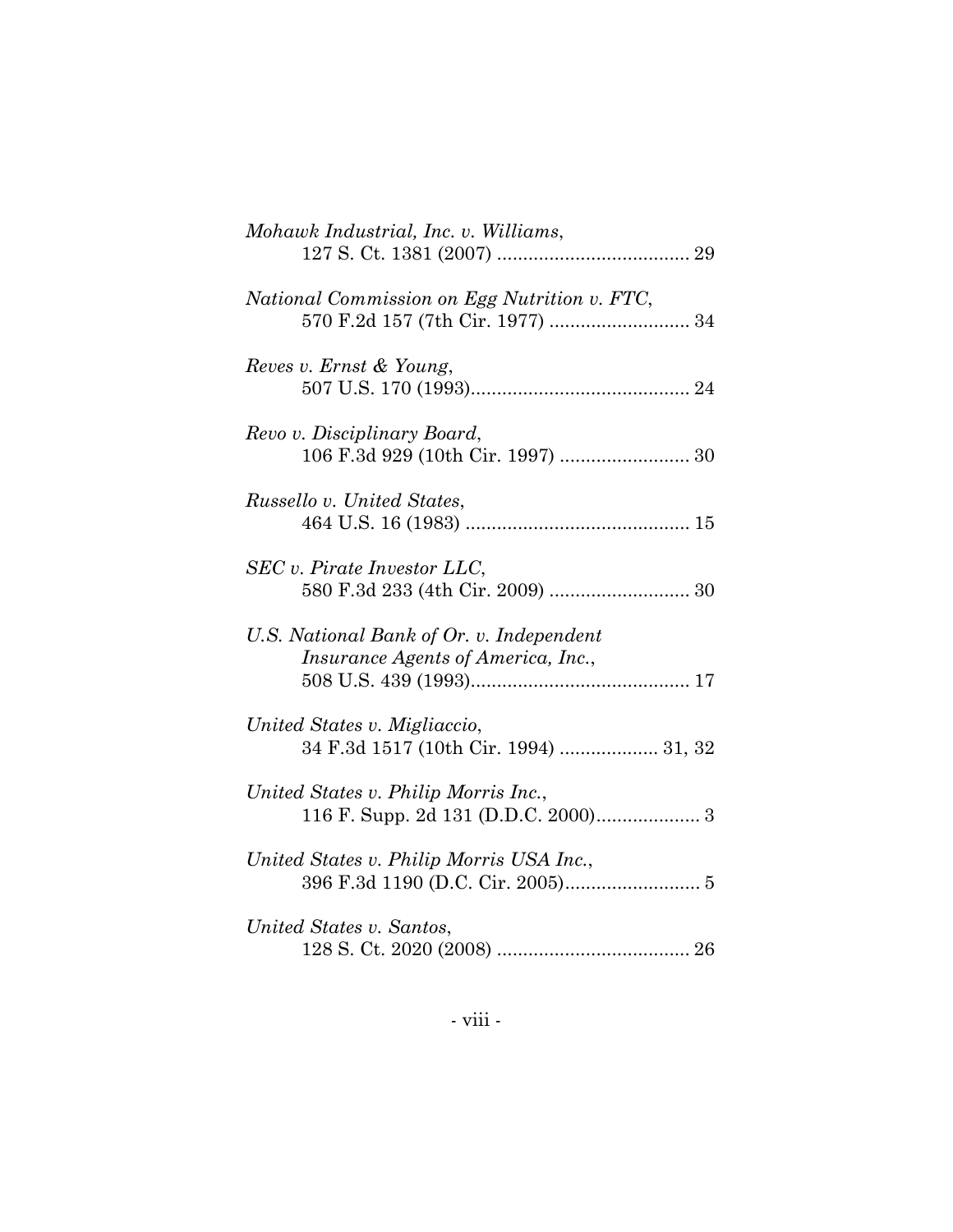| United States v. Turkette, |  |
|----------------------------|--|
|                            |  |
|                            |  |

| Wooley v. Maynard, |  |
|--------------------|--|
|                    |  |

# FEDERAL STATUTES AND RULES

| <b>Family Smoking Prevention and Tobacco</b><br>Control Act, Pub. L. No. 111-31, |
|----------------------------------------------------------------------------------|
|                                                                                  |
|                                                                                  |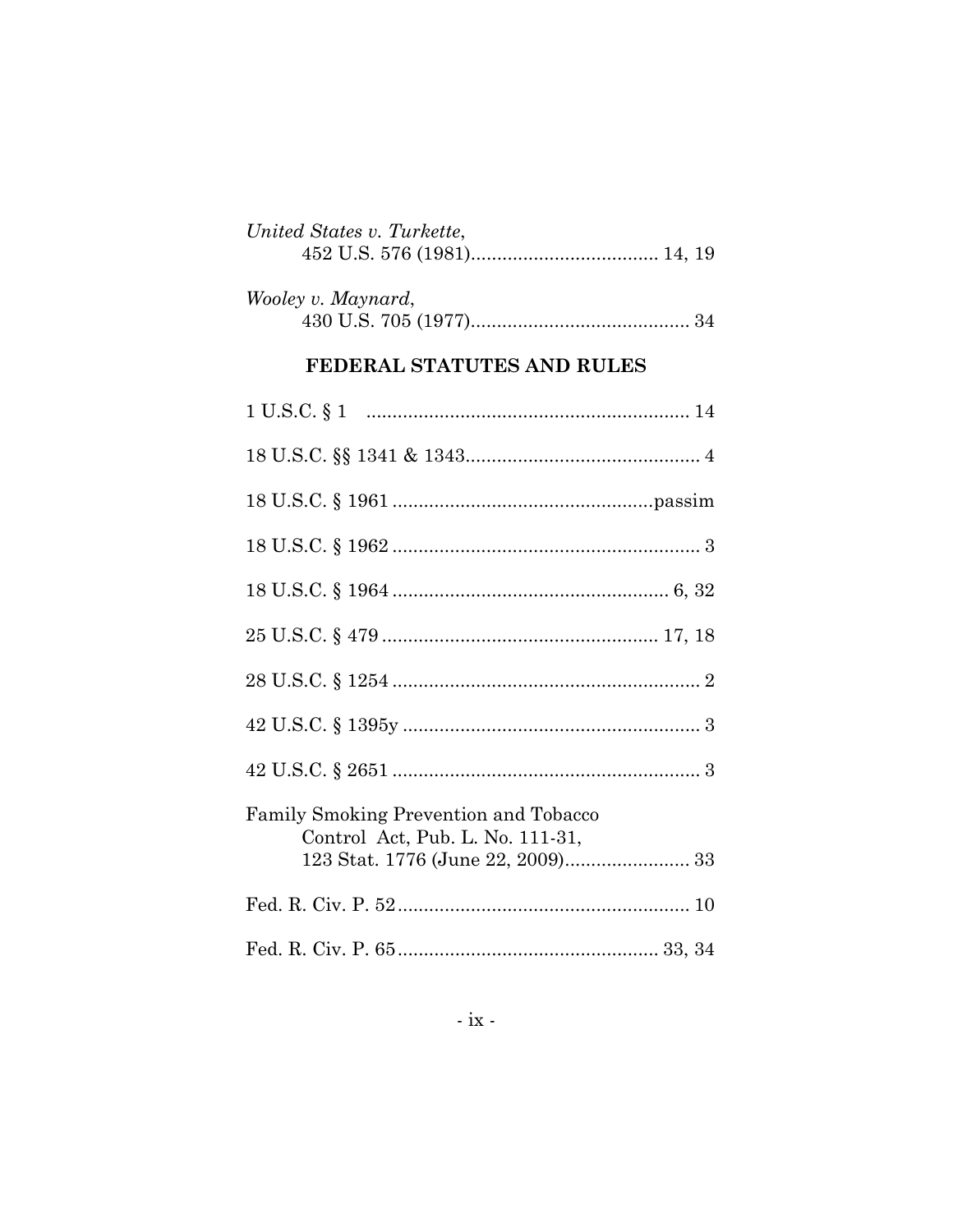# **MISCELLANEOUS**

| Eugene Gressman et al., Supreme Court Practice |
|------------------------------------------------|
|                                                |
|                                                |
| Samuel A. Alito, Jr., Racketeering Made        |
| Simple[r], in The RICO Racket                  |
|                                                |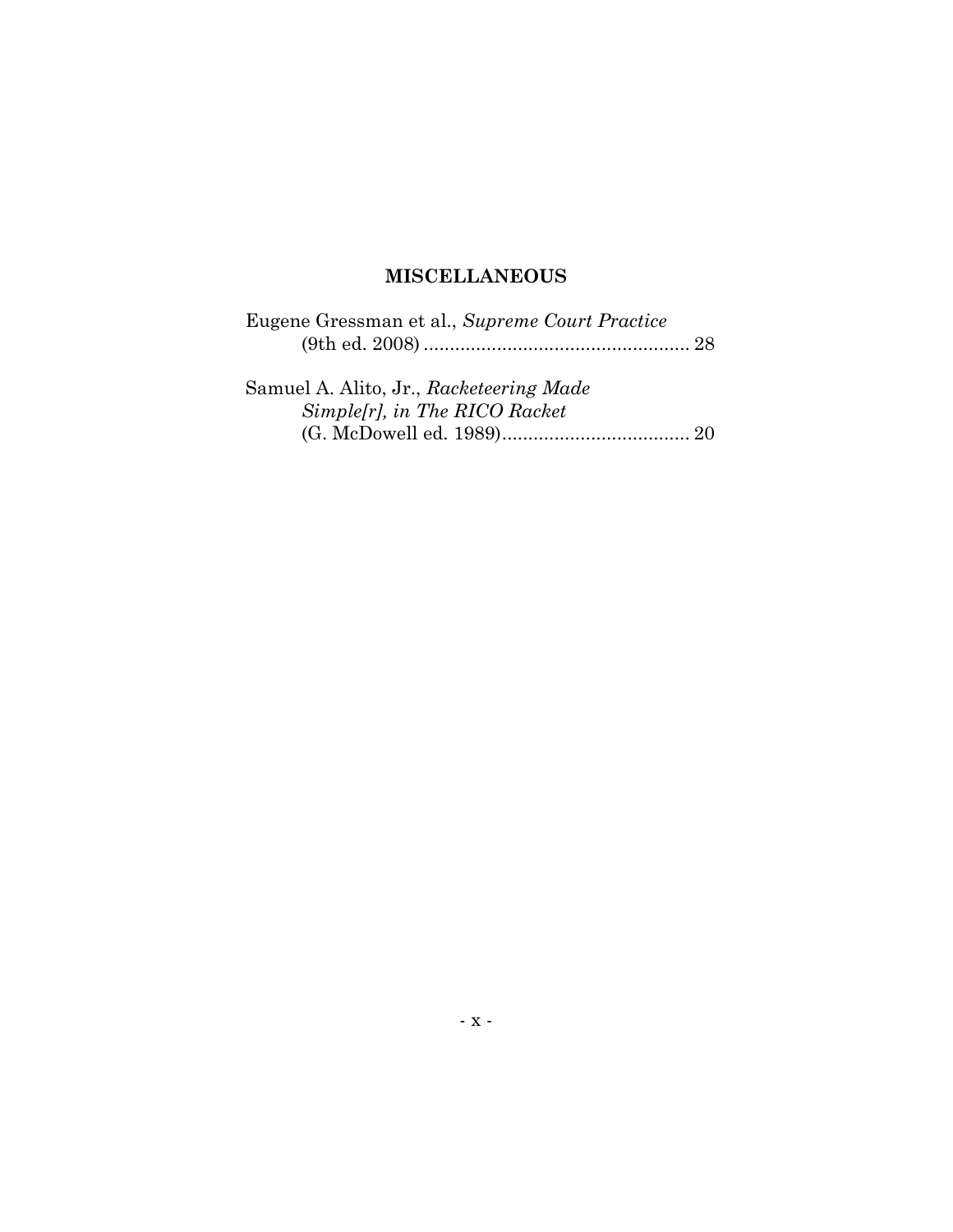#### **PETITION FOR A WRIT OF CERTIORARI**

This Petition presents the Court with an opportunity to rein in a federal statute, the Racketeer Influenced and Corrupt Organizations Act, 18 U.S.C. §§ 1961-1968 ("RICO"), that has become virtually limitless in its application. This case starkly illustrates the absence of manageable boundaries on RICO's scope. The United States, relying on lower court decisions that have refused to recognize limitations on an association-in-fact "enterprise" as defined in 18 U.S.C. § 1961(4), has challenged the conduct of an entire industry over many decades, and has sought remedies that threaten its continued existence.

Under the government's theory, an association-in-fact enterprise, notwithstanding its statutory definition as "any union or group of *individuals* associated in fact although not a legal entity," may consist of a group of *corporations*. A review of the statutory language, structure, and purpose makes clear that a group of corporations cannot form an association-in-fact enterprise. Several members of this Court have expressed skepticism about the contrary position adopted by the lower courts. *See* Transcript of Oral Argument, *Mohawk Indus., Inc. v. Williams*, No. 05-465 (Apr. 26, 2006) ("*Mohawk* Tr."), at 28-54. This case–which the United States has described as the most important civil RICO case in history, *see* Petition for Writ of Certiorari, *United States v. Philip Morris USA Inc.*, No. 05-92 ("05-92 U.S. Pet."), at 8 (2005)– provides an excellent vehicle for the Court to address squarely the scope of Section 1961(4)'s definition of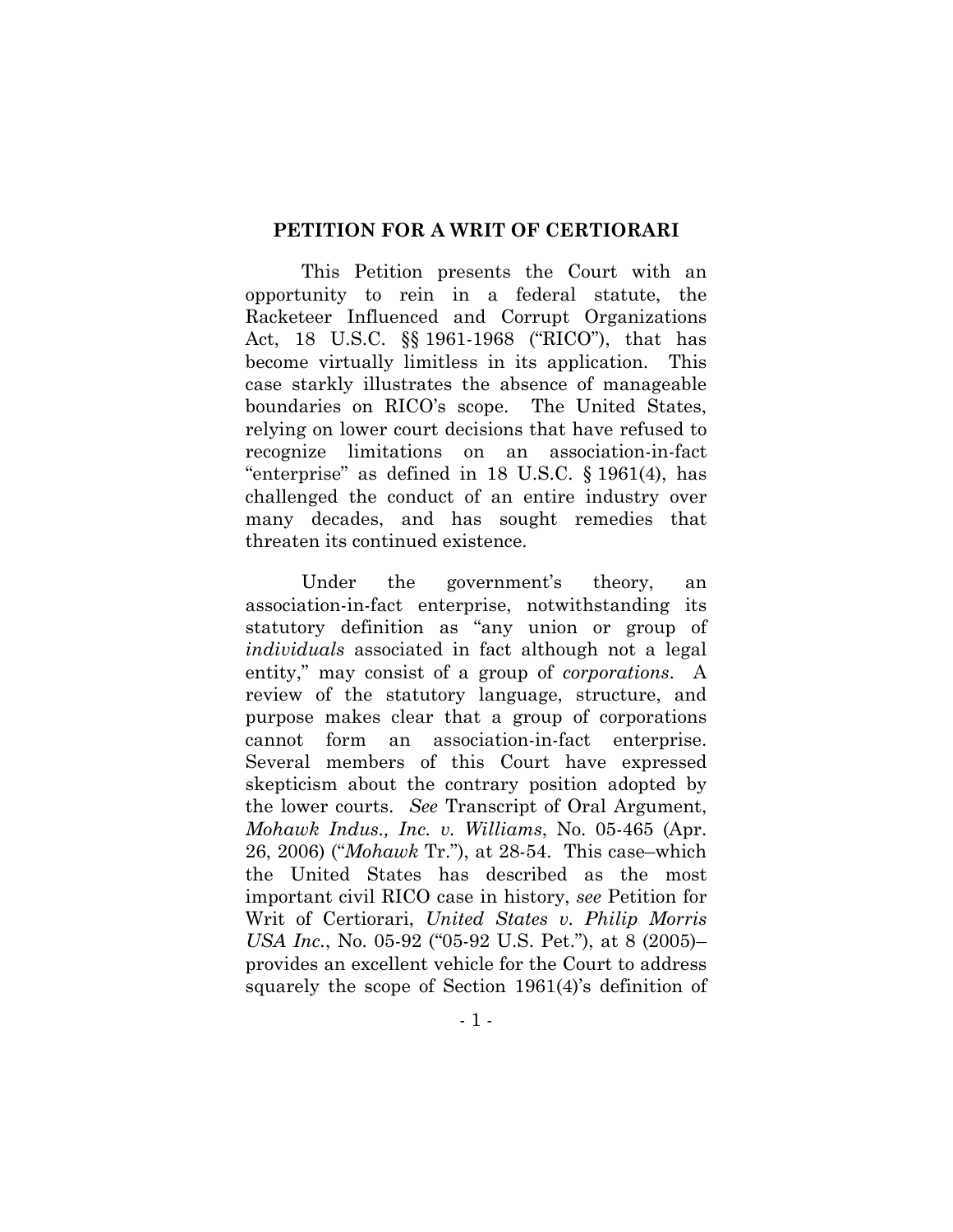enterprise, which the lower courts have misconstrued to give RICO an effectively unlimited reach.

#### **OPINIONS BELOW**

The opinion of the court of appeals (Pet. App. 1a) is reported at 566 F.3d 1095. The decision of the district court (Pet. App. 101a) is reported at 449 F. Supp. 2d 1.

#### **JURISDICTION**

The judgment of the court of appeals was entered on May 22, 2009. Pet. App. 1a. Petitions for rehearing were denied on September 22, 2009. *Id*. at 2182a-2185a. On November 10, 2009, the Chief Justice extended the time within which to file a petition for a writ of certiorari until February 19, 2010. The jurisdiction of this Court is invoked under 28 U.S.C. § 1254(1).

#### **CONSTITUTIONAL AND STATUTORY PROVISIONS INVOLVED**

The First Amendment to the U.S. Constitution provides:

> Congress shall make no law . . . abridging the freedom of speech . . . .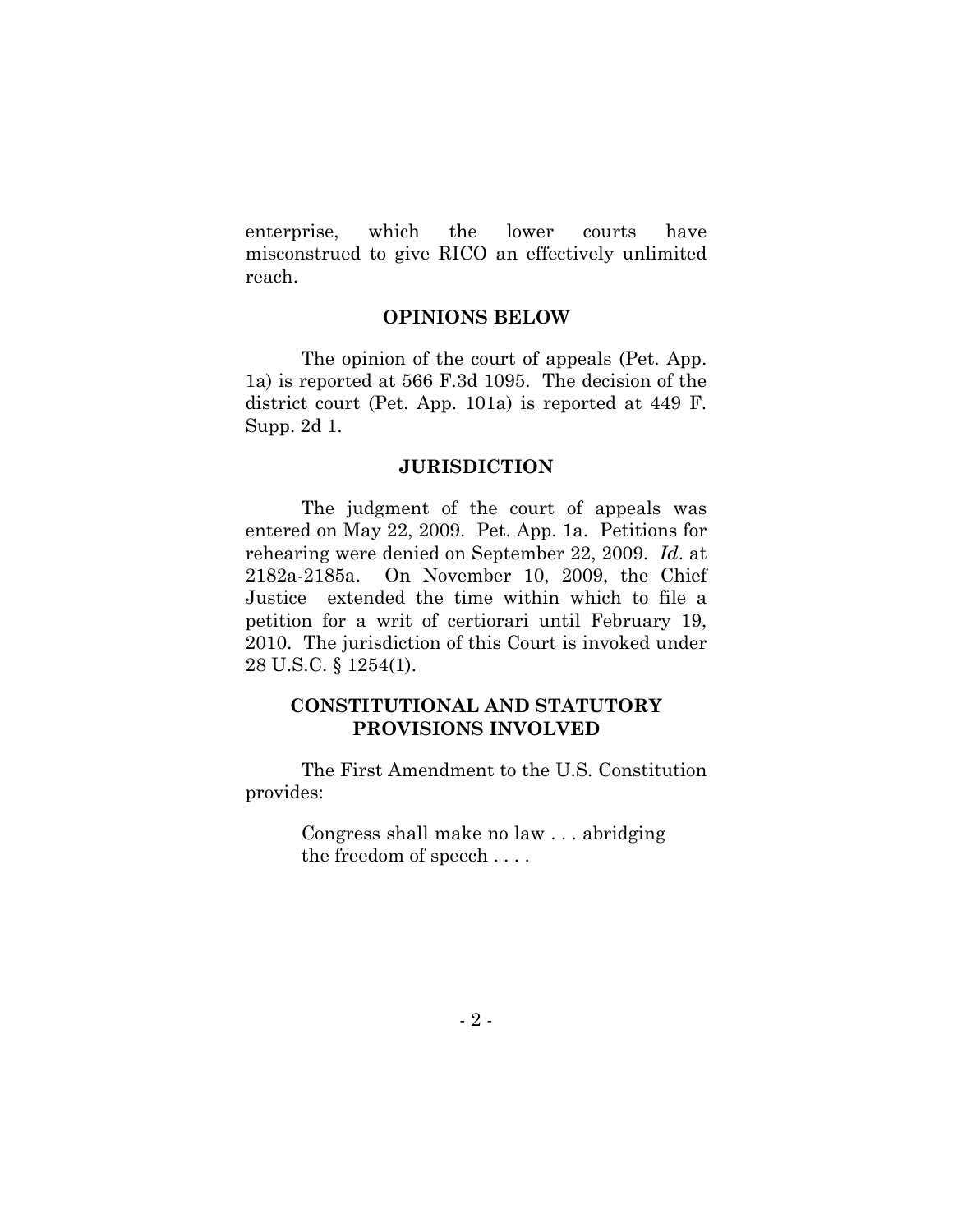Section 1961(4) of Title 18, United States Code, provides:

#### **§ 1961. Definitions**

As used in this chapter––

(4) "enterprise" includes any individual, partnership, corporation, association, or other legal entity, and any union or group of individuals associated in fact, although not a legal entity.

Other relevant provisions of the RICO statute, 18 U.S.C. §§ 1961-18, are reproduced in the Statutory Appendix.

#### **STATEMENT**

1. In September 1999, the government brought suit against Lorillard and the rest of the U.S. tobacco industry. The complaint sought disgorgement of profits and injunctive and declaratory relief under RICO and other statutes.<sup>1</sup> In February 2001, the government filed an amended complaint against the same group of defendants.

<sup>1</sup> The government also asserted claims under the Medical Care Recovery Act, 42 U.S.C. §§ 2651, *et seq.*, and the Medicare Secondary Payer provisions of Subchapter 18 of the Social Security Act, 42 U.S.C.  $\S 1395y(b)(2)(B)(ii)$  & (iii). The district court dismissed those claims. *See United States v. Philip Morris Inc.*, 116 F. Supp. 2d 131 (D.D.C. 2000). The government did not appeal that ruling.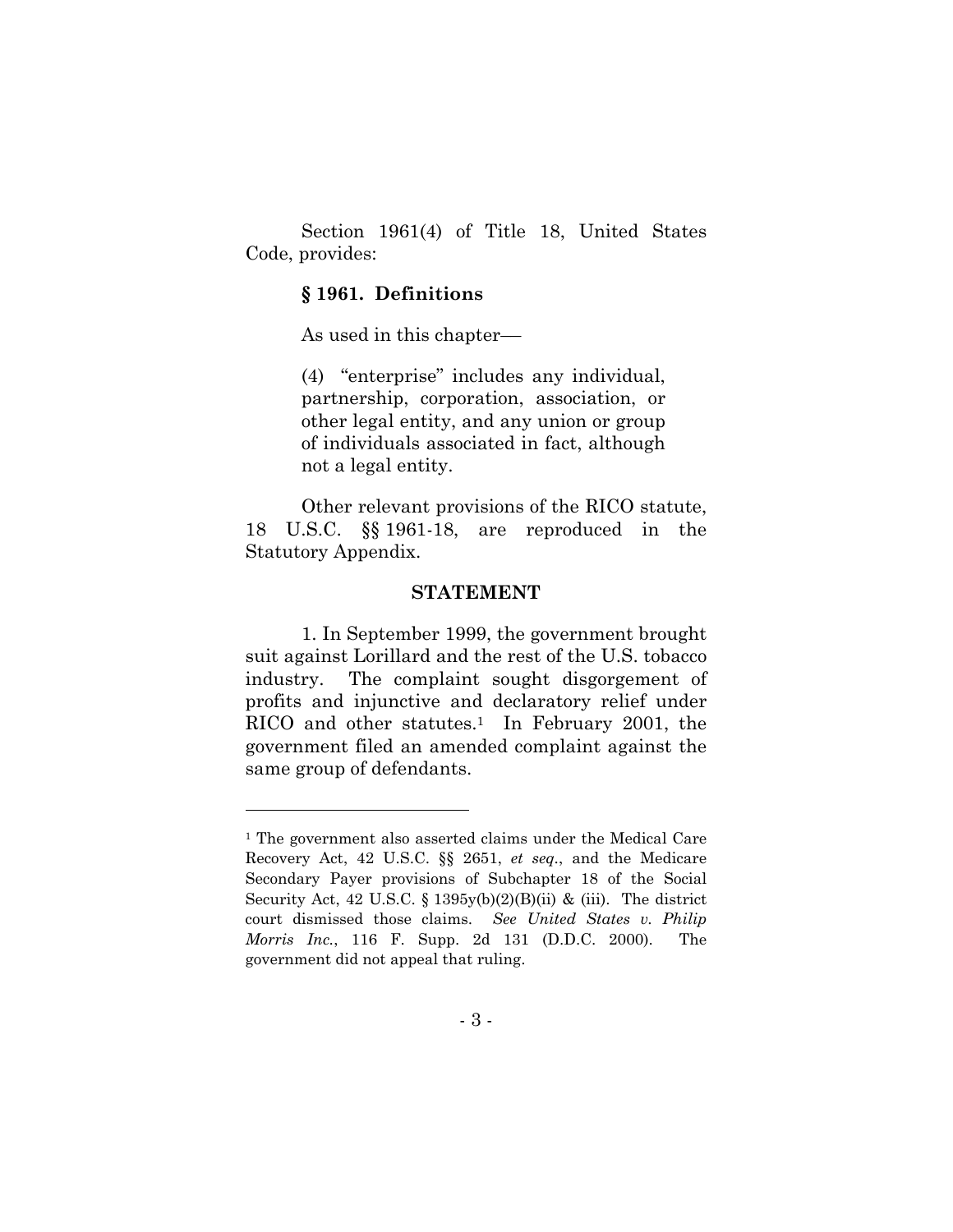RICO makes it unlawful for "any person employed by or associated with any enterprise engaged in, or the activities of which affect, interstate or foreign commerce, to conduct or participate, directly or indirectly, in the conduct of such enterprise's affairs through a pattern of racketeering activity" or to conspire to do so. 18 U.S.C. §§ 1962(c), (d). A RICO enterprise "includes any individual, partnership, corporation, association, or other legal entity, and any union or *group of individuals associated in fact* although not a legal entity." *Id.* § 1961(4) (emphasis added). RICO authorizes district courts "to prevent and restrain violations of [RICO] by issuing appropriate orders" for equitable relief. *Id.* § 1964(a).

The government's complaint alleged that defendants and "others known and unknown" constituted an association-in-fact enterprise under Section 1961(4). First Am. Compl. ¶ 204. It further alleged that, beginning no later than 1953 and continuing for more than 45 years, defendants violated RICO by conducting the affairs of that enterprise through a pattern of racketeering activity. *Id.* According to the government, this pattern of racketeering involved over 100 mailings and wirings that violated the mail and wire fraud statutes, 18 U.S.C. §§ 1341 & 1343. *Id.*2

<sup>2</sup> Many of the alleged predicate acts were acts or statements that were not directed to consumers, Pet. App. 2124a-2180a, and nearly all of the public statements identified by the government were made by defendants to oppose government (continued…)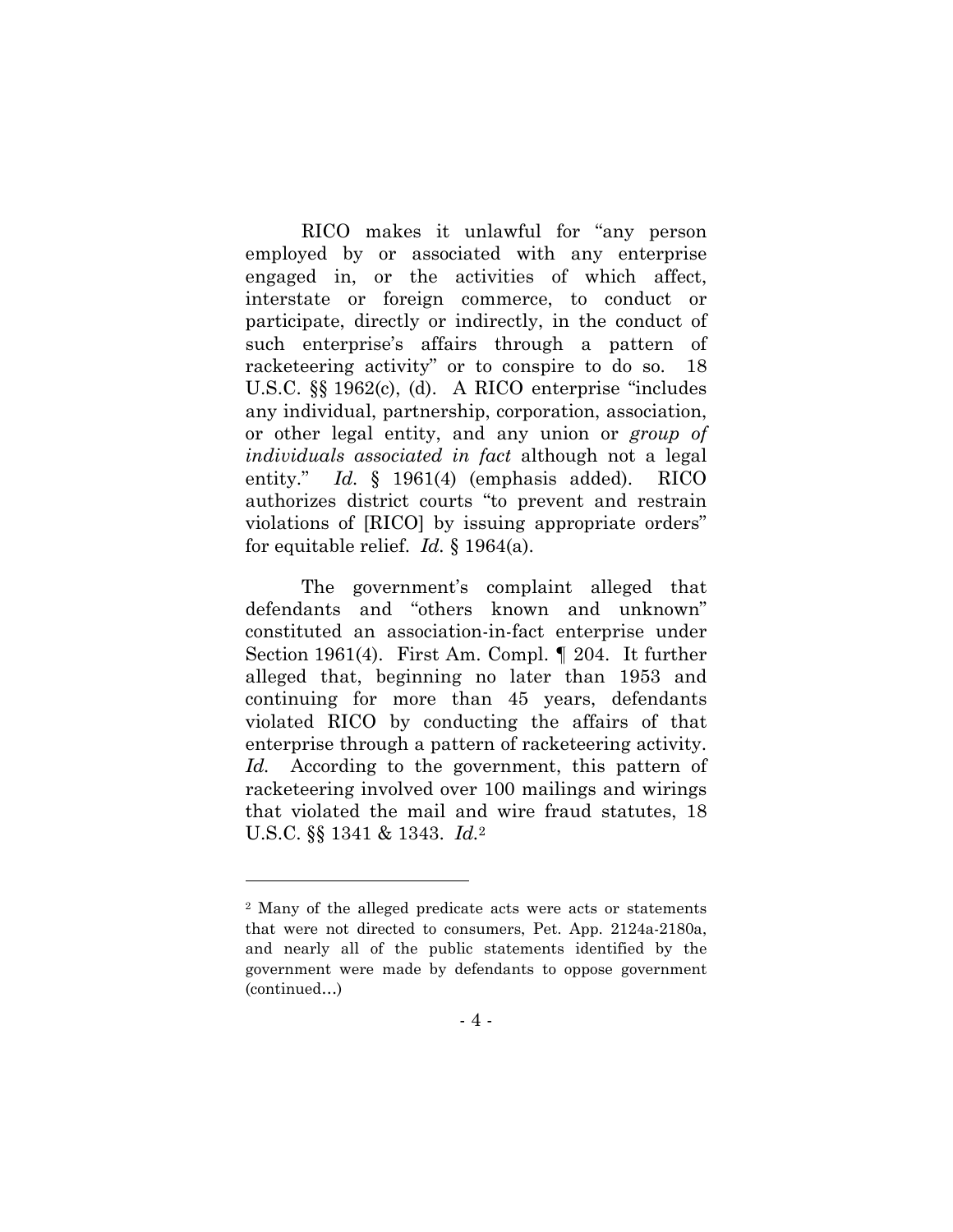The government sought sweeping injunctive relief involving virtually every aspect of defendants' lawful businesses. Even though Section 1964(a) limits district court jurisdiction to remedies calculated to "prevent and restrain" *future* RICO violations, the government's allegations focused overwhelmingly on conduct that occurred decades ago–much of which concerned people who are no longer employed by the companies (or even alive), trade organizations that no longer exist, and scientific issues that defendants have not disputed for years. *Id.* ¶¶ 1–6.3

The government requested a generic injunction barring defendants from committing any "acts of racketeering" and "making false, misleading or deceptive statements or representations concerning cigarettes." *Id.* at pp. 92–93. The government also sought an injunction compelling defendants to make "corrective statements regarding the health risks of cigarette smoking and the

regulation or as part of the unfolding scientific and public health debate regarding smoking and disease, *id.* at 373a-1801a, 1893a-1921a.

<sup>3</sup> The government also sought a monetary recovery of \$280 *billion* as an equitable "disgorgement" of defendants' "profits." On interlocutory appeal, the D.C. Circuit held that § 1964(a) does not authorize this remedy because disgorgement is aimed at *past* misconduct, not at preventing and restraining *future* RICO violations. *United States v. Philip Morris USA Inc.*, 396 F.3d 1190, 1198 (D.C. Cir. 2005). This Court denied the government's petition for a writ of certiorari from that decision. *United States v. Philip Morris USA Inc.*, 546 U.S. 960 (2005).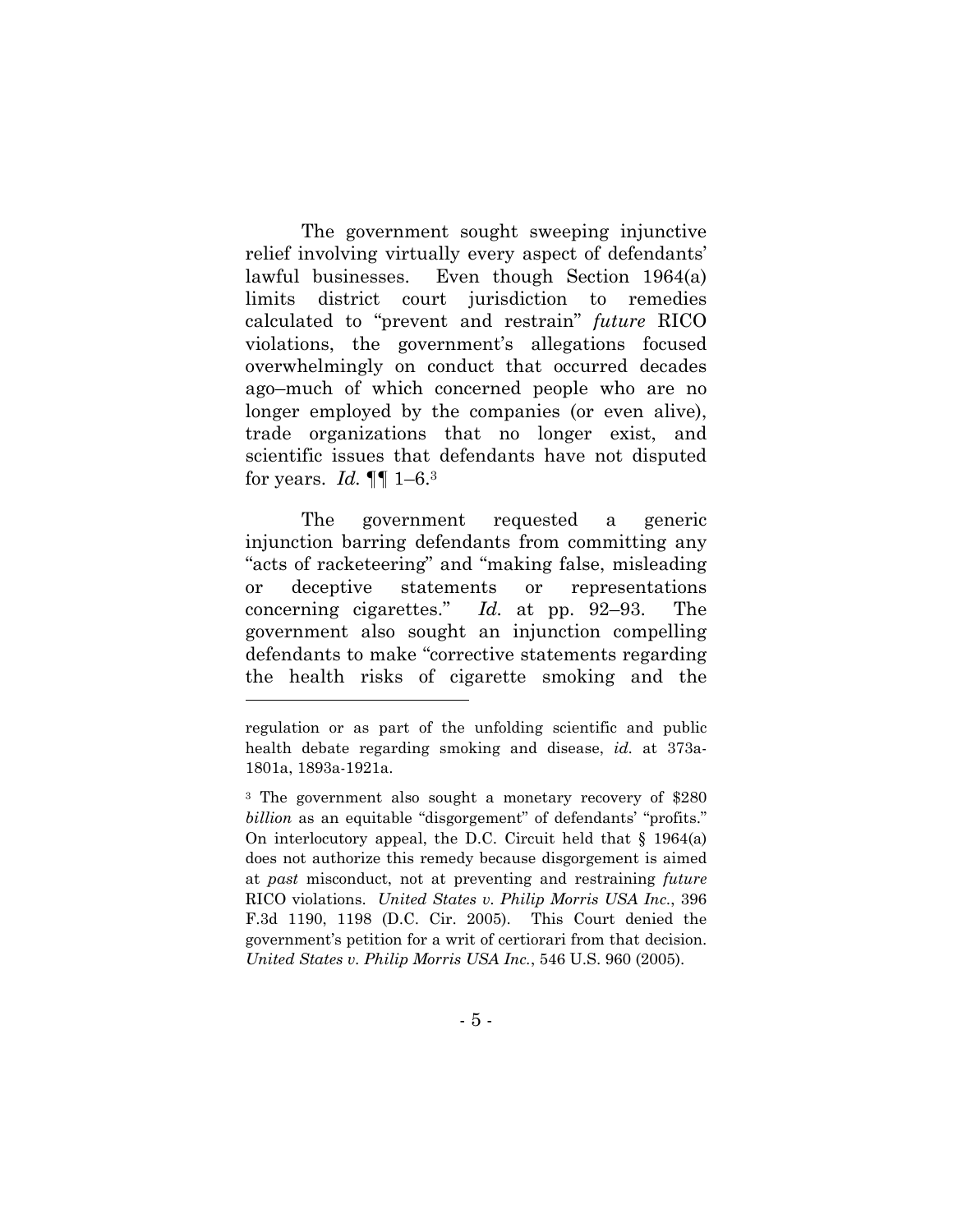addictive properties of nicotine." *Id.* The government further sought appointment of a courtapproved monitor to oversee defendants' business activities and their compliance with these injunctions. *Id.* 

2. After five years of discovery and pre-trial proceedings, the case went to trial in September 2004. The bench trial lasted nine months and included live testimony from more than 80 witnesses, written testimony from more than 150 witnesses, and more than 14,000 exhibits.

The government alleged that defendants made false statements or denials relating to (1) the health risks of smoking and exposure to environmental tobacco smoke, (2) sponsoring independent research into the health effects of smoking, (3) addiction, (4) nicotine manipulation, (5) youth marketing, and (6) marketing of "light" and "low tar" cigarettes. *Id.* ¶¶ 3, 35-125. The government also alleged that defendants suppressed evidence and destroyed documents relating to these alleged schemes. *Id.* 

In attempting to prove the alleged frauds, the government expressly asserted that it would not seek to prove that any individual corporate agent acted with specific intent. Instead, the government contended that the speaker's intent was "immaterial" because specific intent could be proved through defendants' "collective knowledge." Transcript of Proceedings at 39:4-12 (Sept. 21, 2004).

In August 2006, fifteen months after the trial ended, the district court issued a 1,653-page opinion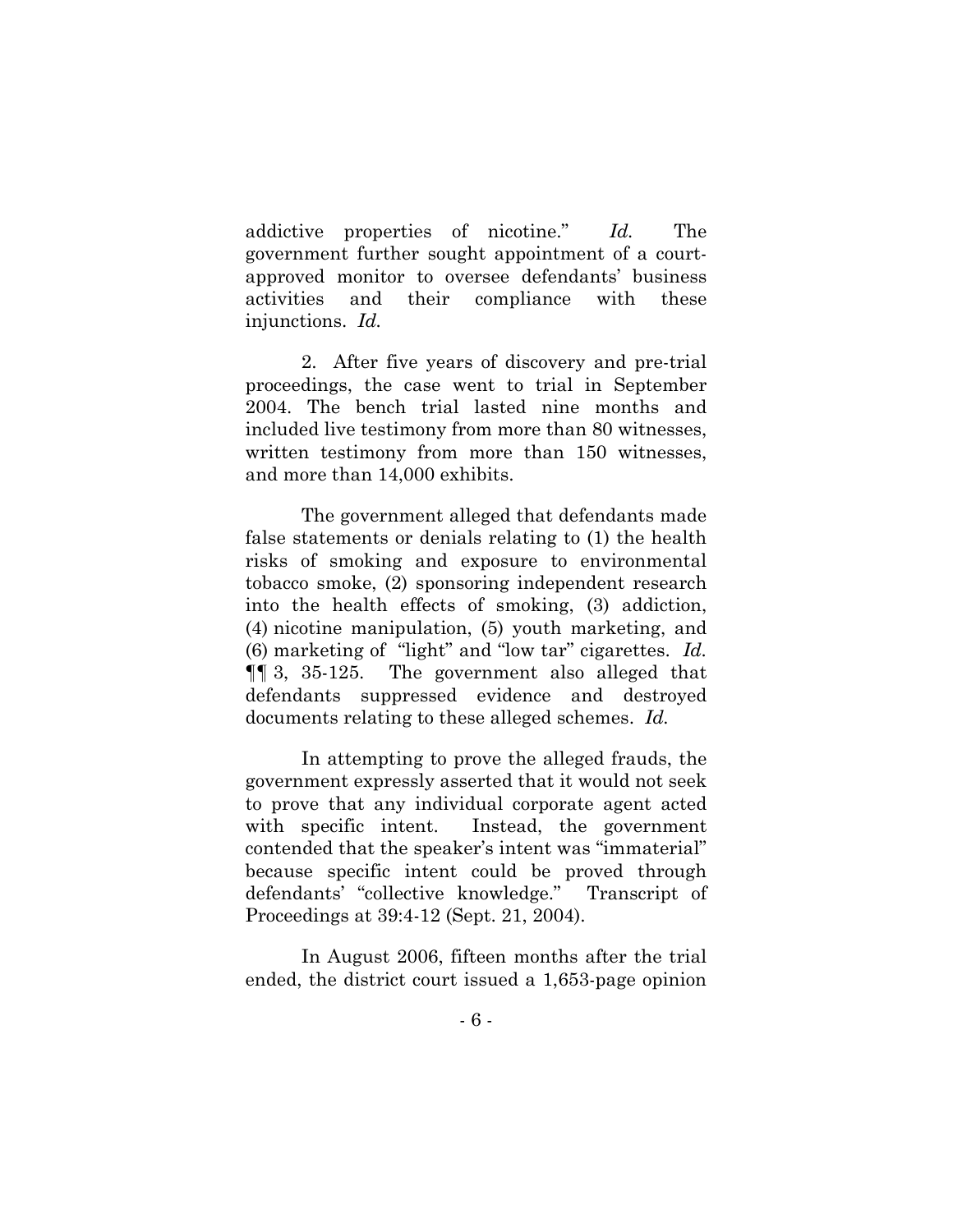ruling that defendants had conspired to violate RICO and had in fact violated RICO. Pet. App. 94a. In the opinion's "Findings of Fact" section, the court stated that its use of the word "enterprise" "d[id] not imply that Defendants' activities meet the statutory definition [of 'enterprise'] contained in 18 U.S.C. § 1964(a)." *Id.* at 119a n.8. Yet in the "Conclusions of Law" section of the opinion, the court supported its holding on the "enterprise" requirement with generic "see generally" citations to its Findings of Fact. *Id.* at 1921a-1944a.

The district court variously described the enterprise either as being "comprised of a group of business entities and individuals associated-in-fact, including Defendants to this action," or "individual defendants working together" even though RICO's statutory language restricts association-in-fact enterprises to groups of "individuals," not corporations. *Id.* at 1921a, 1930a. The court further found that the enterprise "created and used formal and informal entities, many with overlapping participants and purposes to serve [its] central mission." *Id.* at 1926a. The court referred to the "organization of the Enterprise" as an "amoeba" that "changed its shape to fit current needs." *Id.* at 1925a-1926a.

Consistent with the amorphous nature of the enterprise that the district court found, and the government's theory before and at trial that it need not show that any agent or employee of any defendant acted with specific intent, the district court adopted the government's collective corporate intent standard and found that defendants acted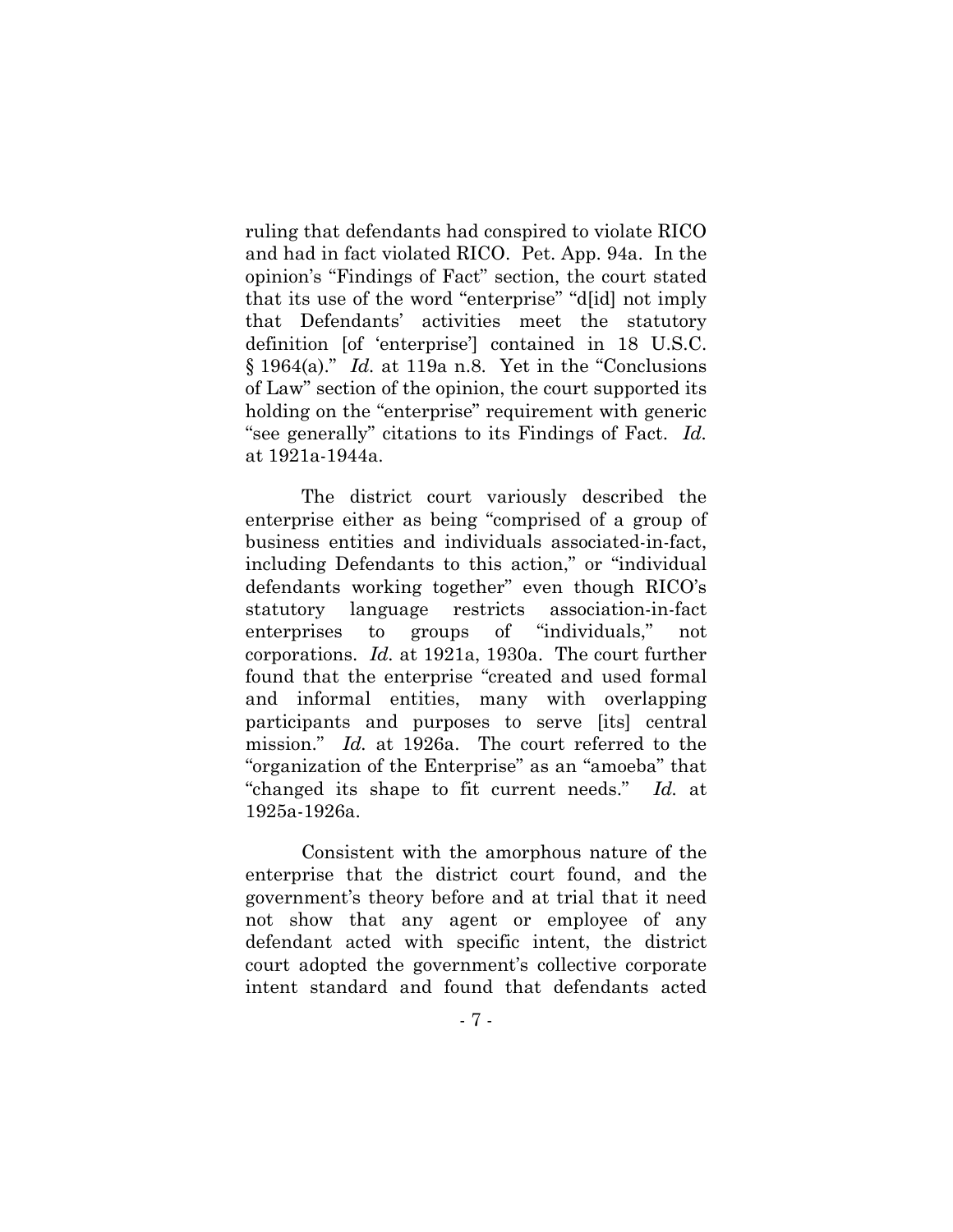with the requisite intent based on the "collective knowledge" of the entire "Enterprise." *Id*. at 1972a, 1976a-1985a.

After finding defendants liable under RICO, the district court proceeded to impose remedies. The court ordered defendants to make "corrective communications" regarding "(1) the adverse health effects of smoking; (2) the addictiveness of smoking and nicotine; (3) the lack of any significant health benefit from smoking [low tar cigarettes]; (4) Defendants' manipulation of cigarette design . . .; and (5) the adverse health effects of exposure to secondhand smoke." *Id.* at 104a. The court ordered that these statements be published in newspapers and on television, and placed on cigarette packages and point-of-sale advertising in hundreds of thousands of retail outlets. *Id.*

The district court found that, "in terms of formal organization," the purported "enterprise" operated through industry organizations, *id.* at 1926a, and that those organizations had been permanently disbanded, *id.* at 1926a-1928a. Consistent with these findings, the district court failed to identify *any* alleged joint activity after 1998, let alone joint activity amounting to an "enterprise." Nonetheless, with no evidentiary citation or explanation, the district court found that those organizations "can readily be re-activated" such that the "enterprise" is reasonably likely to recur. *Id.* at 1928a. The court further concluded that the possibility that defendants might have unspecified "temptations" or "opportunities" to resurrect the enterprise or "take similar unlawful actions in order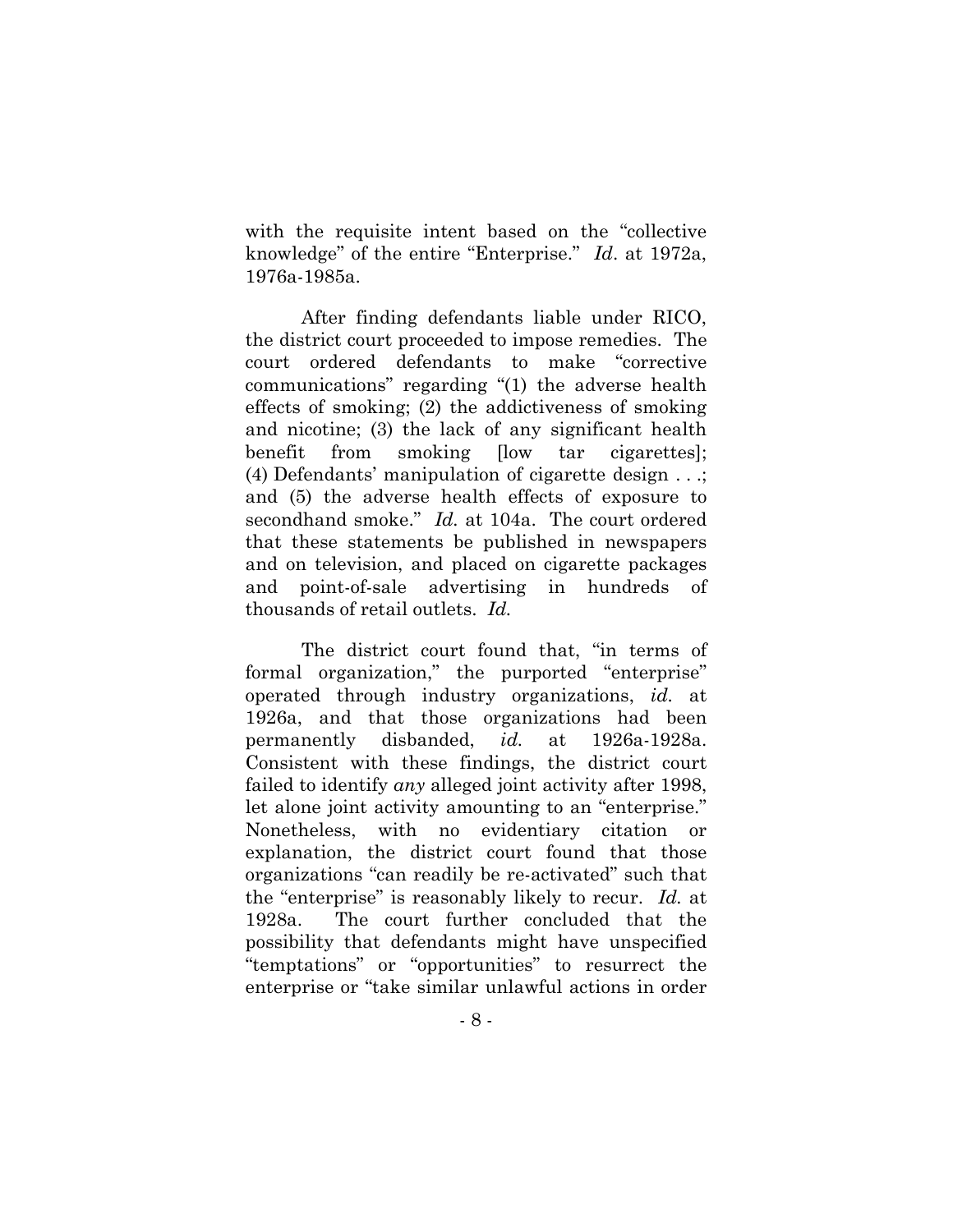to maximize their revenues" sufficed to impose injunctive relief. *Id.* at 2009a.

3. Defendants appealed, and the government cross-appealed the denial of certain remedies. The court of appeals issued a decision affirming in part and reversing in part. *Id.* at 1a-101a.

The panel affirmed the district court's liability decision in its entirety. Departing from RICO's plain language and invoking circuit precedent, the court of appeals held that defendants, as corporations, may be part of an association-in-fact enterprise. *Id.* at 18a-22a. The court acknowledged that "§ 1961(4) *nowhere expressly mentions*" association-in-fact enterprises comprised of corporations, but nonetheless concluded that such an association is an enterprise under RICO. *Id.* at 19a (emphasis added). The court relied on Congress's "switching between 'means' and 'includes' in the same definitional provision, . . . signal[ing] its intent to distinguish between exhaustive and non-exhaustive lists." *Id*. at 26a. The court concluded that Congress, by using the word "includes" to introduce the list of enterprises, "retain[ed] the *possibility* that some additional non-legal entities beyond" the specified "group of individuals associated in fact" could constitute an enterprise. *Id*. at 27a. The court did not explain why a group of *corporations* could form an unenumerated, non-legal entity enterprise consistent with the statutory text, much less how that type of enterprise promotes RICO's goal of combating organized crime.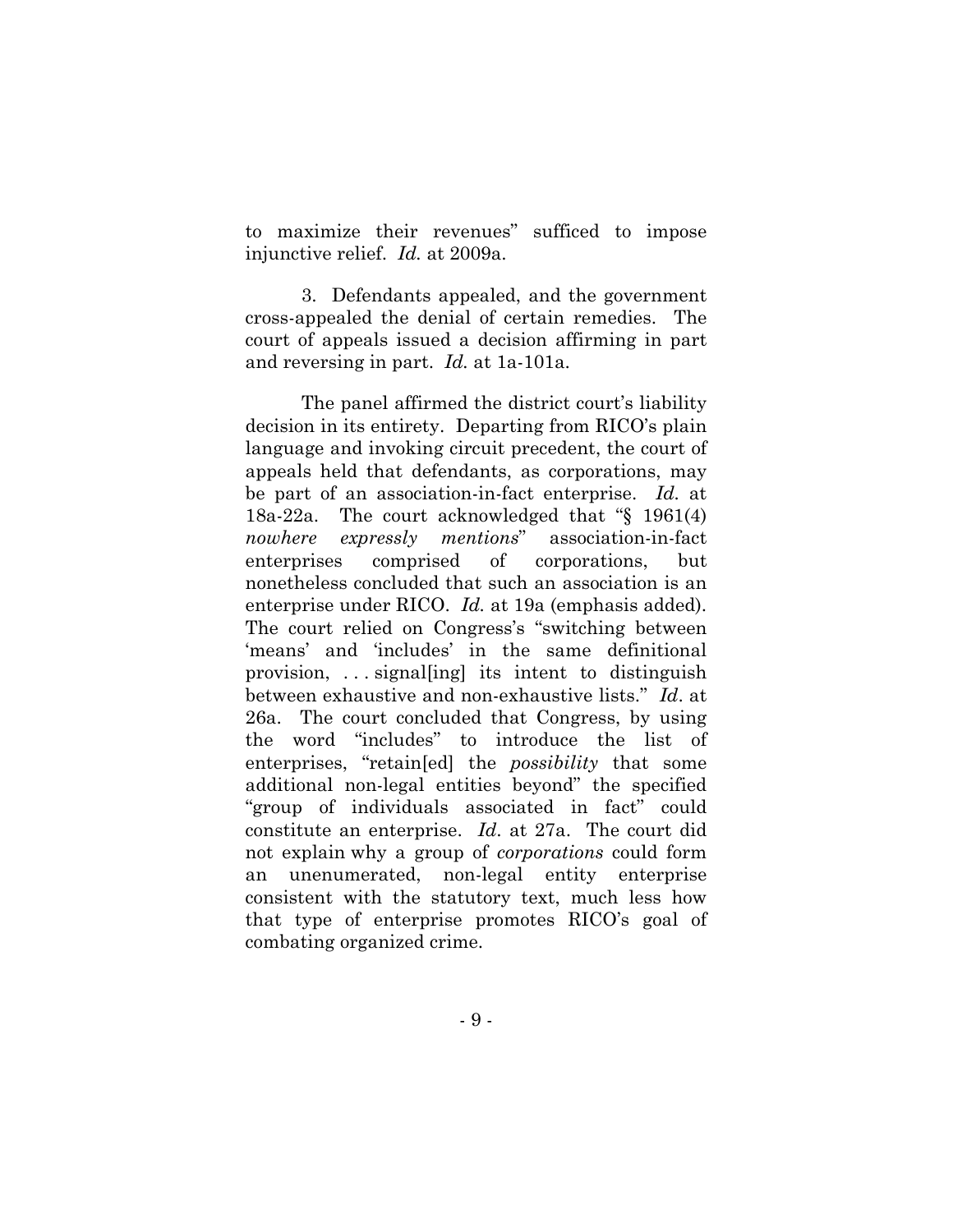Although the alleged fraud in this case implicated defendants' First Amendment rights, the panel refused without discussion to follow this Court's decision in *Bose Corp. v. Consumers Union of United States, Inc.*, 466 U.S. 485 (1984), and to engage in independent review of the district court's factual findings. Pet. App. 16a. Instead, the panel deferred to the district court under the clearly erroneous standard of Federal Rule of Civil Procedure 52. *Id.* Thus, even though the panel observed that "we may not have reached all the same conclusions as the district court," it affirmed the district court's factual findings "under the highly deferential clearly erroneous standard." *Id.* at 67a. The panel then used those findings to reject defendants' First Amendment defense to statements made to defeat governmental regulation or in the unfolding scientific and public health debate regarding smoking and disease. *See id.* at 43a-46a. The panel labeled as "fraudulent" speech which the district court found was directed at public regulation, not consumers' purchases; speech that never reached consumers (*e.g.*, congressional and agency statements on proposed regulations); and even speech that never went outside the defendant companies. *Id.* at 41a-43a.

Moreover, while recognizing that "at times the [district] court articulated a 'collective intent' standard" of "dubious" validity, the panel upheld the district court's specific intent finding with respect to the frauds. *Id.* at 40a-41a. In fact, the panel relieved the government of its litigation position and the district court's adoption of a collective intent standard, concluding that an *individual's* specific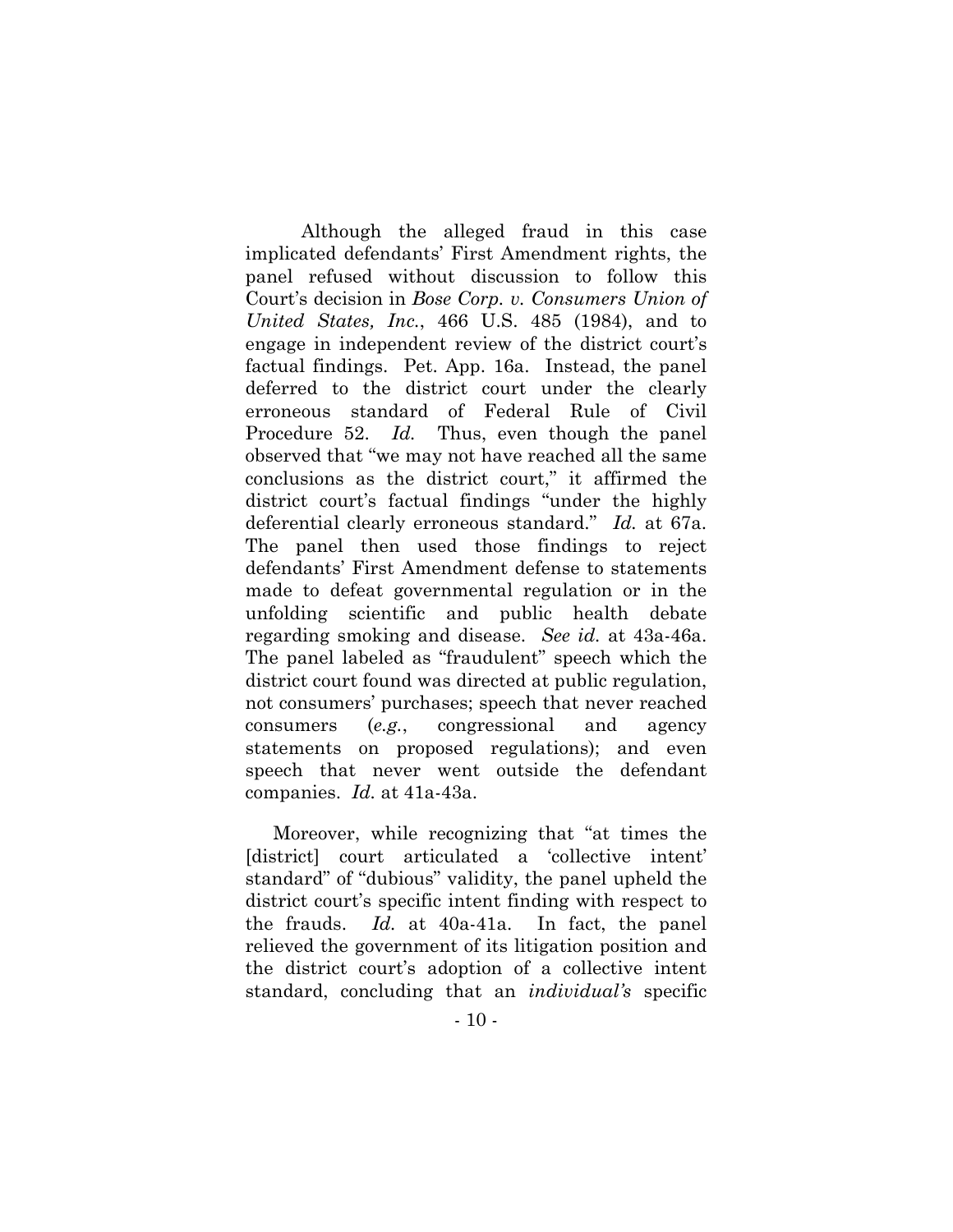intent can be inferred from the *corporation's* collective knowledge. *Id.* at 32a-41a. The panel failed to explain how, consistent with defendants' Due Process rights and the notice requirements of federal litigation, it could adopt this theory when the government never pursued, and actually disclaimed, an individual intent theory in favor of a collective intent theory at trial.

4. On July 31, 2009, Lorillard and other defendants filed separate petitions for rehearing and rehearing en banc. The petitions addressed, among other issues, the court of appeals' holding that a group of corporations could form an association-infact enterprise. The court of appeals denied the petitions on September 22, 2009. *Id.* at 2182a-2185a. The court of appeals has stayed the mandate pending disposition of defendants' petitions for writs of certiorari.

#### **REASONS FOR GRANTING THE WRIT**

# **I. The Court of Appeals' Holding That A Group Of Corporations Can Form An Association-In-Fact Enterprise Under RICO Warrants This Court's Review.**

The court of appeals' holding that a group of corporations associated in fact can constitute a RICO "enterprise" merits this Court's review. The statutory language, structure, and purpose make clear that a group of corporations is not "a group of individuals associated in fact." Moreover, several members of this Court have expressed skepticism that the definition of a RICO enterprise extends to a group of corporations associated in fact. *See Mohawk*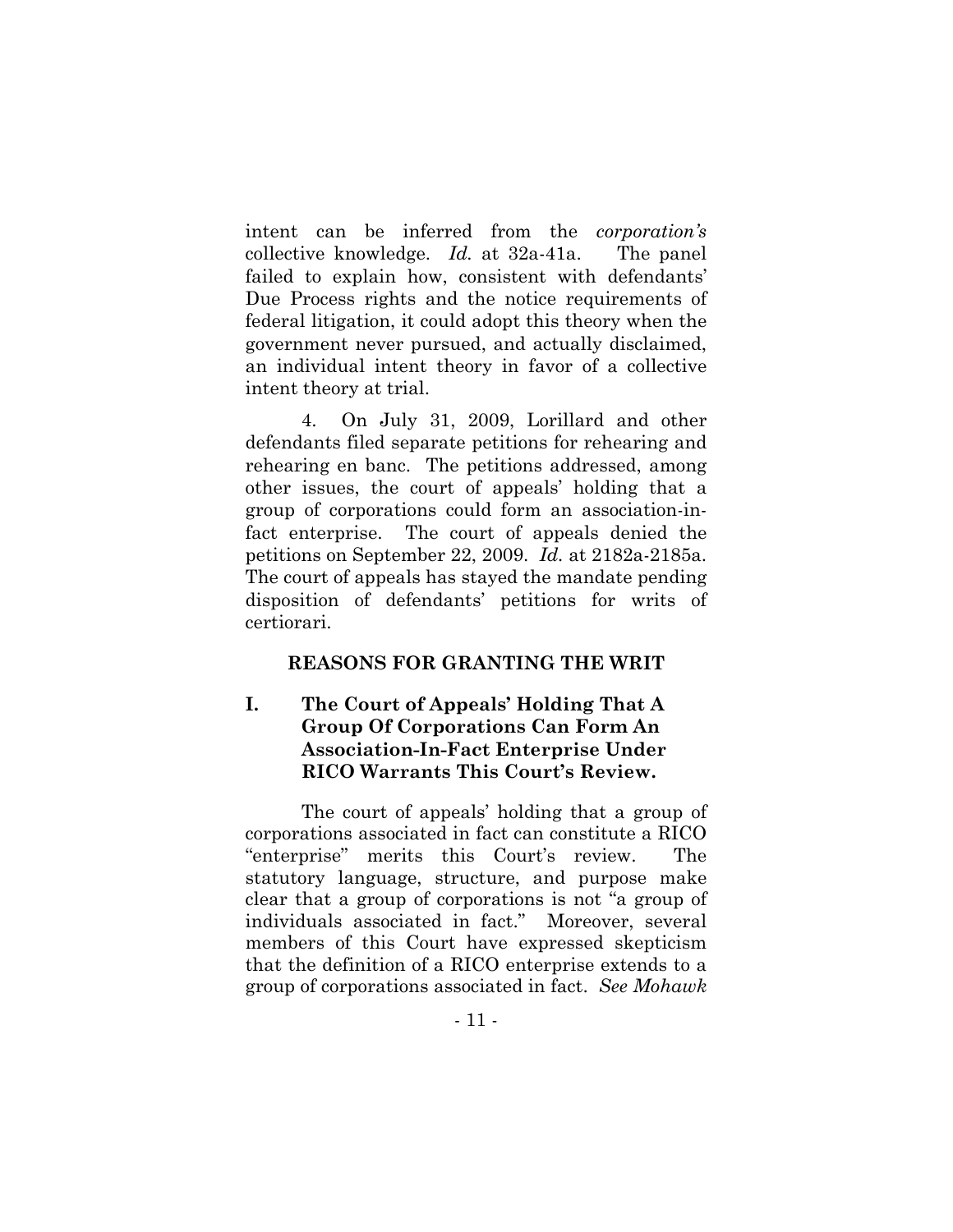Tr. at 28-54. The Court has recently suggested, in passing and in *dicta*, that the definition of "enterprise" does not "foreclose the possibility" that there "might" be enterprises beyond those "specifically enumerated." *Boyle v. United States*, 129 S. Ct. 2237, 2243 n.2 (2009). But *Boyle* did not decide that question, let alone the more specific question presented by this Petition: whether a group of corporations associated in fact constitutes a RICO enterprise.

The question presented is exceptionally important. The "enterprise" element of a RICO offense is the primary feature that distinguishes RICO liability from other civil and criminal prohibitions. If there are no meaningful limitations on what entities can constitute an association-in-fact enterprise, then the differences between RICO and other liability regimes will dissolve and conduct that Congress had no intention of regulating under RICO will be swept within its domain. Without intervention by this Court, the Government and private parties will continue to misuse RICO in cases where it was never meant to apply.

The Court should intervene in this case, particularly in view of the draconian remedies sought by the Government, which illustrate the enormous consequences of expanded RICO liability. Lower courts, which have adopted a uniform but incorrect position on the definition of "enterprise," are unlikely to change course on their own, especially after this Court's *dicta* in *Boyle*. This Court should not allow its passing treatment of this critical issue to constitute the last word on the matter. Having expressed doubts in *Mohawk* about the propriety of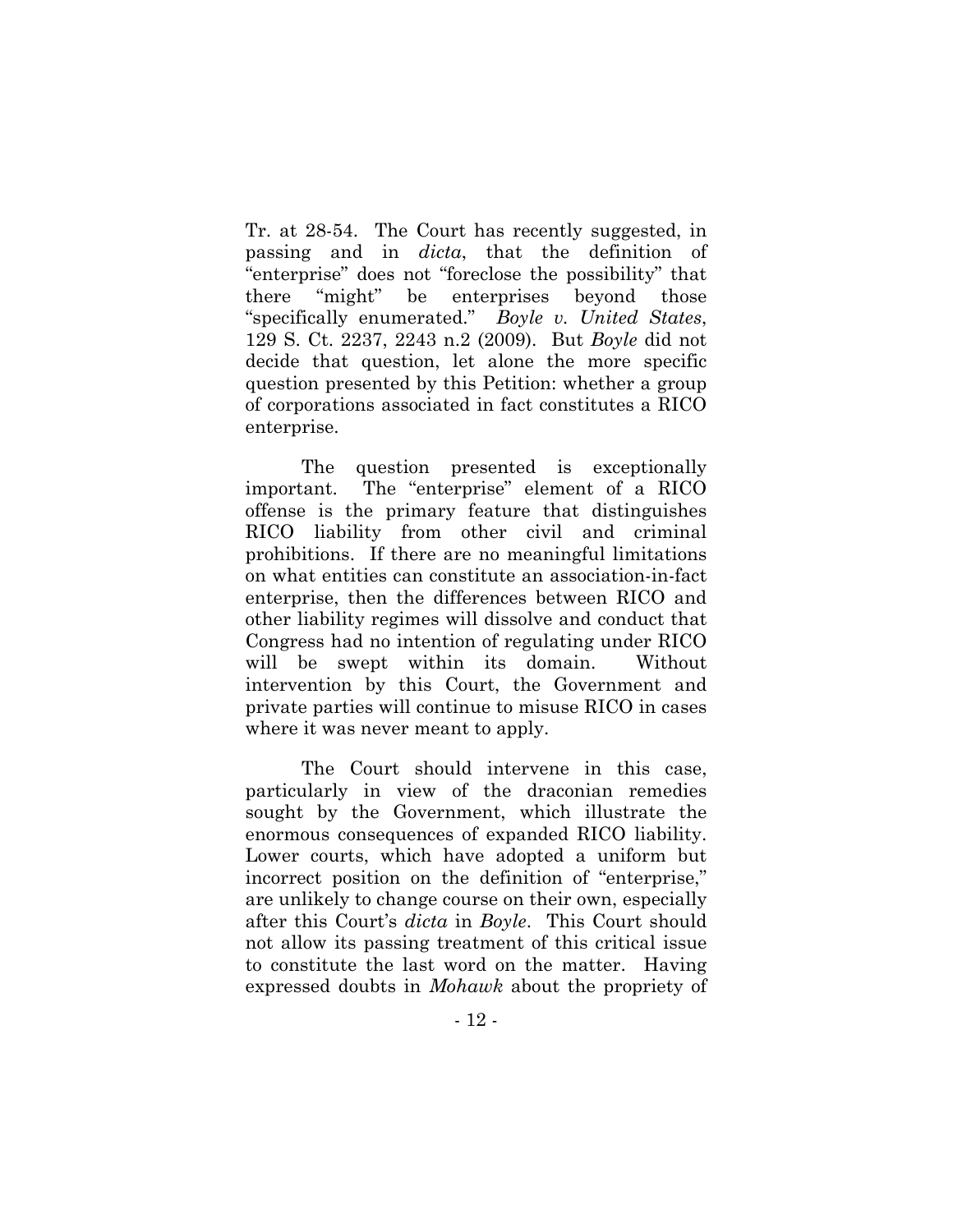the very enterprise theory on which hinges the "most important civil RICO action that the Government has ever brought," 05-92 U.S. Pet. at 8, this Court should now squarely address whether a group of corporations can form an association-in-fact enterprise.

## **A. Congress Excluded Corporations From An Association-in-Fact Enterprise.**

1. Section 1961(4) provides that a RICO "'enterprise'" "includes [1] any *individual*, partnership, *corporation*, association, or other legal entity, and [2] any union or group of *individuals* associated in fact although not a legal entity." 18 U.S.C. § 1961(4) (emphases added). Congress expressly identified *both* individuals and corporations in the "legal entity" category of enterprises, but it identified *only* "individuals" in the association-in-fact category of enterprises. *See United States v. Turkette,* 452 U.S. 576, 581-82 (1981) (discussing the two categories of RICO enterprises). Given this disparate statutory language, a group of corporations cannot be an association-in-fact enterprise unless (1) the term "individuals" includes "corporations" or (2) the list of association-in-fact enterprises is not exhaustive *and* includes a group of corporations*.* As the government has conceded, the first possibility is untenable, given the distinct treatment of an "individual" and a "corporation" in the first part of the enterprise definition. *See* Brief for the United States as *Amicus Curiae* Supporting Respondents, *Mohawk Indus., Inc. v. Shirley Williams,* No. 05-465, at 6 (2006); *see also Mohawk* Tr., at 31 (statement of Roberts, C.J.) ("[W]hatever an individual is it's different than a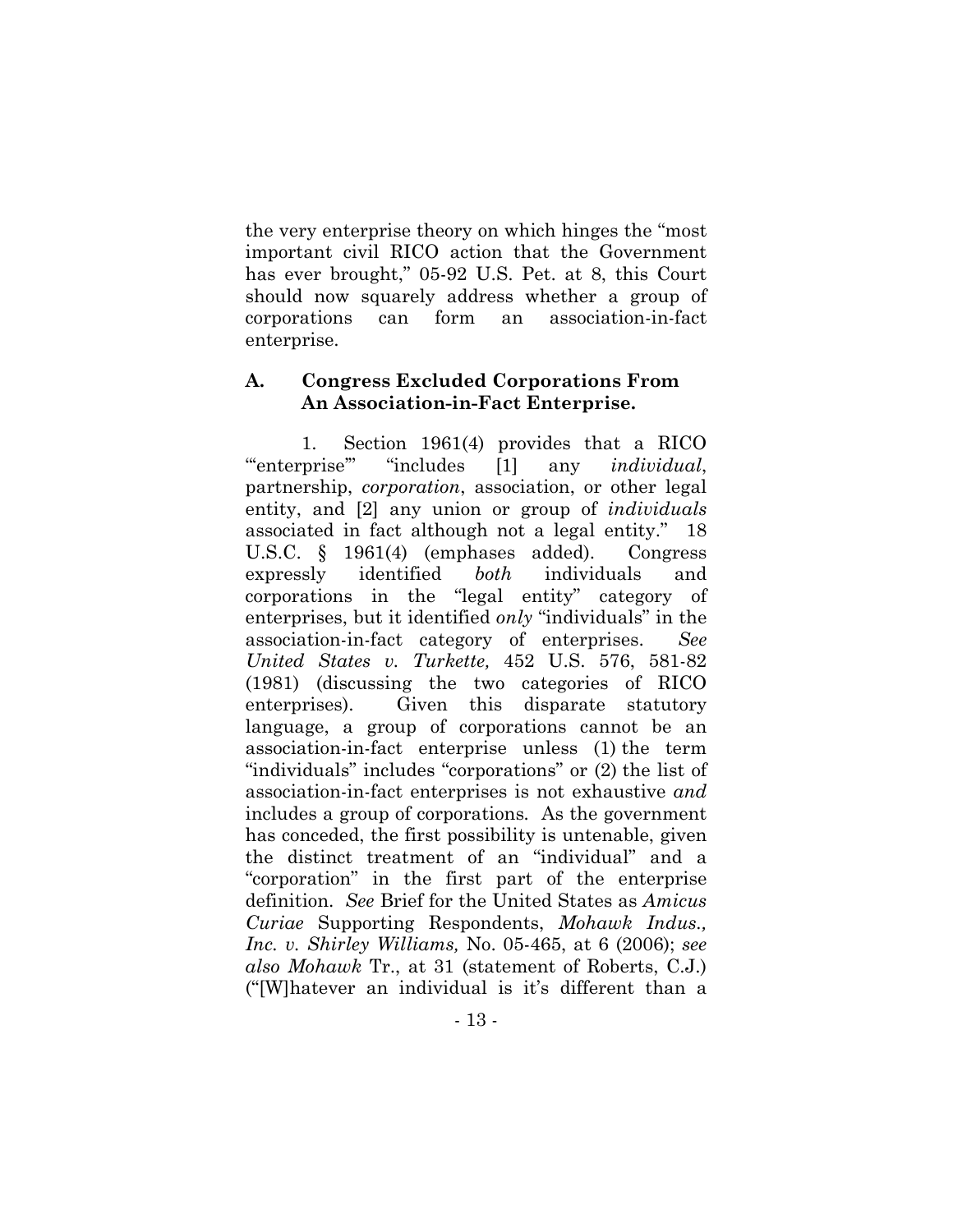corporation."); 1 U.S.C. § 1 (distinguishing between "individuals" and "corporations"). The court of appeals focused on the second possibility, and held that the list of association-in-fact enterprises is not exhaustive and includes a group of corporations. That holding is contrary to the statutory language.

Congress expressly listed individuals, corporations, and all other legal entities as falling within the "legal entity" category of enterprise, but listed *only* individuals as falling within the association-in-fact category. As this Court has repeatedly explained, "where Congress includes particular language in one section of a statute but omits it in another section of the same Act, it is generally presumed that Congress acts intentionally and purposely in the disparate inclusion or exclusion." *H.J. Inc. v. Nw. Bell Tel. Co.*, 492 U.S. 229, 252 (1989) (quoting *Russello v. United States*, 464 U.S. 16, 23 (1983) (internal quotation marks and alteration omitted)). The *Russello* canon applies with special force here because Congress chose to specify corporations (and other legal entities) as included in the first category of enterprises and to omit them from the other category *within the very same provision.*

The court of appeals nevertheless held that Congress's use of the term "includes" in the definition of enterprise, and its use of the term "means" in other definitional provisions of RICO, indicates that Congress intended to set out a nonexhaustive list of RICO enterprises, and to include a group of corporations as an association-in-fact enterprise. Pet. App. 26a. As this Court has explained, whether the word "includes" introduces an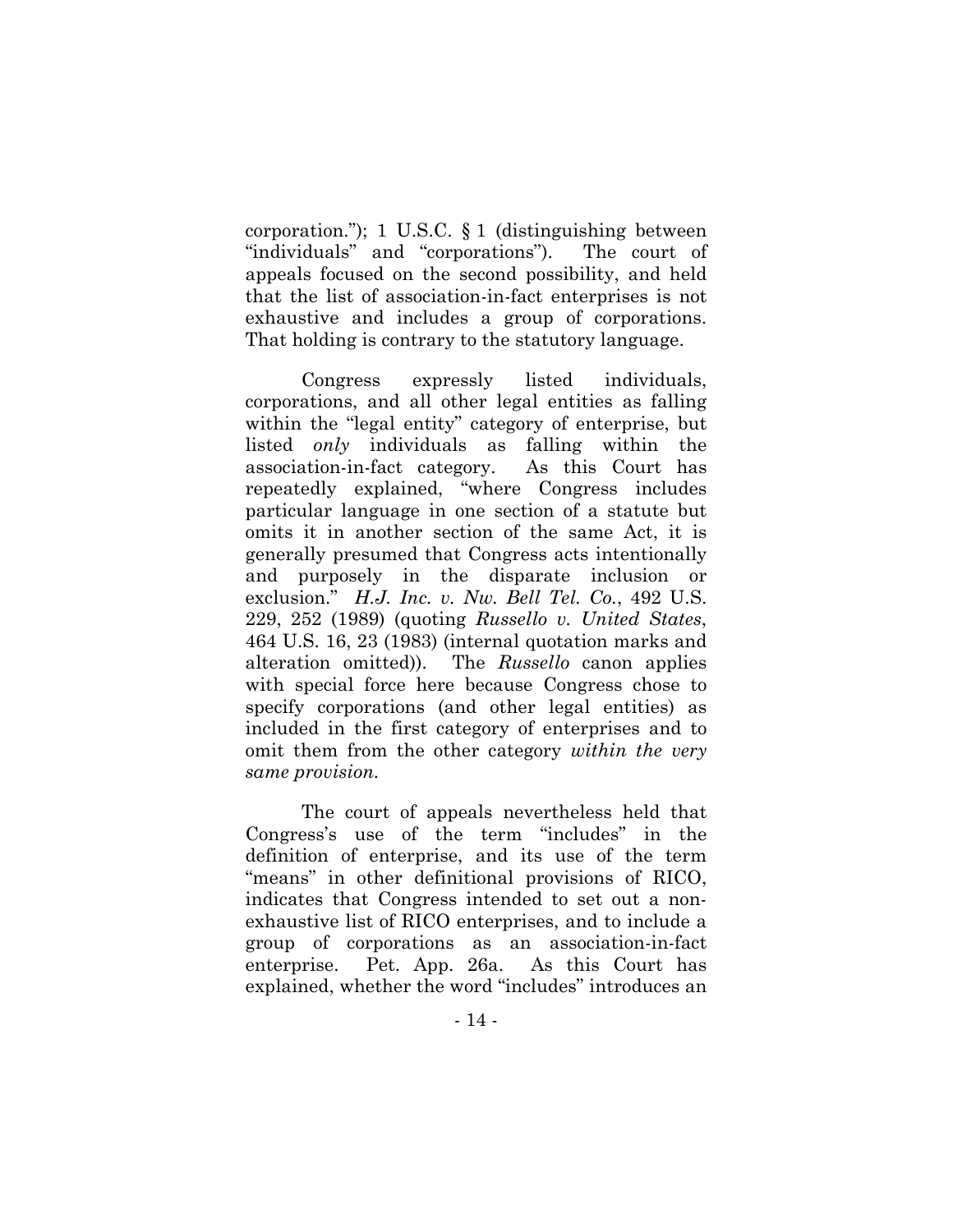exhaustive list depends on context. *See Helvering v. Morgan's, Inc.*, 293 U.S. 121, 125-26 (1934). "The term 'includes' may sometimes be taken as synonymous with 'means'"; the term may also "import[] a general class, some of whose particular instances are those specified in the definition." *Id*. at 125 & n.1.

This Court recently suggested in passing that the use of that term in Section 1961(4) leaves open "*the possibility* that the term ['enterprise'] *might* include, in addition to the specifically enumerated entities, others that fall within the ordinary meaning of the term." *Boyle*, 129 S. Ct. at 2243 n.2 (emphasis added). This was *dicta*, because the alleged association-in-fact enterprise in *Boyle* was a group of *individuals*, and the sole issue before the Court was whether "an association-in-fact enterprise under [RICO] must have an ascertainable structure beyond that inherent in the pattern of racketeering activity in which it engages." *Id*. at 2241 (internal quotation marks omitted). For several reasons, moreover, the use of the term "includes" in Section 1961(4) does not expand the scope of an association-in-fact enterprise to encompass a group of corporations.4

<sup>4</sup> Although Petitioner believes that the *dicta* in *Boyle* warrant full examination by the Court, Petitioner's position does not depend on a conclusion that RICO's definition of an associationin-fact enterprise is exhaustive. This Court could assume that the definition is non-exhaustive and hold that, whatever other types of association-in-fact enterprises might be possible, a group of corporations cannot form an association-in-fact enterprise because corporations are specifically included in the (continued…)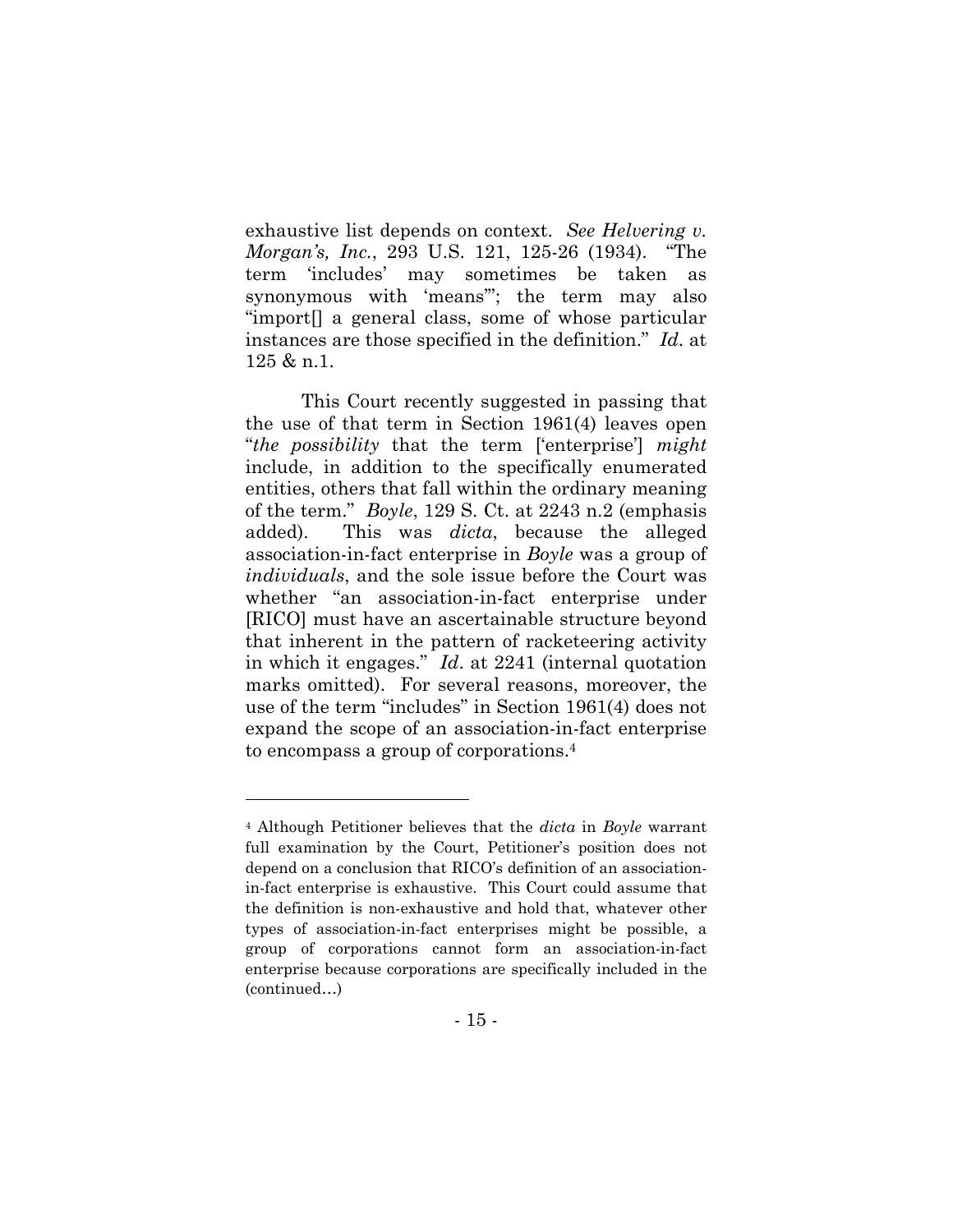*First*, Congress used the term "includes" in three other definitional provisions in Section 1961, and each of those provisions is exhaustive. For example, Section 1961(10) states that "Attorney General" "includes" the Attorney General of the United States and his or her designees. 18 U.S.C. § 1961(10). Plainly, the term does not encompass other persons not described in the statute–such as the legal officers of state governments or other nations, or even private citizens–simply because the definition uses the word "includes." *See also id.*  § 1961(3) ("'[P]erson' includes any individual or entity capable of holding a legal or beneficial interest in property."); *id*. § 1961(9) ("'[D]ocumentary material' includes any book, paper, document, record, recording, or other material."). Because Congress used both "means" and "includes" to introduce exhaustive definitions in other provisions of Section 1961, the use of "includes" in Section 1961(4) does not demonstrate that Congress intended its definition of "enterprise" to be non-exhaustive.

*Second*, Congress used the phrase "including but not limited to" for the purpose of introducing non-exhaustive lists in Section 1964(a). Because Congress used this specific terminology to introduce a non-exhaustive list, a binary comparison of the words "includes" and "means" cannot determine whether the definition of enterprise is exhaustive. *See Mohawk* Tr., at 42-43 (statement of Scalia, J.) (observing that there is a "big difference" between

legal-entity category of enterprises but omitted from the association-in-fact category.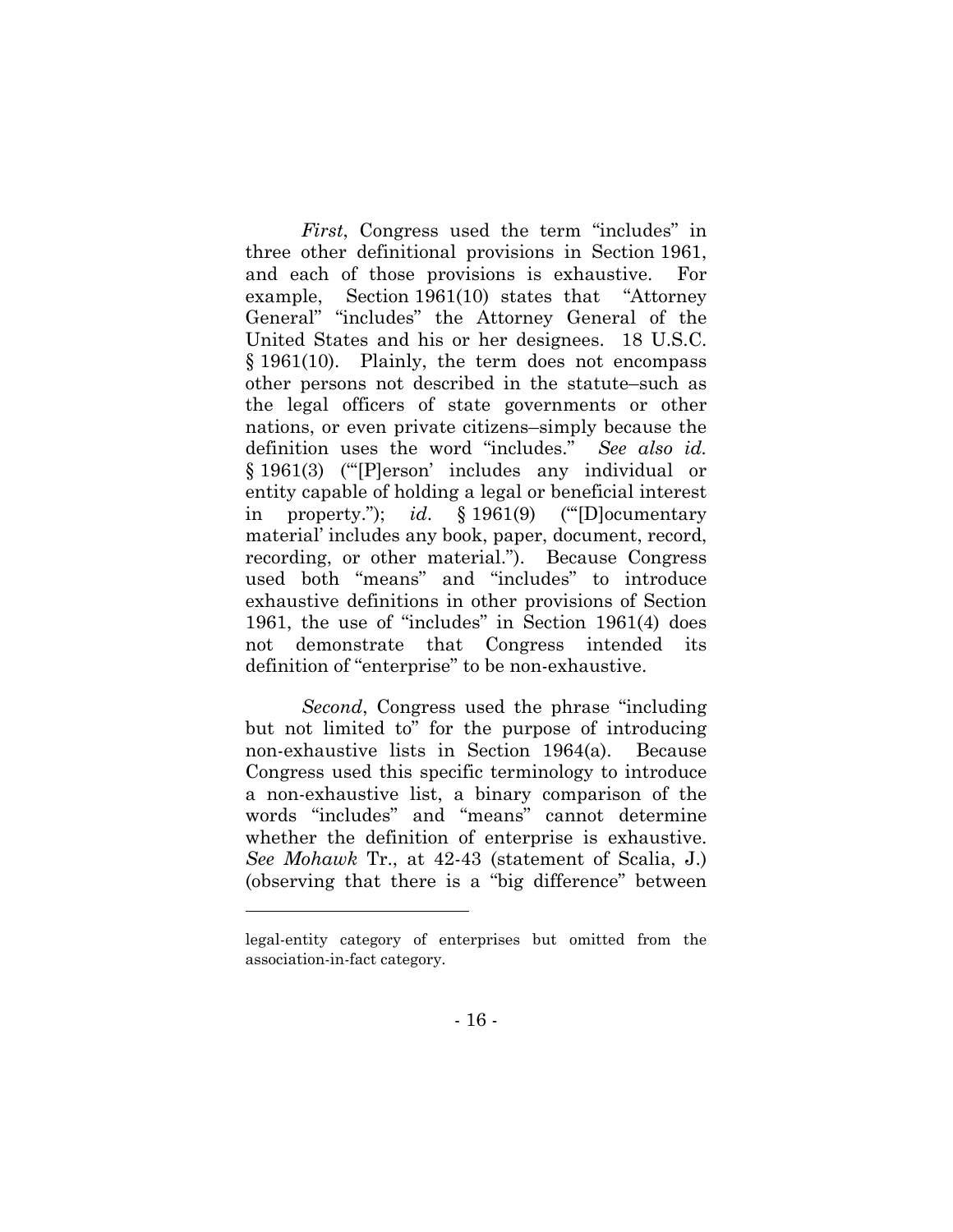statutes that use the term "means" to introduce some definitions and "includes" for others and statutes such as RICO that contain a third formulation such as "includes . . . without limitation"). Instead, because the word "includes" is used to denote an exhaustive list in other definitional provisions of Section 1961, the word should be given the same meaning in Section 1961(4). *See, e.g., U.S. Nat'l Bank of Or. v. Indep. Ins. Agents of Am., Inc.*, 508 U.S. 439, 460 (1993) ("Presumptively, identical words used in different parts of the same act are intended to have the same meaning." (internal quotation marks and citation omitted)).

This Court recently held that a definition introduced by the term "includes" is exhaustive. *See Carcieri v. Salazar*, 129 S. Ct. 1058 (2009). The statute at issue in *Carcieri* provided that the term "Indian" "shall include" various categories of persons. *See* 25 U.S.C. § 479. The United States argued that introducing the definition of "Indian" with the phrase "shall include" meant that there was a gap that the agency could fill with regulations. *Carcieri*, 129 S. Ct. at 1066. Despite the fact that other defined terms were introduced with the more restrictive phrase "shall be construed to refer to," 25 U.S.C. § 479, the Court held that Congress had "explicitly and comprehensively defined the term ['Indian'] by including only three discrete definitions." *Carcieri*, 129 S. Ct. at 1066. Similar reasoning supports the conclusion that the term "includes" in Section 1961(4) is exhaustive.

*Third*, even if Congress's use of the term "includes" could be interpreted to render the definition of an association-in-fact enterprise non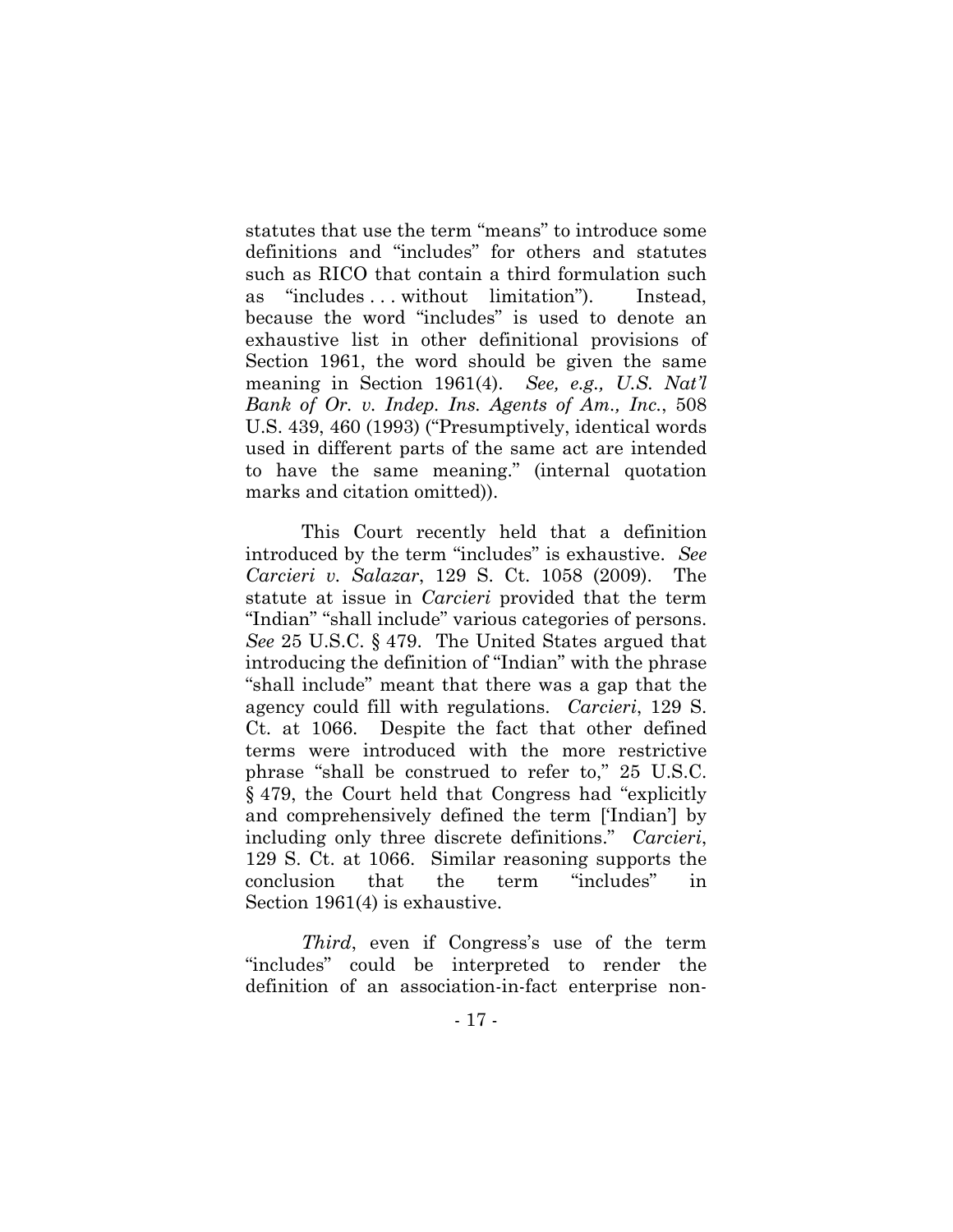exhaustive, Congress expressly included corporations in the legal entity category of enterprise while omitting them from the association-in-fact category of enterprise in the very same provision. If Congress had intended to include corporations and other legal entities in the "association-in-fact" category, it easily could have done so, either by repeating the list from the first category, or by using the word "persons" instead of "individuals." *See* 18 U.S.C. § 1961(3) (defining "person" to include "any individual or entity"). Given the stark contrast in the statutory language used to define the two categories of enterprise, the word "includes" has to do more work than it can bear to expand a "group of individuals associated in fact" to mean "a group of corporations associated in fact."

Nothing about Congress's description of the two categories of enterprises suggests that Congress intended to "import[] a general class" of associationin-fact enterprises, *see Helvering*, 293 U.S. at 126 n.1, that would include the very entities that it listed only in the first "legal-entity" category. *See Mohawk* Tr. at 51 (noting "the peculiarity of this definition[,] in which, although it starts out with the word includes, the[re] follows [a] listing, A, B, C, and D, and then it repeats one, *and only one*, of the items on the list and says groups of those items, i.e., individuals, are included" (emphasis added)); *see also id.* at 42 (Alito, J.) ("[T]he only thing that seems possibly to be omitted from the list is what's involved here, which is a group consisting of a corporation or . . . other legal entity . . . and natural persons.").

2. This reading of the statutory text is reinforced by consideration of the purpose of RICO.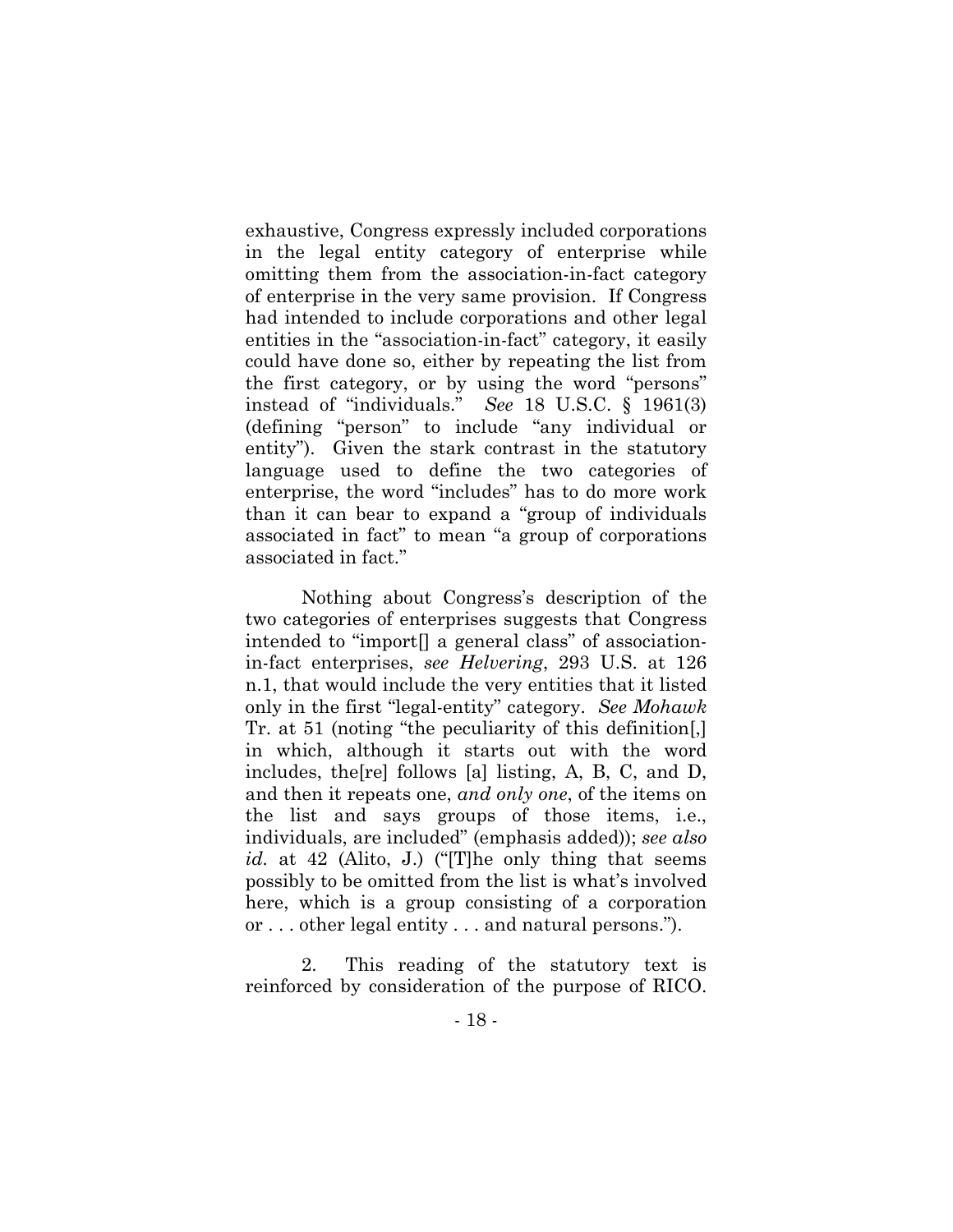Far from viewing corporations as a threat that needed to be addressed, Congress enacted RICO largely out of concern that corporations would be *victimized* by organized crime. *See Turkette*, 452 U.S. at 588-93 (discussing RICO's legislative history). This Court has observed that "the major purpose of [RICO] is to address the infiltration of legitimate business by organized crime." *Id*. at 591. The first category of "legal entity" enterprises, *see id*. at 581-82, corresponds to that purpose, as it contemplates the use of a legitimate entity as a vehicle for the commission of criminal activity.

While "the infiltration of legitimate businesses was of great concern," *id.* at 593, Congress also "recognized that organized crime uses its primary sources of revenue and power—illegal gambling, loan sharking and illicit drug distribution––as a springboard into the sphere of legitimate enterprise," *id.* at 591. Congress sought to "strik[e] at the source of th[is] problem," *id.* at 593, by defining an enterprise to include a group of individuals "associated in fact" for the purpose of engaging in criminal activity, *see* Samuel A. Alito, Jr., *Racketeering Made Simple[r], in The RICO Racket* 1, 3-4 (G. McDowell ed. 1989) (explaining that RICO had "two aims: . . . to make it unlawful for *individuals* to function as members of organized criminal groups [and] . . . to stop organized crime's infiltration of legitimate business" (emphasis added)).

There is no indication that Congress intended RICO to be used to combat *corporations* engaged in joint criminal activity. "Congress did not enact RICO because it was concerned that criminal conspiracy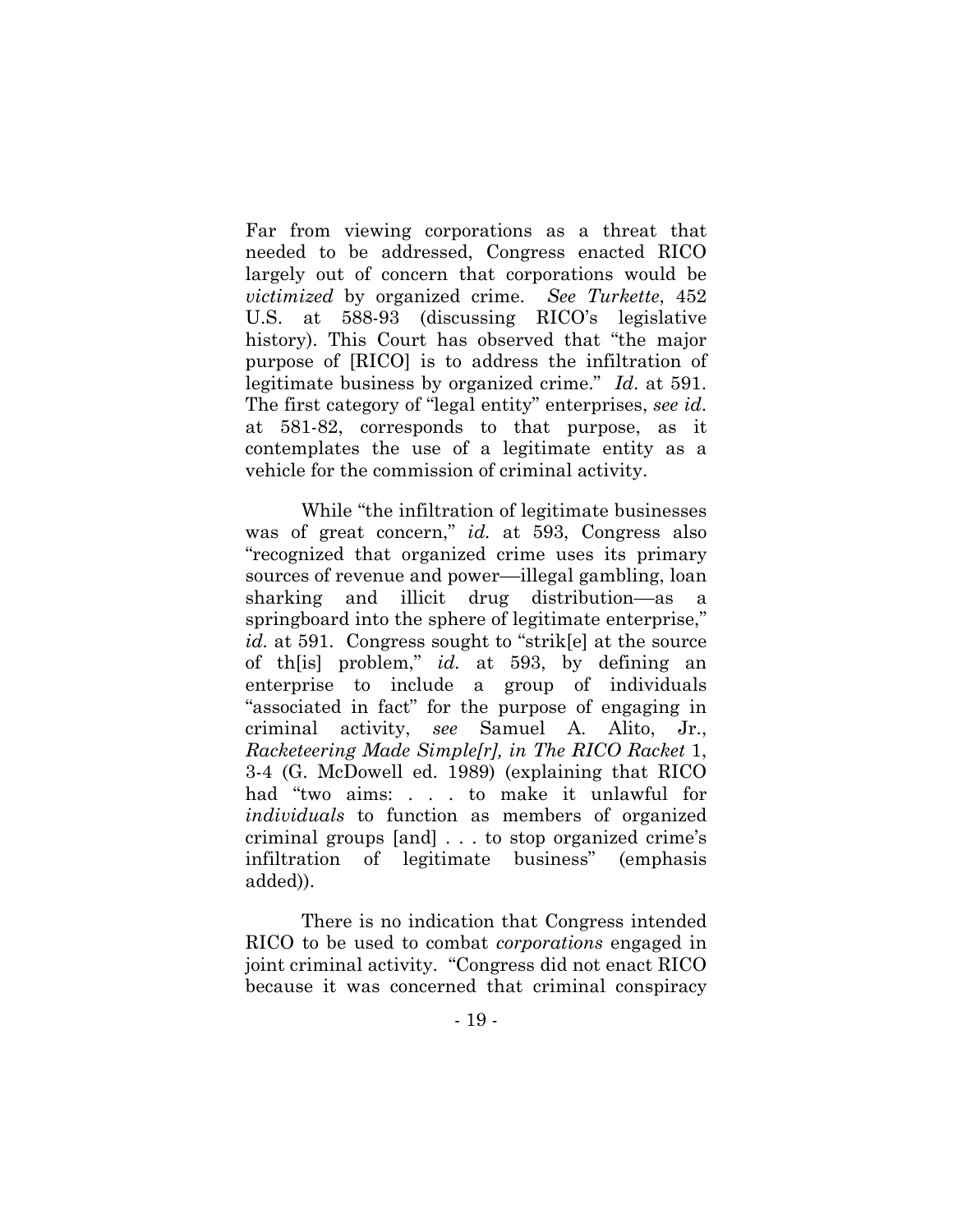law, applied to corporations, didn't adequately touch interstate commerce." *Mohawk* Tr., at 36 (statement of Roberts, C.J.). Thus, Congress's purposes in enacting RICO confirm that the omission of corporations from the category of association-in-fact enterprises was intentional.

# **B. Other Principles Of Statutory Interpretation Support The Conclusion That A Group Of Corporations Is Not An Association-In-Fact Enterprise.**

Even if the Court were to conclude that Congress's use of the term "includes" creates ambiguity as to whether a group of corporations can be an association-in-fact enterprise, the doctrine of constitutional avoidance, the unworkable nature of the corporations-associated-in-fact-enterprise theory, and the rule of lenity all support resolving that ambiguity by restricting the category of associationin-fact enterprises to those expressly identified in the definition.

1. Members of this Court repeatedly have expressed concerns about the breadth and vagueness of the RICO statute. *See Anza v. Ideal Steel Supply Corp.,* 547 U.S. 451, 471-72 (2006) (Thomas, J., concurring in part and dissenting in part) ("Numerous justices have expressed dissatisfaction with either the breadth of RICO's application, or its general vagueness at outlining the conduct it is intended to prohibit.") (internal citations omitted); *H.J., Inc.*, 492 U.S. at 255-56 (Scalia, J., concurring) (stating that the majority's failure to "remove[] the vagueness" concerning the "pattern of racketeering activity" "bodes ill for the day when [a constitutional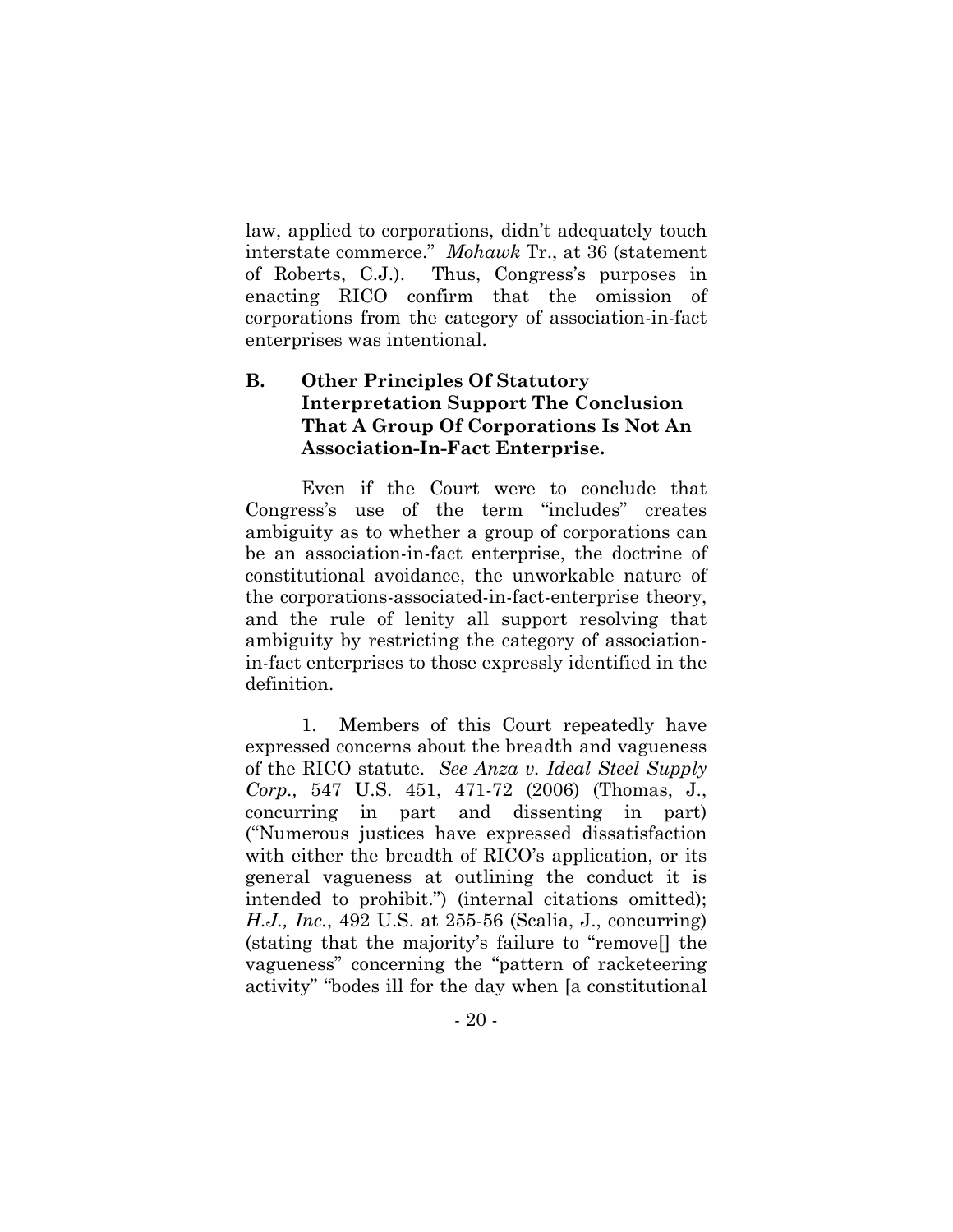challenge to RICO] is presented" (internal quotation marks omitted)). As the cardinal feature of RICO, the "enterprise" concept must have a definite meaning. In the absence of discernible restrictions on what combinations or groupings can form an association-in-fact enterprise, RICO's reach becomes virtually unbounded and its application unduly vague. The "enterprise" definition should be read to avoid these constitutional difficulties. *See Gomez v. United States*, 490 U.S. 858, 864 (1989) (The Court "avoid[s] an interpretation of a federal statute that engenders constitutional issues if a reasonable alternative interpretation poses no constitutional question.").

2. Moreover, interpreting the term "includes" to expand the category of association-in-fact enterprises to a group of corporations undermines the basic structural requirements of RICO. In particular, allowing plaintiffs to allege that a group of corporations is an enterprise creates a serious risk of judicial misapplication of several of the critical elements in a RICO case. This case pointedly illustrates these risks.

RICO requires that an enterprise be distinct from the RICO defendant. In *Cedric Kushner Promotions, Ltd. v. King*, 533 U.S. 158 (2001)*,* this Court held that the statute requires "such distinctness" because RICO liability "depends on showing that the defendants conducted or participated in the conduct of the 'enterprise's affairs,' not just their *own* affairs." *Id.* at 163 (internal quotation marks omitted). Unlike joint individual activity, such as the classic example of members of an organized crime family working together for the good of the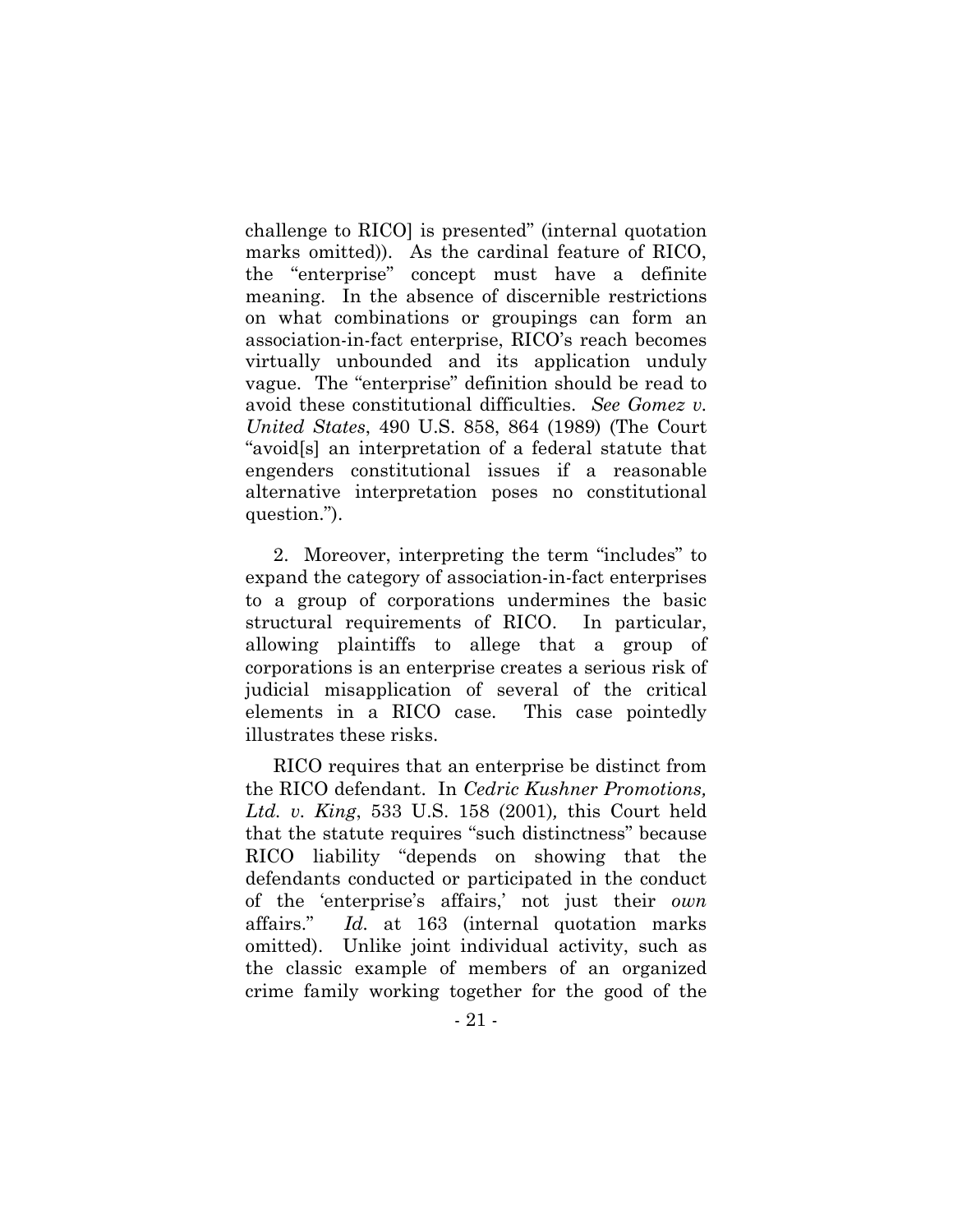family, determining whether a group of corporate defendants are working for the benefit of the "enterprise" of corporations and not for the corporations individually is exceptionally difficult, if not impossible.

Here, for example, the government alleged and the court of appeals determined that defendants "join[ed] together in a decades-long conspiracy to deceive the American public about the health effects and addictiveness of smoking cigarettes." Pet. App. 6a. But the alleged scheme did not result in pooled proceeds that were allocated among the defendants; rather, each defendant sold its own brands of cigarettes in competition with the other defendants.

The most vivid illustration of this defect in the government's case is the alleged fraudulent scheme involving "light" cigarettes. The district court never once suggested that the affairs of the enterprise related in any way to "lights," because defendants never *coordinated* with respect to "lights." Instead, *all* of the alleged fraudulent speech to consumers about "lights" involved *parallel* conduct, where Defendants were vigorously competing against each other in the development, advertising, and marketing of such cigarettes. Pet. App. 971a-1256a, 1904a-1908a; *cf. Bell Atlantic Corp. v. Twombly*, 550 U.S. 544, 553-54 (2007) ("[C]onscious parallelism, a common reaction of firms in a concentrated market [that] recogniz[e] their shared economic interests and their interdependence . . . is not in itself unlawful." (internal quotation marks and citation omitted)). Thus, there is simply no basis for concluding that the defendants were conducting or participating in the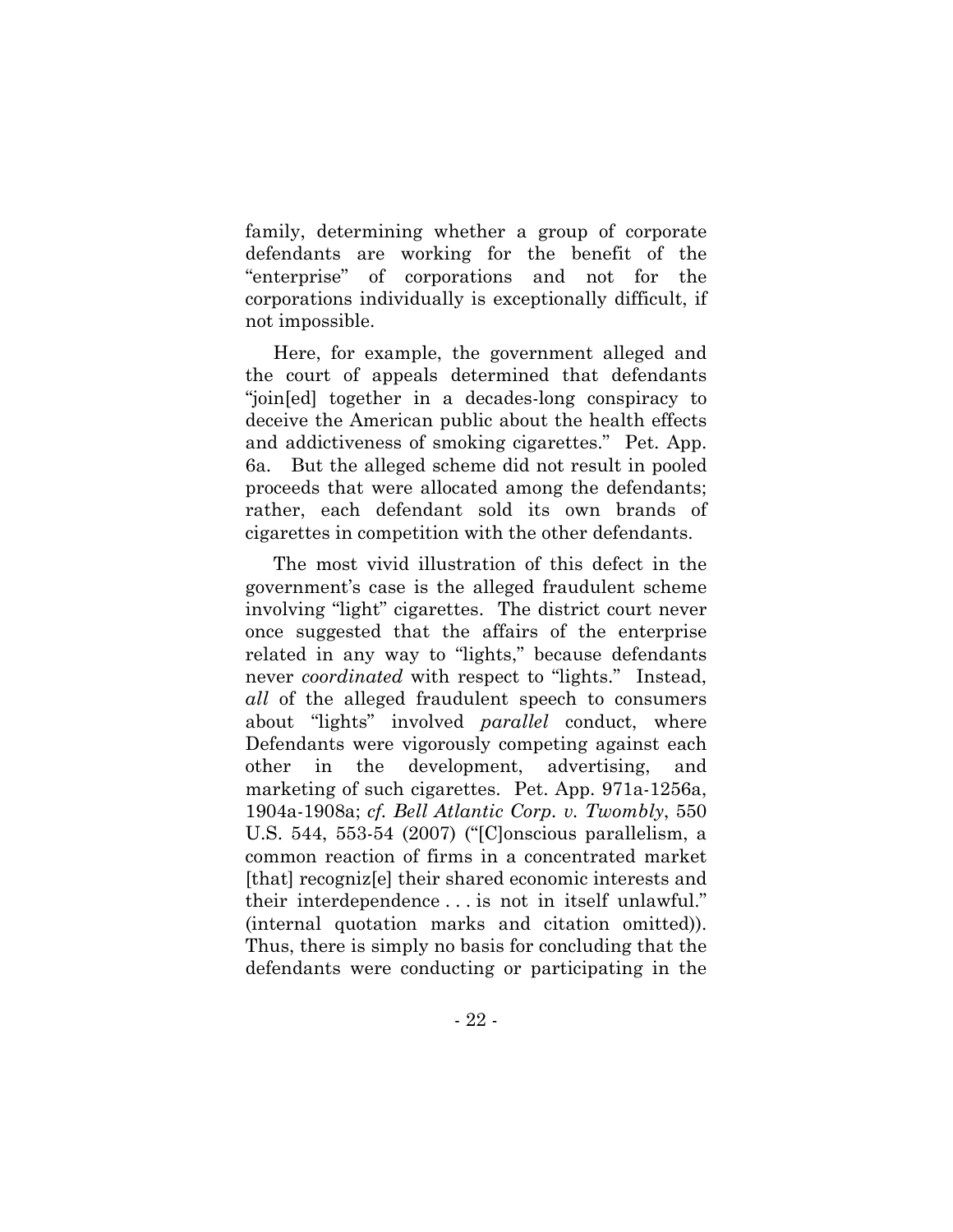conduct of the affairs of the so-called "enterprise," as opposed to their own affairs.5

Moreover, RICO "directly aims" at the "high ranking individuals" within an enterprise, *Cedric Kushner*, 533 U.S. at 165, who operate or manage the enterprise's affairs through racketeering. *Reves v. Ernst & Young*, 507 U.S. 170, 185 (1993). Because a corporation is inanimate, the legal fiction that a corporation has engaged in conduct that violates a statute must be based on the conduct of the individuals who acted on its behalf. *See Jordan v. Medley*, 711 F.2d 211, 217 (D.C. Cir. 1983) (Scalia, J.).

The government could have named individual corporate employees under the plain language of Section 1961(4) and sought to impose liability on defendants based on the actions of those individuals. *But see Cedric Kushner*, 533 U.S. at 166. Yet by pursuing the "corporations associated in fact" interpretation of Section 1961(4) without naming any

<sup>5</sup> Including corporations in the category of association-in-fact enterprises has led to an even more direct evisceration of RICO's distinctness requirement. Recognizing that a deeppocketed corporate defendant cannot also constitute the RICO enterprise, some plaintiffs have simply alleged that the corporation "associated" with its own agents: this tactic has created a circuit split that this Court previously recognized warranted its review. *See* Petition for a Writ of Certiorari, *Mohawk Industries, Inc. v. Williams*, No. 05-465, 2005 WL 2566486 (first question presented), *cert. granted*, 546 U.S. 1075, *dismissed and remanded*, 547 U.S. 516 (2006) (ordering further consideration in light of intervening decision).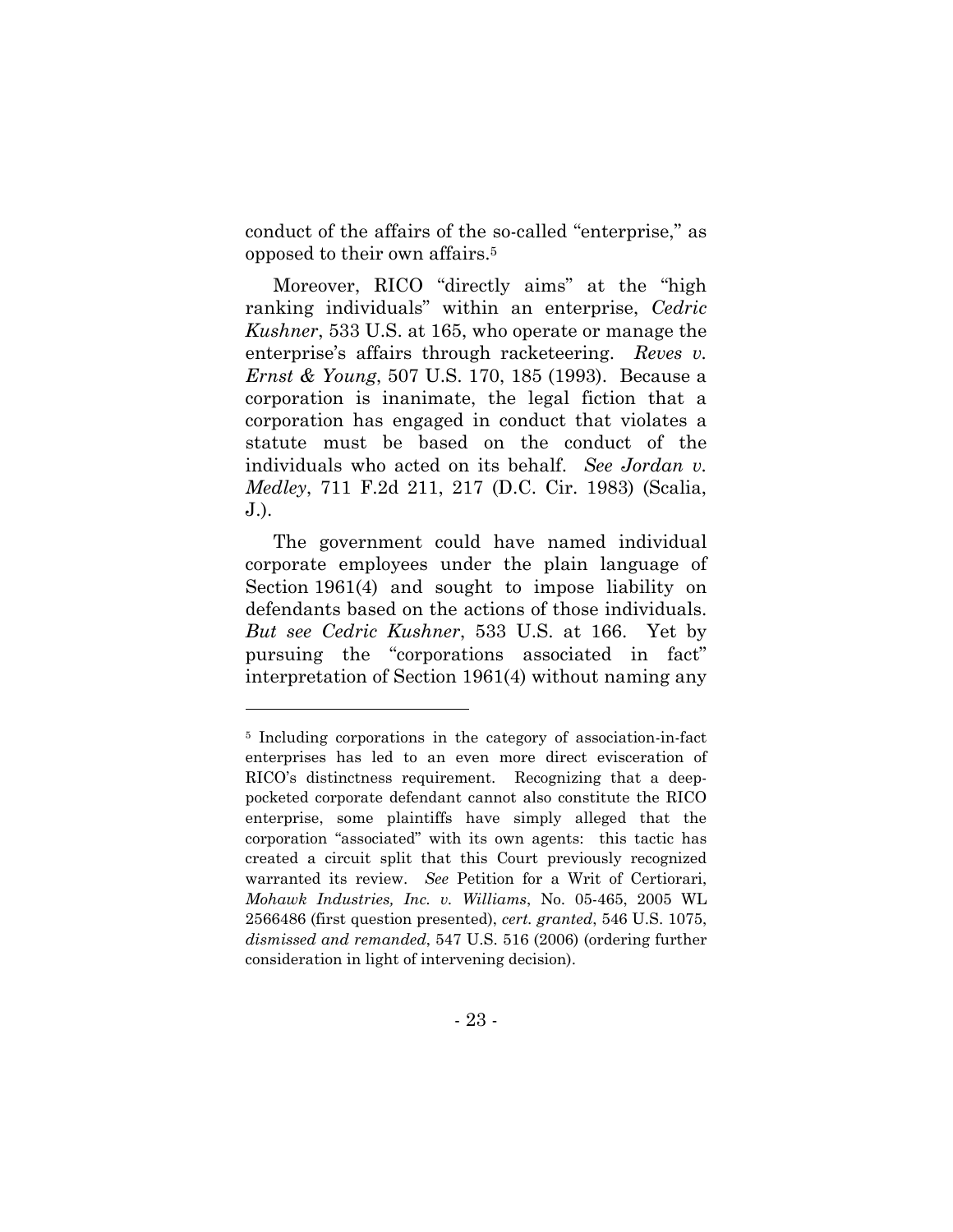individuals as members of the enterprise, the government portrays an "enterprise" that: (1) cannot be distinguished from any combination of employees of the corporate defendants, whether culpable or not; (2) cannot be assessed for continuity of its membership or its connection to any predicate acts; (3) provides no means of distinguishing "corporate" affairs from "enterprise" affairs; and (4) provides defendants with no notice of which specific employees were purportedly members of the "enterprise" and whose conduct they must defend. Moreover, for groups of corporations, there is an increased risk that an "enterprise" will impermissibly be found based merely on the existence of a "pattern of racketeering activity," even though the two are "separate element[s] that must be proved." *Boyle*, 129 S. Ct. at 2245.

Here, for example, because the Master Settlement Agreement with the States terminated the actual legal entities that allegedly were used to coordinate the frauds, *see* Pet. App. 1926a-1928a, the government was forced to allege an enterprise that the district court described as "[l]ike an amoeba" that "changed its shape to fit current needs," *id* at 1925a. The impossibility of identifying the "structure" of this so-called "enterprise" explains the district court's characterization. *See Boyle*, 129 S. Ct. at 2244 ("an association-in-fact enterprise must have a structure"—*i.e.*, "a purpose, relationships among those associated with the enterprise, and longevity sufficient to permit these associates to pursue the enterprise's purpose"). It likewise explains why the district court ultimately defined the enterprise in terms of the alleged "overarching scheme to defraud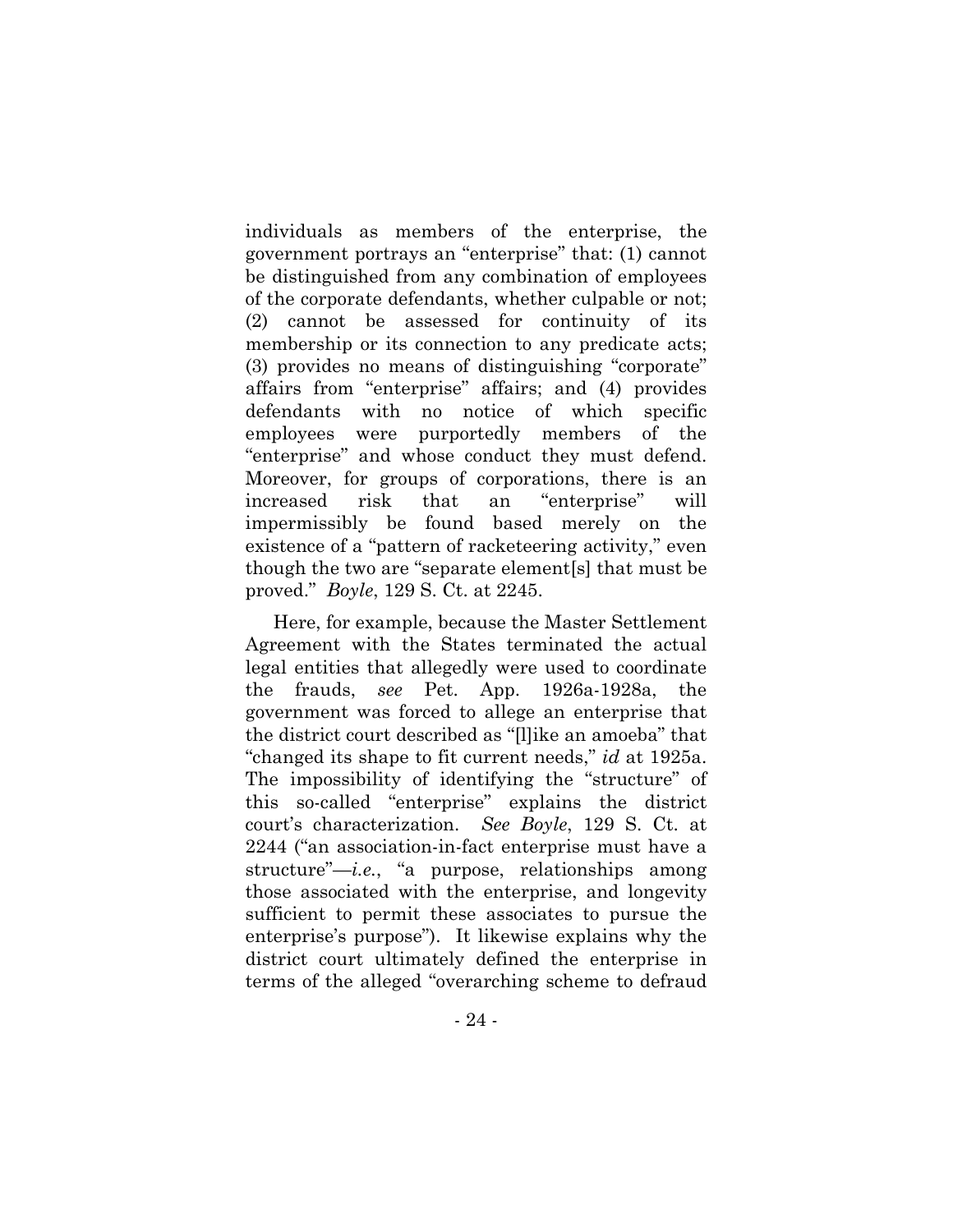smokers and potential smokers," Pet. App. 1949a, thereby committing the legal error of equating the enterprise with "the pattern of racketeering activity," *Boyle*, 129 S. Ct. at 2245 (citation omitted).

3. Finally, to the extent that the word "includes" creates ambiguity as to the scope of the "enterprise" definition, the rule of lenity requires that the definition be narrowly construed to exclude a group of corporations associated in fact from the definition of an enterprise. *See Mohawk* Tr., at 47 (statement of Scalia, J.) (asserting that the "enterprise" definition is "at least . . . ambiguous" and asking why the rule of lenity should not apply). The rule of lenity applies to RICO because the statute contains both civil and criminal penalties, and the law is clear that a statute must be interpreted "consistently" whether its application arises "in a criminal or noncriminal context." *Leocal v. Ashcroft*, 543 U.S. 1, 11 n.8 (2004); *see also H.J. Inc.*, 492 U.S. at 255 (RICO "must, even in its civil applications, possess the degree of certainty required for criminal laws.") (Scalia, J., concurring).

Because the definition of enterprise clearly excludes a group of corporations or is at least ambiguous, this Court should grant certiorari and reverse the court of appeals' decision. *See United States v. Santos*, 128 S. Ct. 2020, 2025 (2008) (plurality opinion) (applying the "venerable rule [of lenity]" and concluding that the term "proceeds" in the federal money-laundering statue must be given the narrower of two equally possible meanings).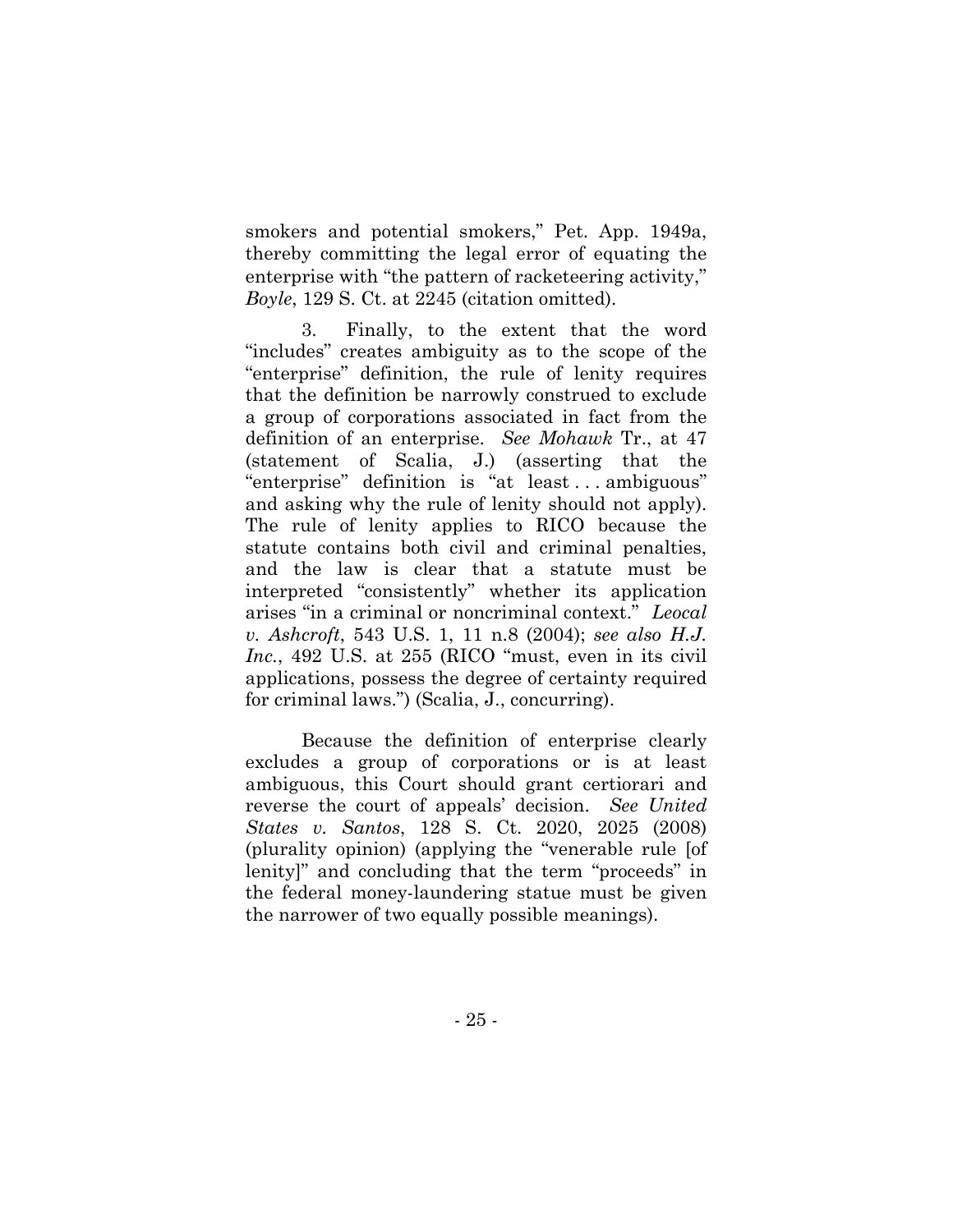#### **C. This Question Presented Is Exceptionally Important.**

While RICO has been applied to a very broad array of conduct, that is no reason to avoid imposing limitations on RICO's reach that are well-supported by the language, structure, and purpose of the statute. Absent this Court's intervention, the RICO statute will be used, as it has been used in this case, to target corporations engaged in joint corporate activity and to seek remedies that threaten their existence. As Justice Breyer observed, construing the "enterprise" definition to include a group of corporations associated in fact "would RICO-ize, with its treble damages and private plaintiffs and everything, vast amounts of ordinary commercial activity," something Congress "has no reason whatsoever for doing." *Mohawk* Tr., at 44. That threat is of nationwide concern because it will chill the types of "joint ventures" that this Court has emphasized "hold the promise of increasing a firm's efficiency and enabling it to compete more effectively." *Copperweld Corp. v. Independence Tube Corp.*, 467 U.S. 752, 768 (1984).

The absence of a circuit split should not prevent the Court from granting review. According to the government, this is the most important civil RICO action it has ever brought, *see* U.S. Pet. 05-92, at 8, and the case hinges on its flawed theory that a group of corporations associated in fact constitutes a RICO enterprise. This would not be the first case in which this Court granted review of an exceptionally important issue of federal statutory interpretation in the absence of a circuit conflict. *See, e.g., Alexander v. Sandoval*, 532 U.S. 275, 294-95 & n.1 (2001) (Stevens,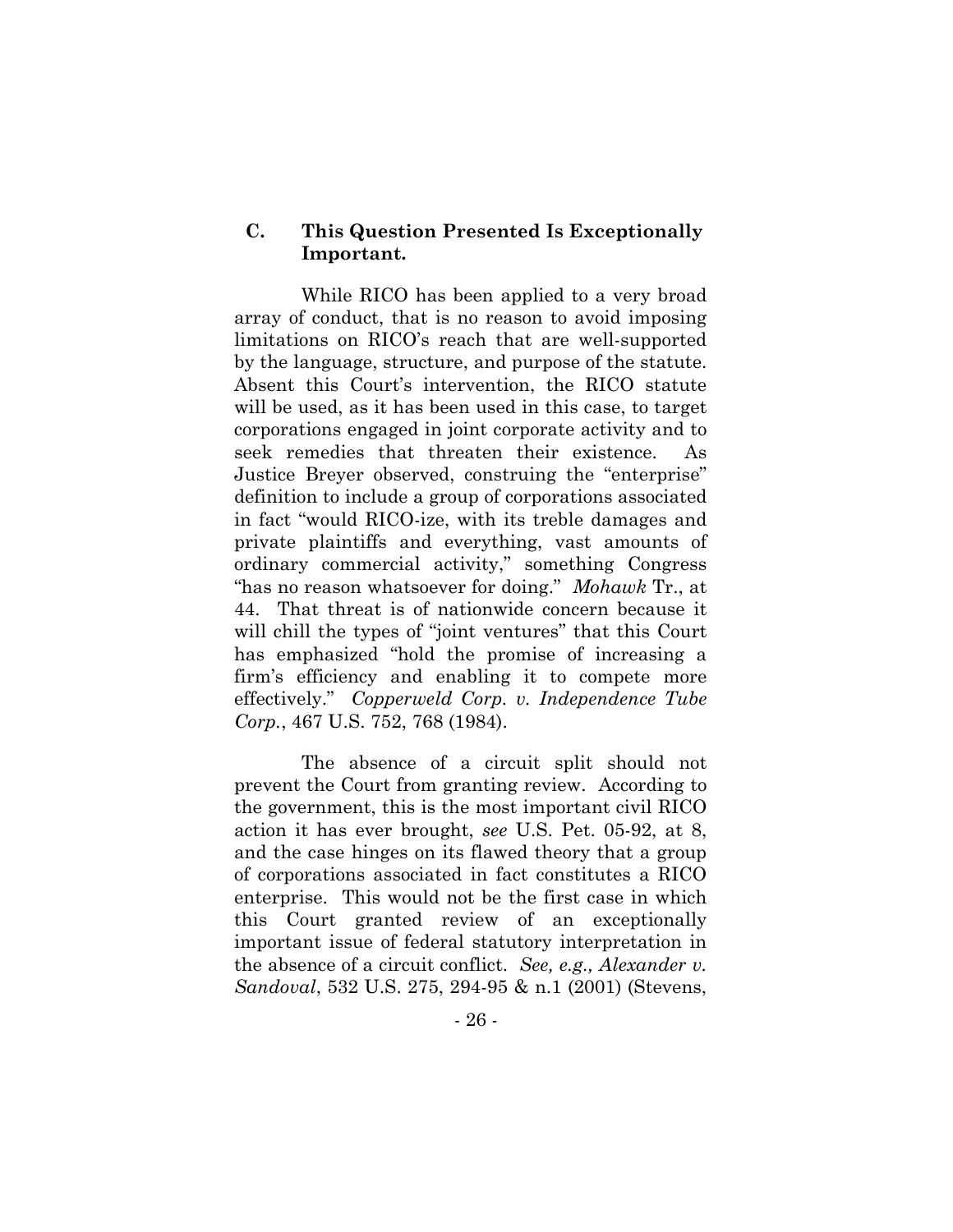J., dissenting) ("Just about every Court of Appeals has either explicitly or implicitly held that a private right of action exists to enforce all of the regulations issued pursuant to Title VI. . . . No Court of Appeals has ever reached a contrary conclusion."); *see also* E. Gressman et al., *Supreme Court Practice* § 4.13, at 267 (9th ed. 2008) ("Many of the cases coming to the Supreme Court on certiorari involve the construction and application of acts of Congress . . . . In some of them it can be shown that there is a conflict among lower courts . . . . In others, however, the importance of the issue is the major basis for securing review."). This Court's review is especially necessary in this case, because the position of the lower courts is highly unlikely to change in light of this Court's *dicta* in *Boyle*. This Court's initial, passing suggestions on this vitally important issue, contained in a footnote, should not be the Court's last word.

Moreover, a circuit split exists on the related question of whether a corporation and its agents can constitute an association-in-fact enterprise. This Court granted review on that question, but did not decide it, in *Mohawk Industries, Inc. v. Williams*, No. 05-465, 2005 WL 2566486, *cert. granted*, 546 U.S. 1075, *dismissed and remanded*, 547 U.S. 516 (2006). A resolution in petitioner's favor here on the antecedent question of whether a corporation may form an association-in-fact enterprise would resolve that split.

Finally, this case presents an ideal vehicle to decide whether a group of corporations can constitute an association-in-fact enterprise. Unlike in recently denied certiorari petitions, in which it appeared that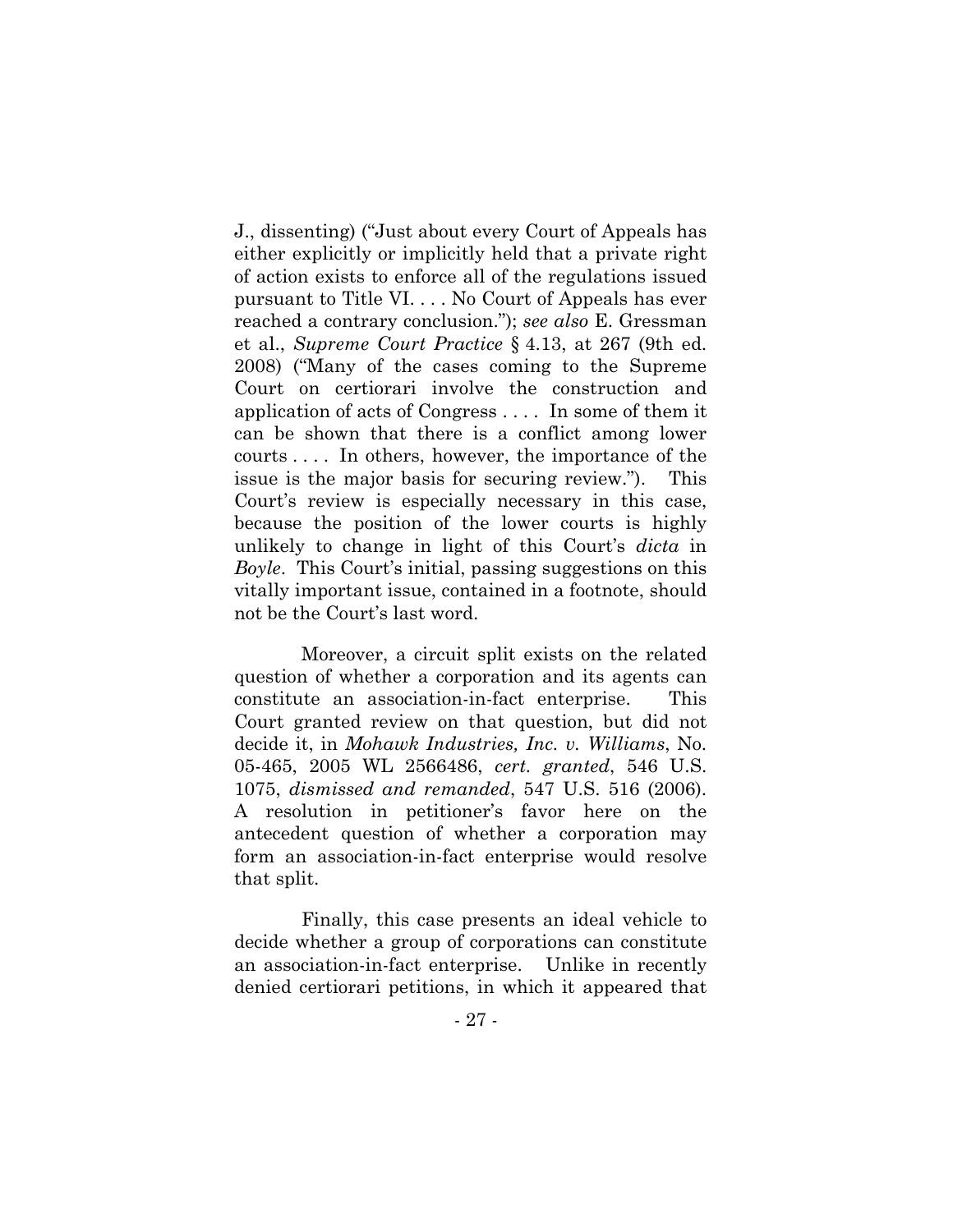the issue might not have been squarely pressed or passed upon below, *see Mohawk Indus., Inc. v. Williams*, 127 S. Ct. 1381 (2007); *Microsoft Corp. v. Odom*, 552 U.S. 985 (2007), in this case the issue was both "squarely pressed" *and* "passed upon below," *see*  Pet. App. 17a-29a. Moreover, the correct definition of enterprise is a threshold issue that would dispose of the entire case, obviating the need for this Court to address the other errors in the judgment below.

### **II. The Court of Appeals' Decision Raises Additional Issues That Warrant This Court's Review.**

### **A. The D.C. Circuit Applied The Wrong Standard Of Review To Factual Findings That Implicate the First Amendment.**

This Court has held that an appellate court must conduct an independent review of the record when the availability of First Amendment protection depends on a trial court's factual findings. *See Bose Corp. v. Consumers Union of United States, Inc.*, 466 U.S. 485, 499 (1984). The D.C. Circuit nonetheless refused to conduct an independent review, and instead upheld the district court's factual findings under a deferential clearly erroneous standard of review. Pet. App. 16a. The court expressly acknowledged that it "may not have reached all the same conclusions as the district court" had it conducted an independent examination of the record. *Id.* at 67a.

This Court should review the D.C. Circuit's use of the clearly erroneous standard of review to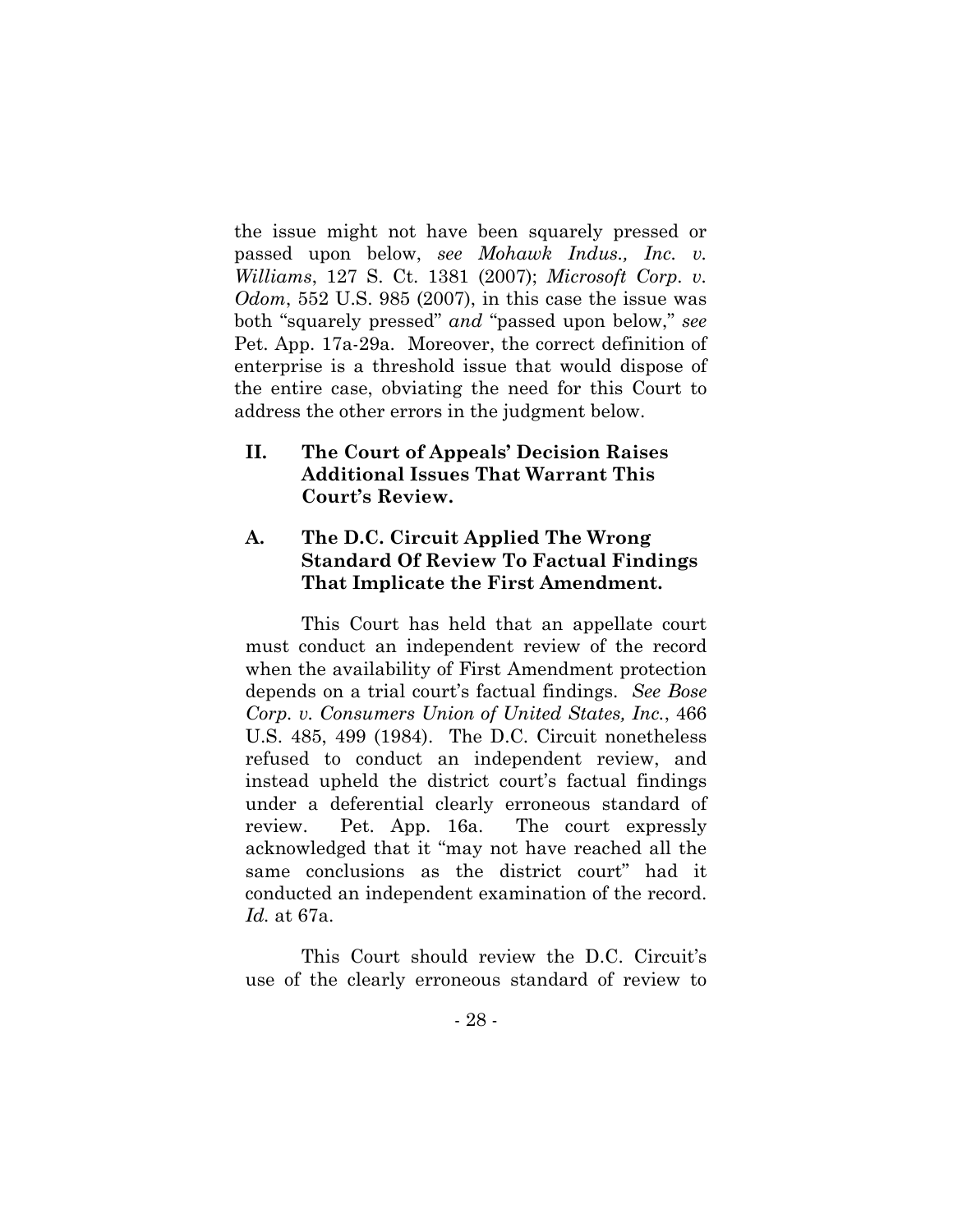resolve a circuit split regarding when the First Amendment requires independent appellate review of factual findings. Three circuits hold, consistent with *Bose*, that independent appellate review is required whenever First Amendment protection depends on whether speech is false or misleading. *See Byrum v. Landreth*, 566 F.3d 442 (5th Cir. 2009); *Revo v. Disciplinary Bd. of the Sup. Ct. of N.M.*, 106 F.3d 929 (10th Cir. 1997); *Falanga v. State Bar of Ga.*, 150 F.3d 1333 (11th Cir. 1998). In contrast, the Fourth Circuit agrees with the D.C. Circuit that de novo appellate review is not required. *See SEC v. Pirate Investor LLC*, 580 F.3d 233 (4th Cir. 2009).

## **B. The Court of Appeals Erred By Denying First Amendment Protection to a Wide Range of Non-Commercial Speech.**

The vast majority of the speech at issue in this case is non-commercial speech involving important public issues. *See, e.g.*, Pet. App. 654a-656a, 1540a-1541a, 1604a-1605a. Much of this speech opposed government action aimed at regulating the tobacco industry. *Id.* at 857a-861a, 1962a-1963a. Other statements involved opinions regarding issues of scientific debate or assertions of facts that are true under at least one reasonable interpretation. *Id.* at 654a-656a.

The D.C. Circuit's decision that none of this speech is entitled to First Amendment protection conflicts with decisions of this Court and other courts of appeals. For example, defendants' efforts to affect governmental regulation of the tobacco industry are protected under the *Noerr-Pennington* doctrine. *See*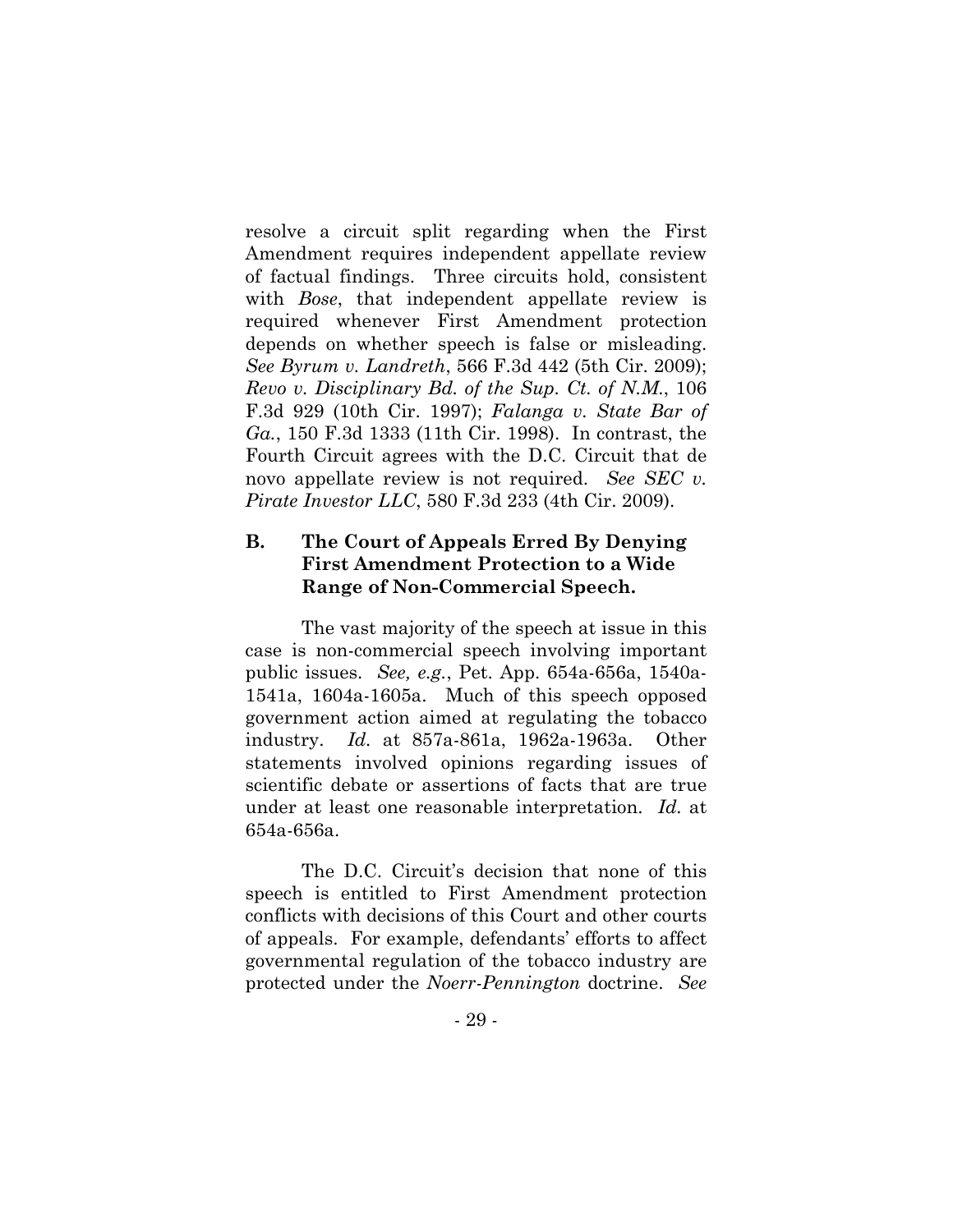*E. R.R. Presidents Conference v. Noerr Motor Freight, Inc.*, 365 U.S. 127, 136 (1961). Likewise, "[h]owever pernicious an opinion may seem, we depend for its correction not on the conscience of judges and juries but on the competition of other ideas." *Gertz v. Robert Welch, Inc.*, 418 U.S. 323, 339-40 (1974). Courts of appeals have held, contrary to the D.C. Circuit's decision, that fraud statutes prohibit only false factual statements, not opinions on "one side of a . . . scientific dispute," *Luckey v. Baxter Healthcare Corp.*, 183 F.3d 730, 733 (7th Cir. 1999), or ambiguous statements that are true under a "reasonable interpretation[]," *United States v. Migliaccio*, 34 F.3d 1517, 1525 (10th Cir. 1994).

### **C. The First Amendment Protects The Use Of Terms That Accurately Summarize Tar And Nicotine Levels.**

The district court found that, as a result of a behavior known as "compensation," cigarettes with less tar—as measured by the Cambridge Filter Method—were not healthier than full flavor cigarettes. Pet. App. 972a. Based on this finding, the district court concluded that the use of the terms "light" and "low-tar" to describe low-tar cigarettes was fraudulent because those terms "*implied* a health benefit as a result of lowered tar levels." *Id.* at 1140a (emphasis added). The court of appeals affirmed this conclusion. *Id.* at 11a, 38a-39a.

Contrary to the court of appeals' decision, the use of these terms is not fraudulent because it accurately summarizes the results of the Cambridge Filter Method. Even if the use of these terms could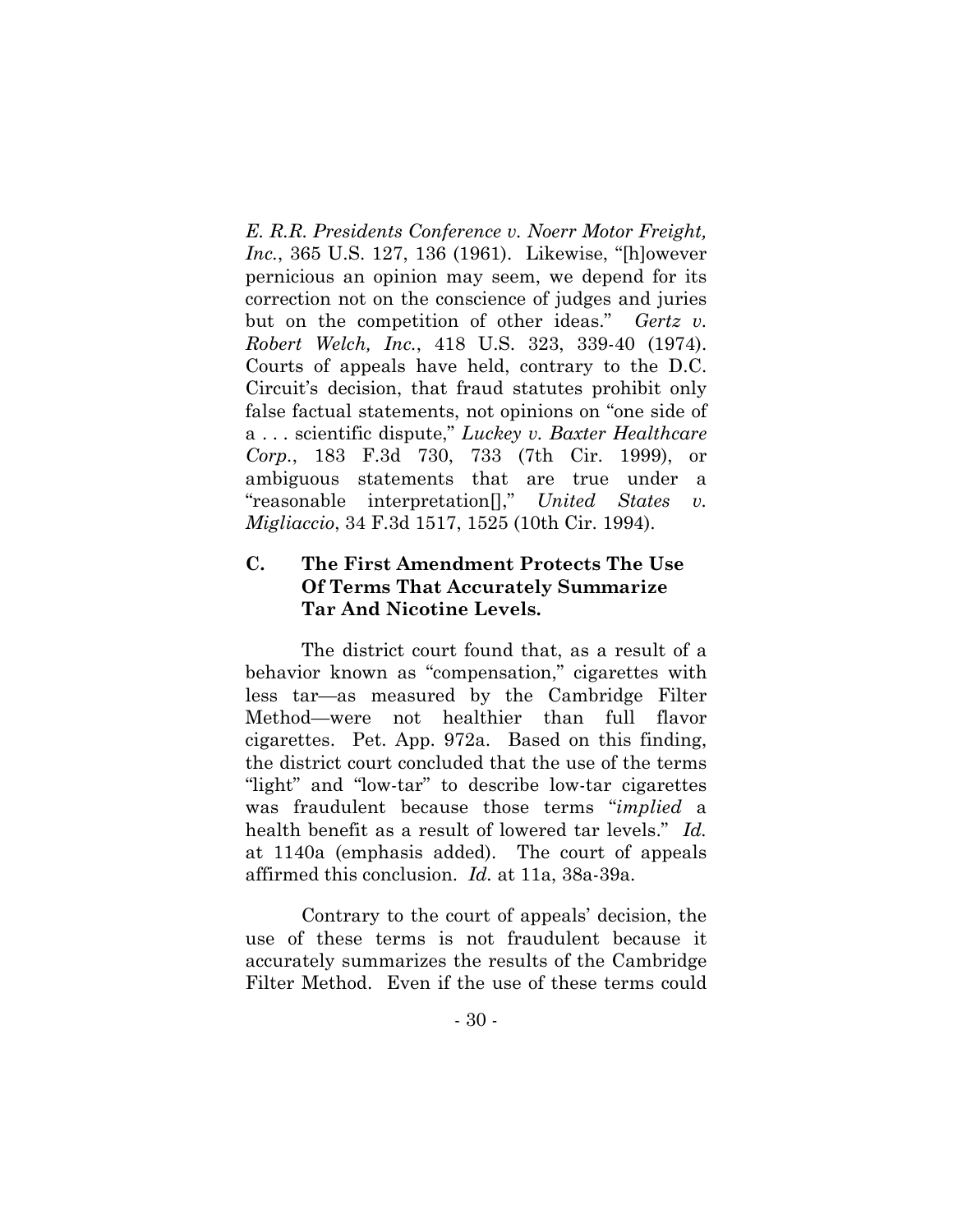be interpreted to imply a health benefit, that is not the only reasonable interpretation that could be drawn from the terms. It is also reasonable to conclude that the terms "light" and "low-tar" simply described the cigarettes' relative tar levels as measured by the Cambridge Filter Method, and therefore fraud cannot be inferred from their use. *See, e.g.*, *Migliaccio*, 34 F.3d at 1525. Petitioner cannot be faulted for relying on the Cambridge Filter Method to measure tar and nicotine levels because the Federal Trade Commission *approved* "'factual statement[s] of the tar and nicotine content' . . . as measured by the Cambridge Filter Method." Pet. App. 47a (quoting *Altria Group, Inc. v. Good*, 129 S. Ct. 538, 549 (2008)).

# **D. The Injunction, Which Is Not Predicated On The Likelihood Of Future RICO Violations, Improperly Tracks Broad Statutory Commands And Compels Speech.**

A district court may issue an injunction under Section 1964(a) of RICO only to "prevent and restrain" future RICO violations. 18 U.S.C. § 1964(a). The D.C. Circuit's conclusion that the injunction meets this requirement cannot be squared with the 1998 Master Settlement Agreement between the tobacco companies and the States, or with the Family Smoking Prevention and Tobacco Control Act, Pub. L. No. 111-31, 123 Stat. 1776 (June 22, 2009). The Master Settlement Agreement dismantled the industry organizations that allegedly operated the enterprise and prohibited defendants from engaging in future joint racketeering activity of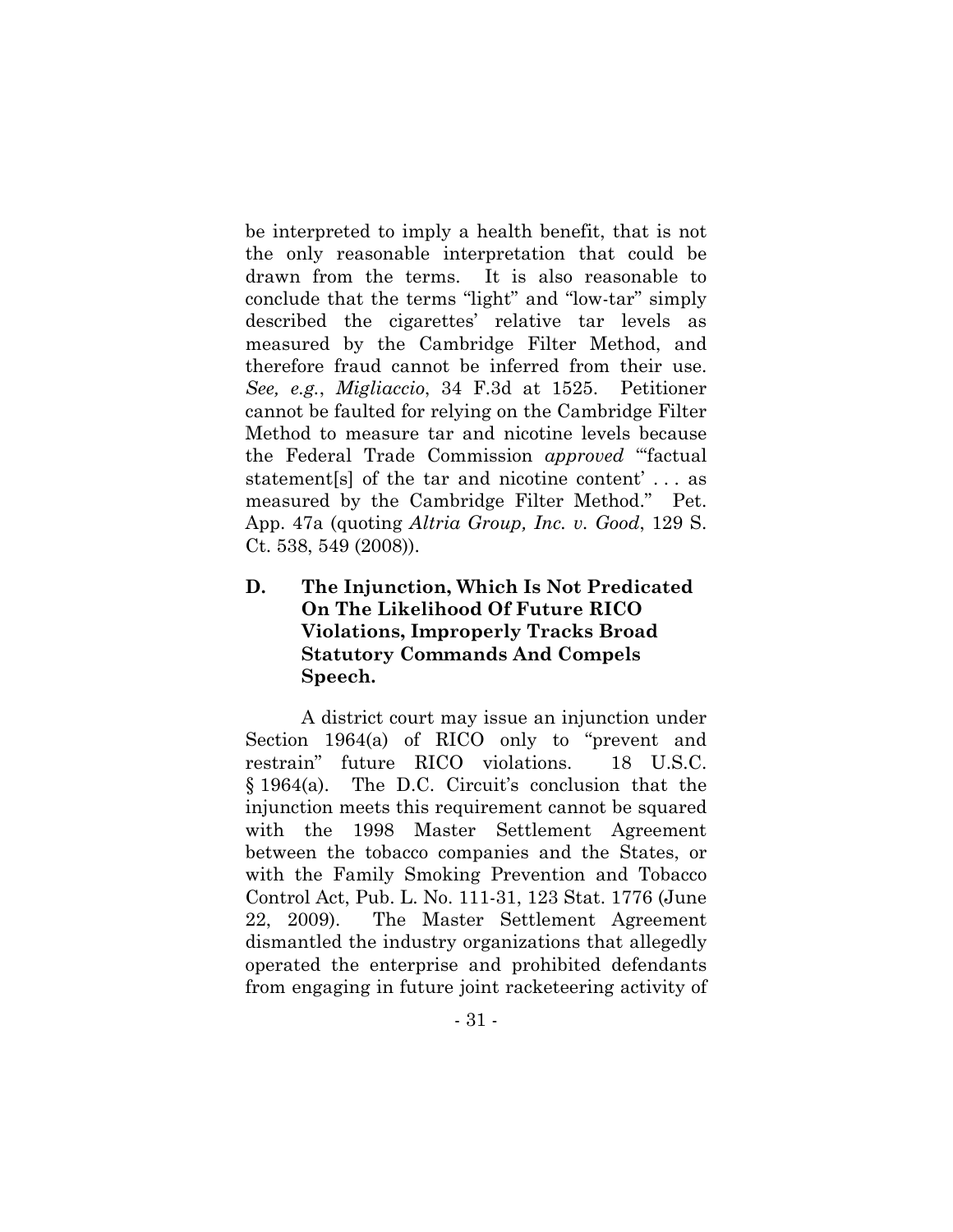the type challenged by the government here. Pet. App. 1926a-1928a. Moreover, the newly enacted legislation prohibits or subjects to extensive federal oversight the activities on which the district court premised its future violations determination. *See* Pub. L. No. 111-31, 123 Stat. 1776. The injunction therefore exceeds the district court's authority under RICO and should be vacated.

The injunction is also impermissibly vague. It prohibits defendants from, among other things, making false statements and committing racketeering acts. Pet. App. 71a-72a. This vaguely worded injunction, which purports to prohibit defendants from violating the law, contravenes Federal Rule of Civil Procedure 65(d) and this Court's decisions interpreting that rule. Rule 65(d) requires "[e]very order granting an injunction . . . [to] describe in reasonable detail—and not by referring to the complaint or other document—the act or acts restrained or required." Fed. R. Civ. P. 65(d); *see Hartford-Empire Co. v. United States*, 323 U.S. 386, 410 (1945) (relying on Fed. R. Civ. P. 65(d) to vacate an injunction that prohibited violations "'as charged in the complaint'"). Despite this prohibition on referencing other documents, the D.C. Circuit nevertheless upheld the injunction by "read[ing]" it "in the context of the district court's legal conclusions and 4,088 findings of fact." Pet. App. 71a-74a.

Finally, the court of appeals erred in affirming the injunction's requirement that defendants express "corrective" public policy views through a media campaign in "major newspapers" and a "major television network." Pet. App. 83a. This aspect of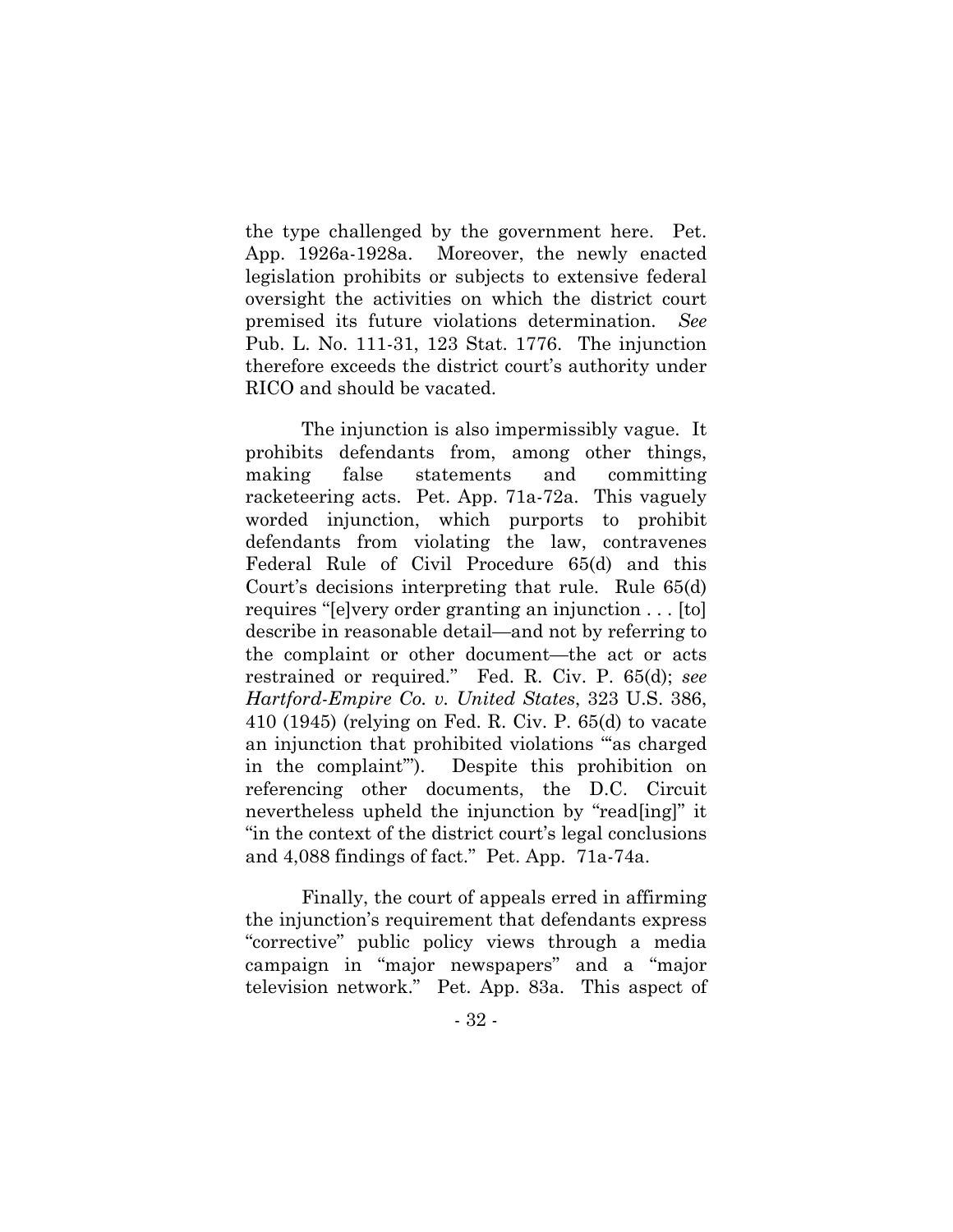the injunction violates the First Amendment's prohibition on compelled speech. *See, e.g.*, *Wooley v. Maynard*, 430 U.S. 705 (1977). It also conflicts with the Seventh Circuit's rejection of an order mandating corrective statements. *See Nat'l Comm'n on Egg Nutrition v. FTC*, 570 F.2d 157 (7th Cir. 1977).

#### **CONCLUSION**

The petition for a writ of certiorari should be granted.

Respectfully submitted,

Robert A. Long, Jr. Jonathan L. Marcus Mark W. Mosier COVINGTON & BURLING LLP 1201 Pennsylvania Ave., NW Washington, DC 20004 (202) 662-6000

Michael B. Minton *Counsel of Record*  Bruce D. Ryder Jason A. Wheeler THOMPSON COBURN LLP One US Bank Plaza St. Louis, MO 63101 mminton@thompsoncoburn.com

February 19, 2010

*Counsel for Petitioner*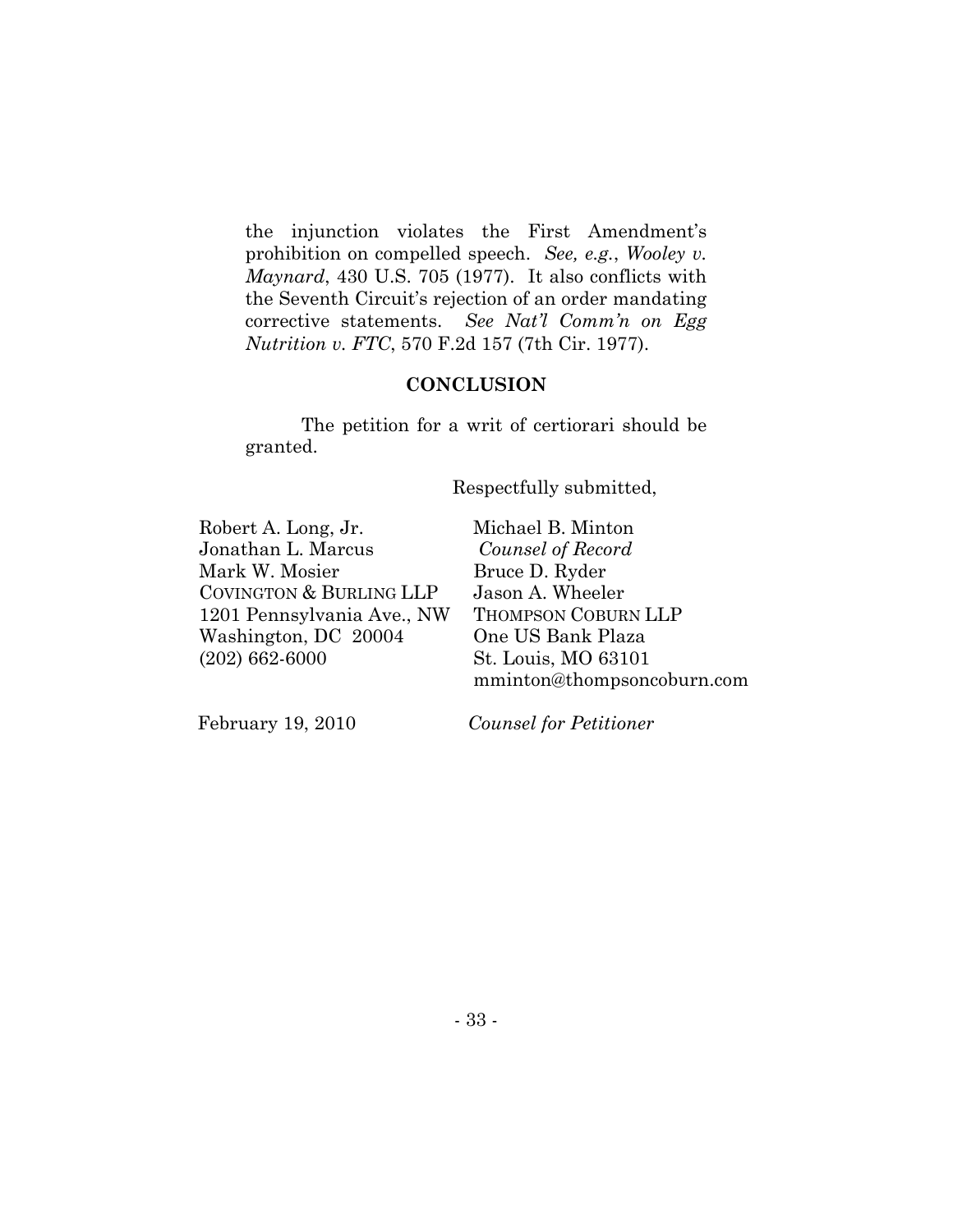#### **STATUTORY APPENDIX**

#### **18 U.S.C. § 1961. Definitions**

As used in this chapter––

 (1) "racketeering activity" means (A) any act or threat involving murder, kidnapping, gambling, arson, robbery, bribery, extortion, dealing in obscene matter, or dealing in a controlled substance or listed chemical (as defined in section 102 of the Controlled Substances Act), which is chargeable under State law and punishable by imprisonment for more than one year; (B) any act which is indictable under any of the following provisions of title 18, United States Code: Section 201 (relating to bribery), section 224 (relating to sports bribery), sections 471, 472, and 473 (relating to counterfeiting), section 659 (relating to theft from interstate shipment) if the act indictable under section 659 is felonious, section 664 (relating to embezzlement from pension and welfare funds), sections 891-894 (relating to extortionate credit transactions), section 1028 (relating to fraud and related activity in connection with identification documents), section 1029 (relating to fraud and related activity in connection with access devices), section 1084 (relating to the transmission of gambling information), section 1341 (relating to mail fraud), section 1343 (relating to wire fraud), section 1344 (relating to financial institution fraud), section 1425 (relating to the procurement of citizenship or nationalization unlawfully), section 1426 (relating to

- SA1 -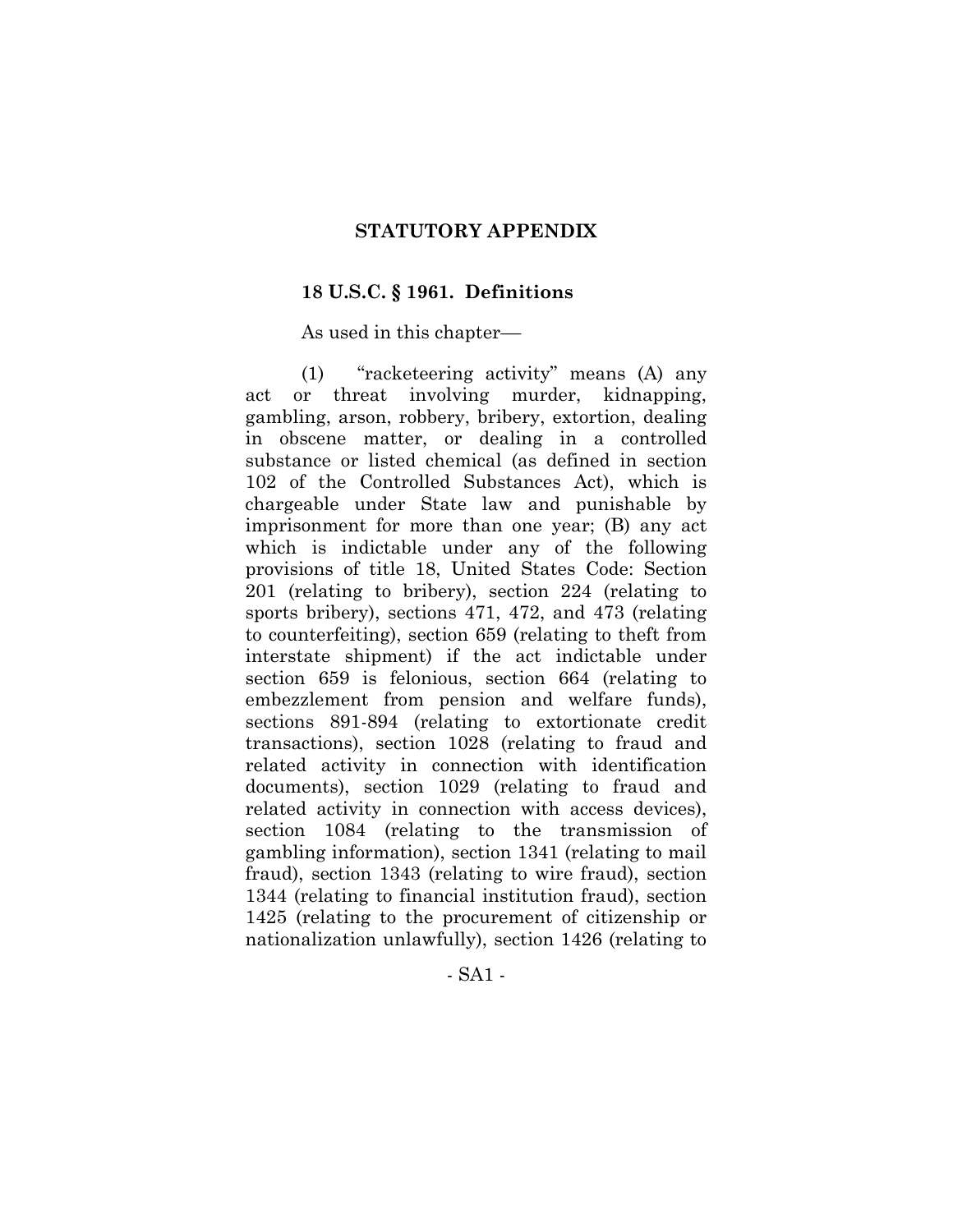the reproduction of naturalization or citizenship papers), section 1427 (relating to the sale of naturalization or citizenship papers), sections 1461- 1465 (relating to obscene matter), section 1503 (relating to obstruction of justice), section 1510 (relating to obstruction of criminal investigations), section 1511 (relating to the obstruction of State or local law enforcement), section 1512 (relating to tampering with a witness, victim, or an informant), section 1513 (relating to retaliating against a witness, victim, or an informant), section 1542 (relating to false statement in application and use of passport), section 1543 (relating to forgery or false use of passport), section 1544 (relating to misuse of passport), section 1546 (relating to fraud and misuse of visas, permits, and other documents), sections 1581-1592 (relating to peonage, slavery, and trafficking in persons)., section 1951 (relating to interference with commerce, robbery, or extortion), section 1952 (relating to racketeering), section 1953 (relating to interstate transportation of wagering paraphernalia), section 1954 (relating to unlawful welfare fund payments), section 1955 (relating to the prohibition of illegal gambling businesses), section 1956 (relating to the laundering of monetary instruments), section 1957 (relating to engaging in monetary transactions in property derived from specified unlawful activity), section 1958 (relating to use of interstate commerce facilities in the commission of murder-for-hire), section 1960 (relating to illegal money transmitters), sections 2251, 2251A, 2252, and 2260 (relating to sexual exploitation of children), sections 2312 and 2313 (relating to interstate transportation of stolen motor

- SA2 -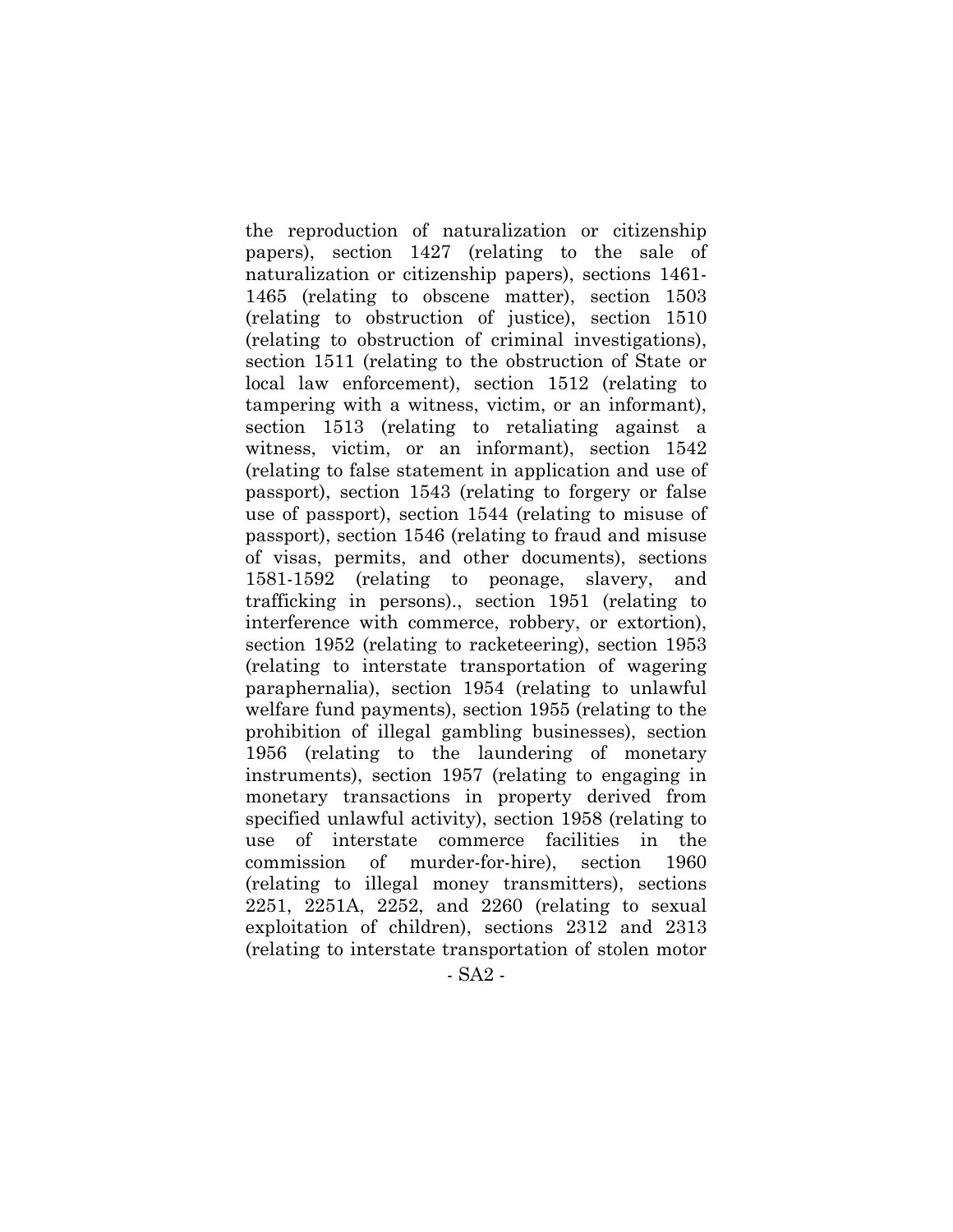- SA3 vehicles), sections 2314 and 2315 (relating to interstate transportation of stolen property), section 2318 (relating to trafficking in counterfeit labels for phonorecords, computer programs or computer program documentation or packaging and copies of motion pictures or other audiovisual works), section 2319 (relating to criminal infringement of a copyright), section 2319A (relating to unauthorized fixation of and trafficking in sound recordings and music videos of live musical performances), section 2320 (relating to trafficking in goods or services bearing counterfeit marks), section 2321 (relating to trafficking in certain motor vehicles or motor vehicle parts), sections 2341-2346 (relating to trafficking in contraband cigarettes), sections 2421-24 (relating to white slave traffic), sections 175-178 (relating to biological weapons), sections 229-229F (relating to chemical weapons), section 831 (relating to nuclear materials), (C) any act which is indictable under title 29, United States Code, section 186 (dealing with restrictions on payments and loans to labor organizations) or section 501(c) (relating to embezzlement from union funds), (D) any offense involving fraud connected with a case under title 11 (except a case under section 157 of this title), fraud in the sale of securities, or the felonious manufacture, importation, receiving, concealment, buying, selling, or otherwise dealing in a controlled substance or listed chemical (as defined in section 102 of the Controlled Substances Act), punishable under any law of the United States, (E) any act which is indictable under the Currency and Foreign Transactions Reporting Act, (F) any act which is indictable under the Immigration and Nationality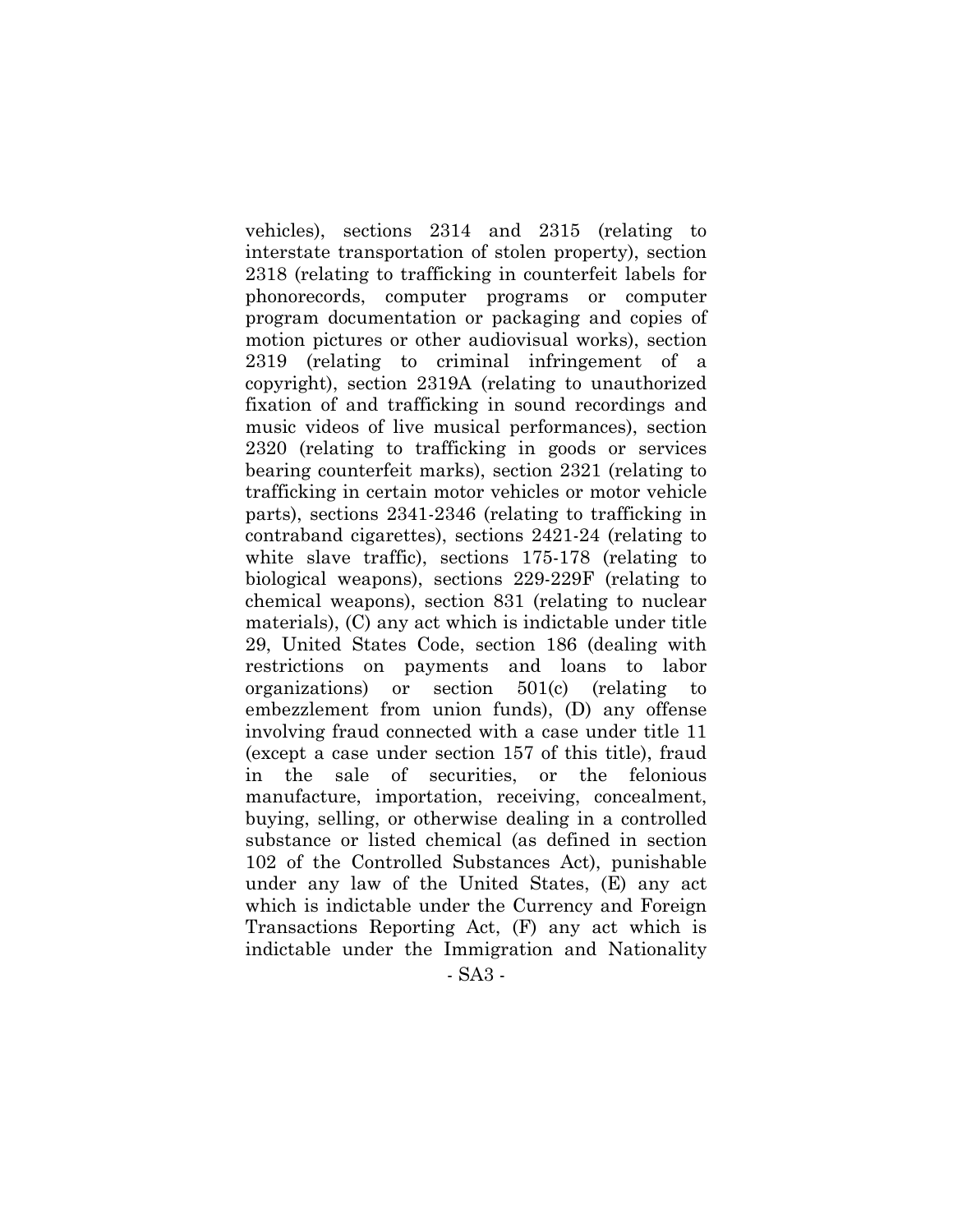Act, section 274 (relating to bringing in and harboring certain aliens), section 277 (relating to aiding or assisting certain aliens to enter the United States), or section 278 (relating to importation of alien for immoral purpose) if the act indictable under such section of such Act was committed for the purpose of financial gain, or (G) any act that is indictable under any provision listed in section  $2332b(g)(5)(B);$ 

 (2) "State" means any State of the United States, the District of Columbia, the Commonwealth of Puerto Rico, any territory or possession of the United States, any political subdivision, or any department, agency, or instrumentality thereof;

 (3) "person" includes any individual or entity capable of holding a legal or beneficial interest in property;

 (4) "enterprise" includes any individual, partnership, corporation, association, or other legal entity, and any union or group of individuals associated in fact, although not a legal entity. (5) "pattern of racketeering activity" requires at least two acts of racketeering activity, one of which occurred after the effective date of this chapter and the last of which occurred within ten years (excluding any period of imprisonment) after the commission of a prior act of racketeering activity;

 (6) "unlawful debt" means a debt (A) incurred or contracted in gambling activity which was in violation of the law of the United States, a

- SA4 -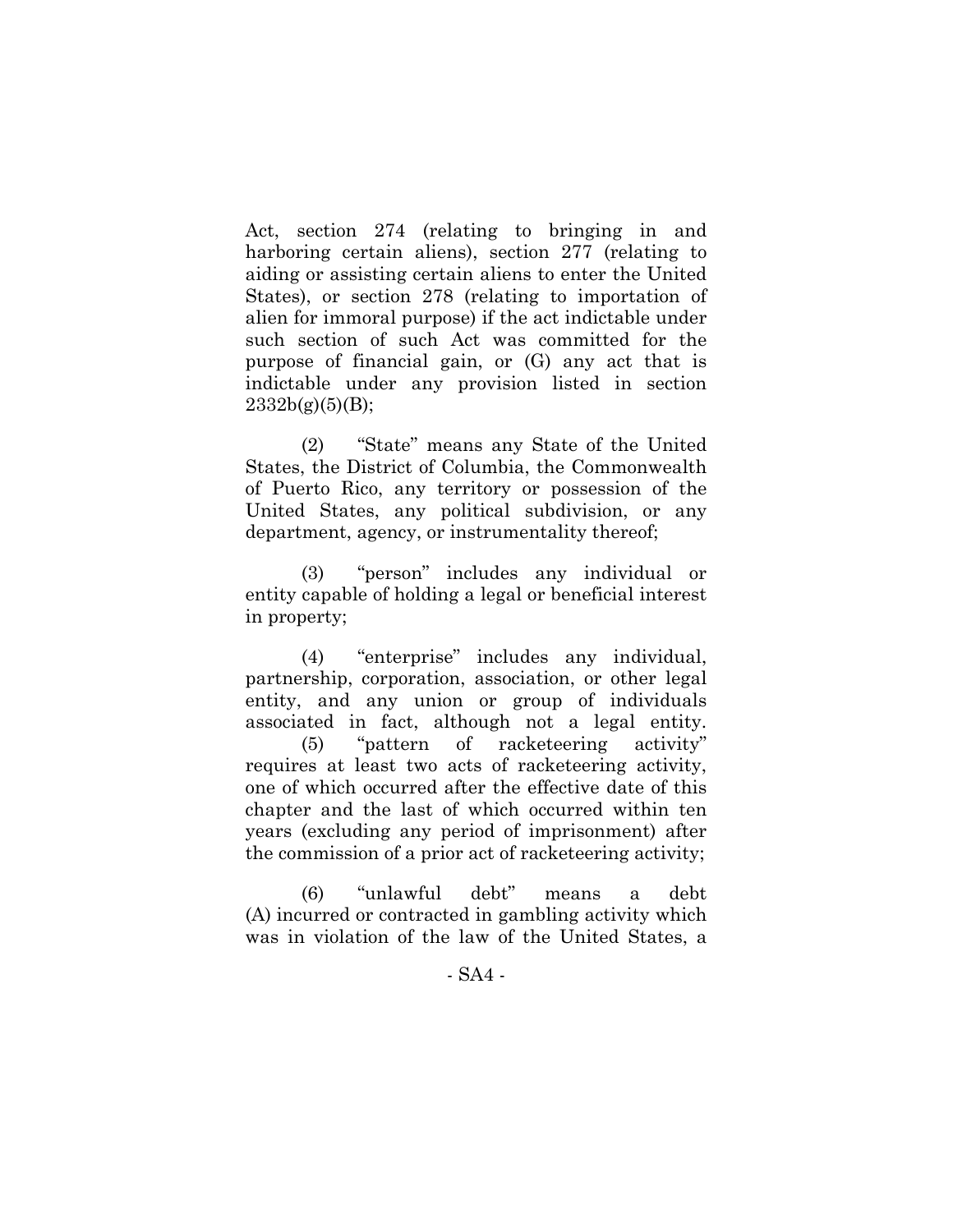State or political subdivision thereof, or which is unenforceable under State or Federal law in whole or in part as to principal or interest because of the laws relating to usury, and (B) which was incurred in connection with the business of gambling in violation of the law of the United States, a State or political subdivision thereof, or the business of lending money or a thing of value at a rate usurious under State or Federal law, where the usurious rate is at least twice the enforceable rate;

 (7) "racketeering investigator" means any attorney or investigator so designated by the Attorney General and charged with the duty of enforcing or carrying into effect this chapter;

 (8) "racketeering investigation" means any inquiry conducted by any racketeering investigator for the purpose of ascertaining whether any person has been involved in any violation of this chapter or of any final order, judgment, or decree of any court of the United States, duly entered in any case or proceeding arising under this chapter;

 (9) "documentary material" includes any book, paper, document, record, recording, or other material; and

 (10) "Attorney General" includes the Attorney General of the United States, the Deputy Attorney General of the United States, the Associate Attorney General of the United States, any Assistant Attorney General of the United States, or any employee of the Department of Justice or any employee of any

- SA5 -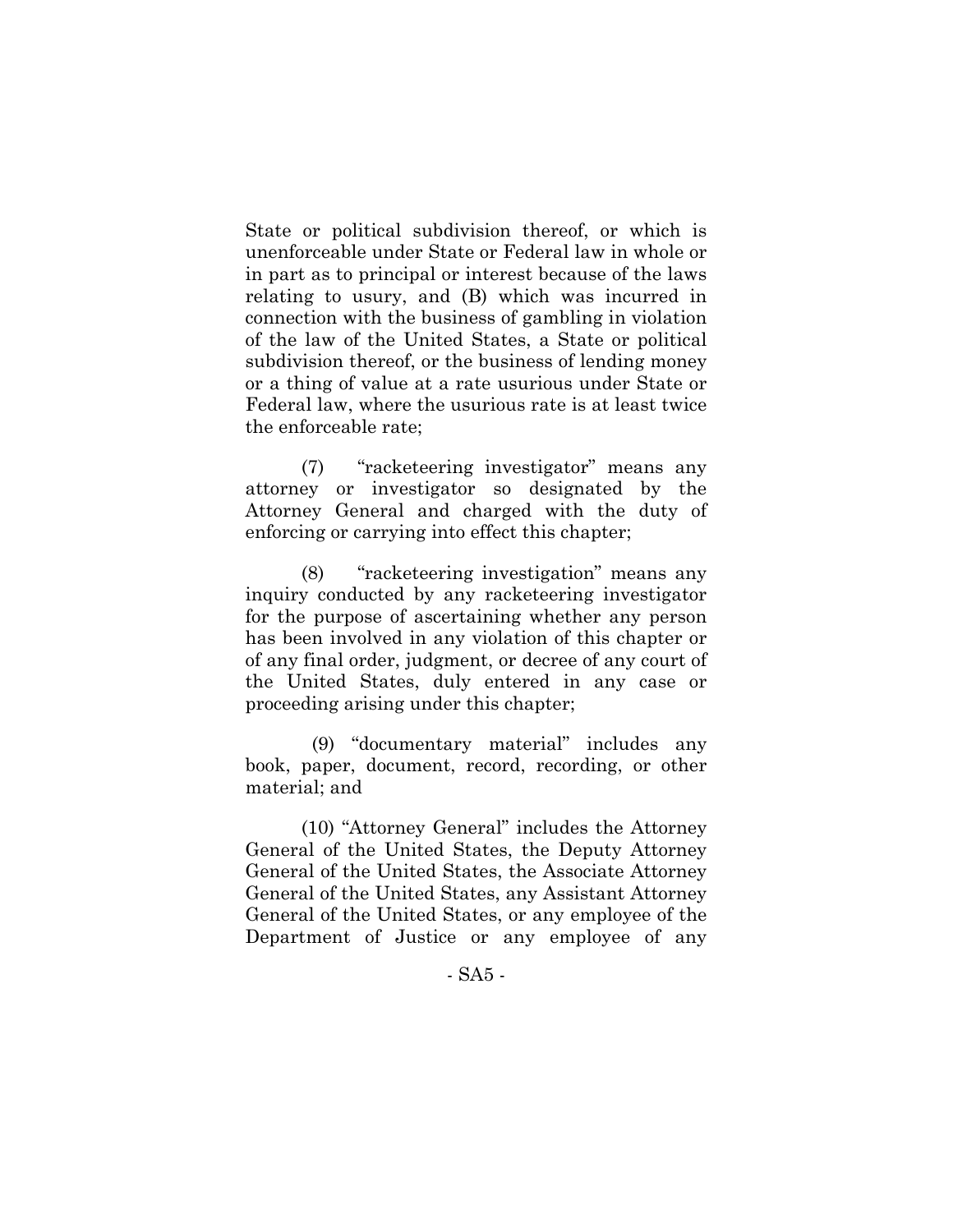department or agency of the United States so designated by the Attorney General to carry out the powers conferred on the Attorney General by this chapter. Any department or agency so designated may use in investigations authorized by this chapter either the investigative provisions of this chapter or the investigative power of such department or agency otherwise conferred by law.

#### **18 U.S.C. § 1962. Prohibited Activities**

 (a) It shall be unlawful for any person who has received any income derived, directly or indirectly, from a pattern of racketeering activity or through collection of an unlawful debt in which such person has participated as a principal within the meaning of section 2, title 18, United States Code, to use or invest, directly or indirectly, any part of such income, or the proceeds of such income, in acquisition of any interest in, or the establishment or operation of, any enterprise which is engaged in, or the activities of which affect, interstate or foreign commerce. A purchase of securities on the open market for purposes of investment, and without the intention of controlling or participating in the control of the issuer, or of assisting another to do so, shall not be unlawful under this subsection if the securities of the issuer held by the purchaser, the members of his immediate family, and his or their accomplices in any pattern or racketeering activity or the collection of an unlawful debt after such purchase do not amount in the aggregate to one percent of the outstanding securities of any one class,

- SA6 -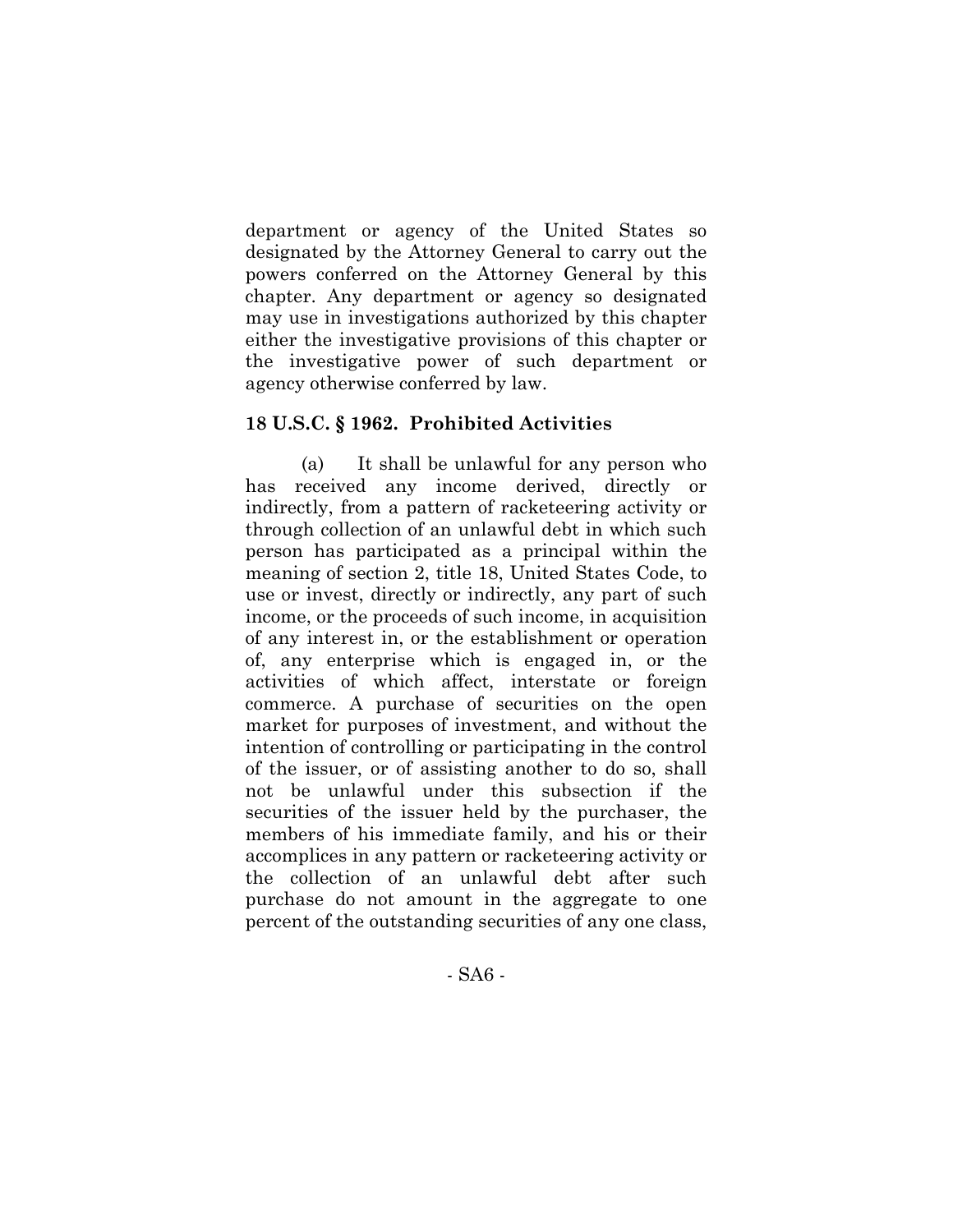and do not confer, either in law or in fact, the power to elect one or more directors of the issuer.

 (b) It shall be unlawful for any person through a pattern of racketeering activity or through collection of an unlawful debt to acquire or maintain, directly or indirectly, any interest in or control of any enterprise which is engaged in, or the activities of which affect, interstate or foreign commerce.

 (c) It shall be unlawful for any person employed by or associated with any enterprise engaged in, or the activities of which affect, interstate or foreign commerce, to conduct or participate, directly or indirectly, in the conduct of such enterprise's affairs through a pattern of racketeering activity or collection of unlawful debt.

 (d) It shall be unlawful for any person to conspire to violate any of the provisions of subsection (a), (b), or (c) of this section." 18 U.S.C. § 1962.

#### **18 U.S.C. § 1964. Civil Remedies**

 (a) The district courts of the United States shall have jurisdiction to prevent and restrain violations of section 1962 of this chapter by issuing appropriate orders, including, but not limited to: ordering any person to divest himself of any interest, direct or indirect, in any enterprise; imposing reasonable restrictions on the future activities or investments of any person, including, but not limited to, prohibiting any person from engaging in the same type of endeavor as the enterprise engaged in, the

- SA7 -